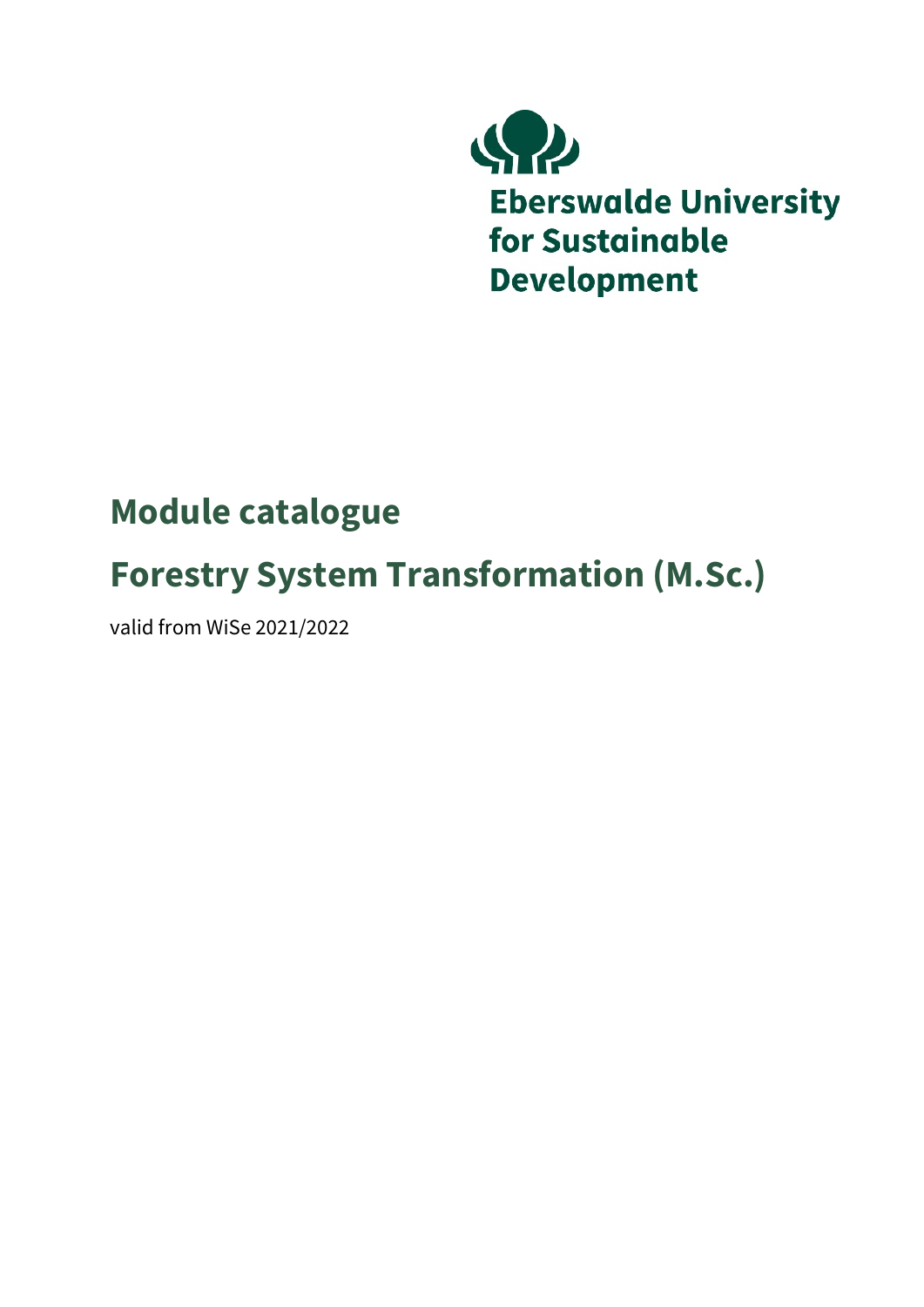# **M Rethinking Environmental Economics I**

| Semester:                  | 1                                                                                                                                                                                                                                                                                                                                                                                                                                                                                                                                                                                 |
|----------------------------|-----------------------------------------------------------------------------------------------------------------------------------------------------------------------------------------------------------------------------------------------------------------------------------------------------------------------------------------------------------------------------------------------------------------------------------------------------------------------------------------------------------------------------------------------------------------------------------|
| <b>Module coordinator:</b> | Prof. Dr. Carsten Mann (Carsten.mann@hnee.de)                                                                                                                                                                                                                                                                                                                                                                                                                                                                                                                                     |
| Status:                    | Mandatory                                                                                                                                                                                                                                                                                                                                                                                                                                                                                                                                                                         |
| Goal:                      | Students learn the basic economic concepts and underlying market rationales<br>that are relevant for natural resources use and management. As an important<br>part, they understand the dynamics of market systems and get to know the<br>different reasons for market failures. This enables them to reflect on the<br>development of market-based solutions for sustainable resource uses, and to<br>distinguish solutions that range from new markets and incentive-based policy<br>instruments to concepts that better link economic and ecological systems and<br>processes. |
| <b>Examination form</b>    | Oral exam (100%) (single exam)                                                                                                                                                                                                                                                                                                                                                                                                                                                                                                                                                    |
| <b>ECTS-Credits:</b>       | 6                                                                                                                                                                                                                                                                                                                                                                                                                                                                                                                                                                                 |
| SWH:                       | 4                                                                                                                                                                                                                                                                                                                                                                                                                                                                                                                                                                                 |

| <b>Module Component</b><br>1 | Introduction to resource uses and economic<br>concepts                     |
|------------------------------|----------------------------------------------------------------------------|
| Semester:                    | 1                                                                          |
| <b>Coordinator:</b>          | Prof. Dr. Carsten Mann                                                     |
| Lecturer:                    | Prof. Dr. Carsten Mann                                                     |
| <b>ECTS-Credits:</b>         | 3                                                                          |
| SWH:                         | $\overline{2}$                                                             |
| <b>Workload:</b>             | 75 h / Semester                                                            |
| <b>Teaching form</b>         | Lecture (7 h), Seminar (8 h), Practical exercise (15 h), Self-study (45 h) |
| <b>Max. study places</b>     | 25                                                                         |
| Language:                    | English                                                                    |
| <b>Module type</b>           | blocked                                                                    |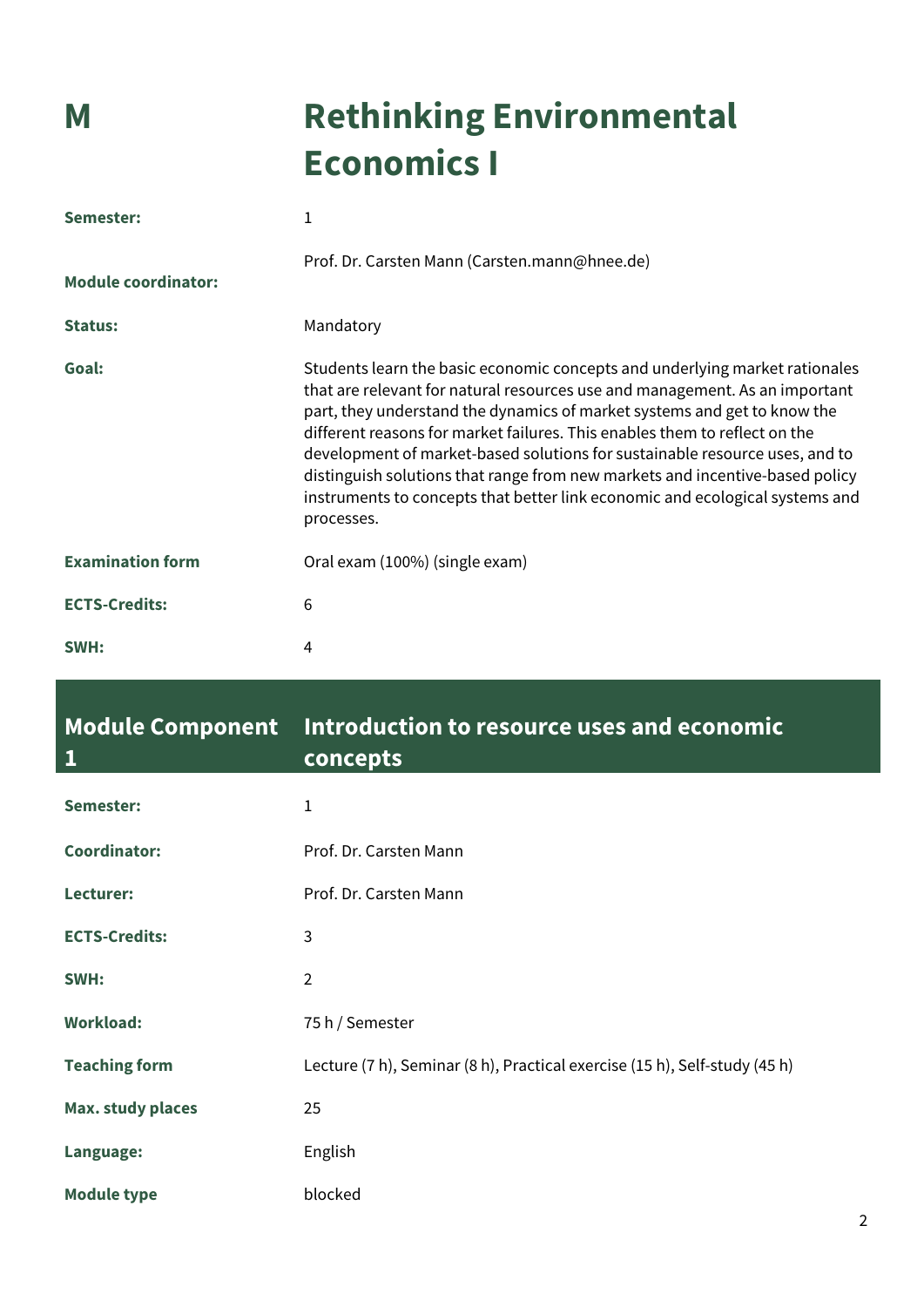| <b>Examination form</b>                          | Oral exam (50%)                                                                                                                                                                                                                                                                                                                                                                                                                                                                                                                                                                                                                                                                                                                                                                                                                                                                                                                                                                                                                                                                                                                                                                          |
|--------------------------------------------------|------------------------------------------------------------------------------------------------------------------------------------------------------------------------------------------------------------------------------------------------------------------------------------------------------------------------------------------------------------------------------------------------------------------------------------------------------------------------------------------------------------------------------------------------------------------------------------------------------------------------------------------------------------------------------------------------------------------------------------------------------------------------------------------------------------------------------------------------------------------------------------------------------------------------------------------------------------------------------------------------------------------------------------------------------------------------------------------------------------------------------------------------------------------------------------------|
| <b>Entry requirements</b><br>Goal:               | Students have a solid understanding of concepts and methods of<br>environmental, ecological and natural resource economics. They are familiar<br>with the dynamics of economic systems, functioning of markets, reasons for<br>market failures and potential solutions. They are able to discuss the relevancy<br>of these concepts for sustainable forest management and to optimise the use of<br>forest resources, being aware of their respective chances and limitations.                                                                                                                                                                                                                                                                                                                                                                                                                                                                                                                                                                                                                                                                                                           |
| <b>Content:</b>                                  | Introduction to neoclassical, environmental, and resource economics,<br>their theoretical assumptions and fields of application, including the<br>allocation of resources, the concept of perfect markets, dynamics of<br>economic systems, growth orientation;<br>Critically assessing the validity and limitations of the above economic<br>theories, models and methodologies when dealing with different<br>environmental problems;<br>Deeping concepts of market failures for dealing with public<br>goods/common-pool resources, externalities, the tragedy of the<br>commons, and collective action;<br>Elaboration of environmental economic solutions to market failures<br>such as state interventions and private markets;<br>Introduction to the foundation of ecological economics; underlying<br>rationales and principles;<br>Illustration of major environmental problems and economic trends<br>based on case study examples with a focus on sustainable forest<br>management and governance;<br>Role game for negotiating tradeoffs and solutions.                                                                                                                     |
| <b>Recommended related</b><br>elective modules : |                                                                                                                                                                                                                                                                                                                                                                                                                                                                                                                                                                                                                                                                                                                                                                                                                                                                                                                                                                                                                                                                                                                                                                                          |
| <b>Competences:</b>                              | Technical competence (50%), Methodological competence (30%), Social<br>competence (10%), Personal competence (10%)                                                                                                                                                                                                                                                                                                                                                                                                                                                                                                                                                                                                                                                                                                                                                                                                                                                                                                                                                                                                                                                                       |
| Literature:                                      | Bromley, D. W. (1991). Environment and Economy, Property Rights and<br>Public Policy; Blackwell: Cambridge, MA, USA; Oxford, UK.<br>Daly, H.E., Farley, J., 2011. Ecological Economics: Principles and<br>Applications, 2nd ed. Island Press, Washington, DC. Chapter 10: Market<br>Failures (pp. 165-191).<br>Ehrlich, P.R., Ehrlich, A.H., Holdren, J.P., 1993 [1977]. Availability,<br>$\overline{\phantom{a}}$<br>Entropy, and the Laws of Thermodynamics, Chapter 2 in H. E. Daly and<br>K. N. Townsend (Eds.) Valuing the earth: economics, ecology, ethics.<br>MIT Press, Cambridge, Massachusetts, pp. 69-73.<br>Gowdy, J.M., 2000. Terms and concepts in ecological economics.<br>Wildlife Society Bulletin. 28 (1), 26-33.<br>Jollands, N., 2006. Concepts of efficiency in ecological economics:<br>$\overline{\phantom{a}}$<br>Sisyphus and the decision maker. Ecological economics. 56 (3), 359-372.<br>Røpke, I., 2004. The early history of modern ecological economics.<br>Ecological Economics. 50 (3-4), 293-314.<br>Spash, C.L., 2011. Social ecological economics: Understanding the past<br>to see the future. The American Journal of Economics and Sociology. 70 |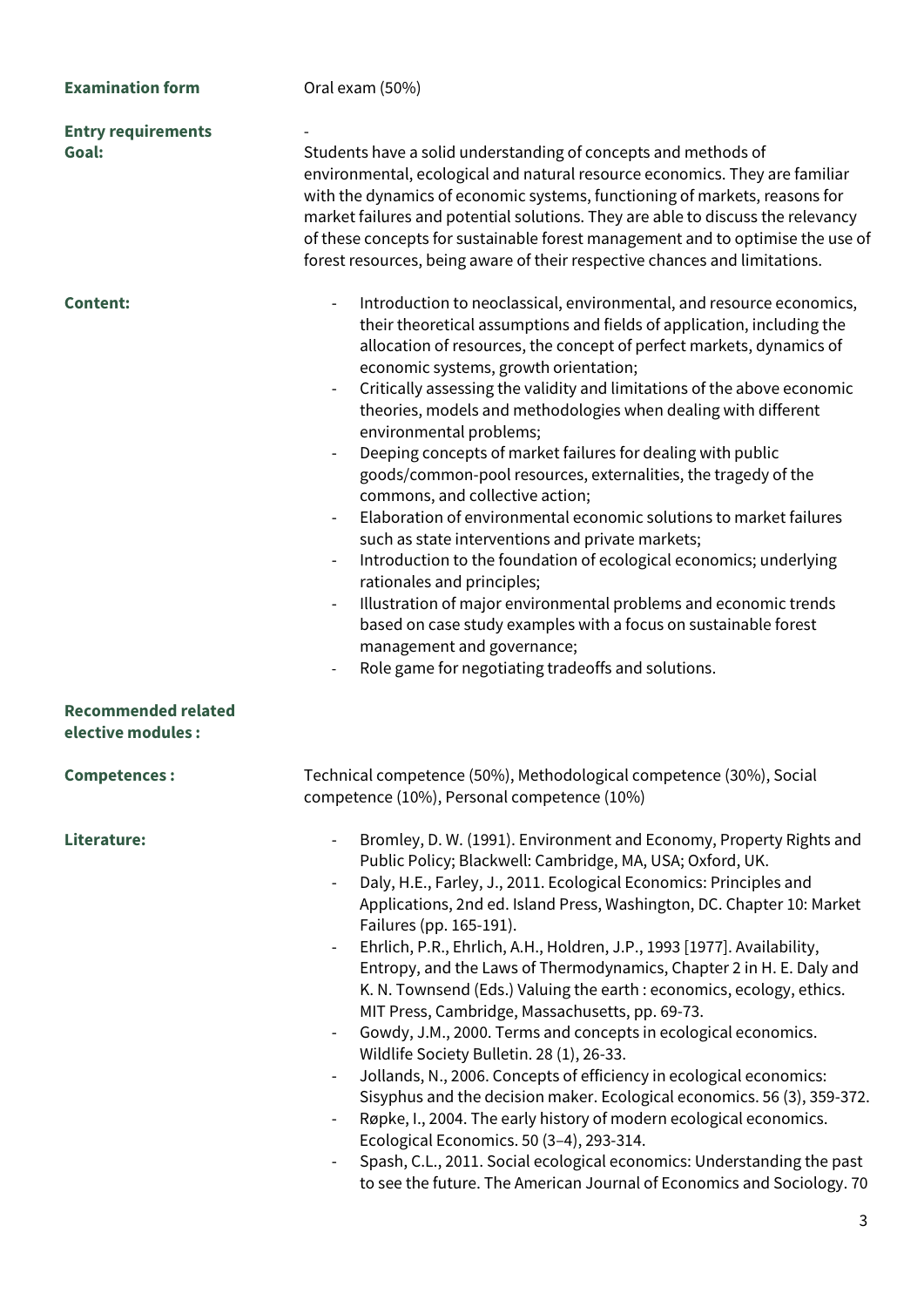(2), 340-375.

- Vatn, A., 2014. Markets in environmental governance From theory to practice. Ecological Economics 105: 97–105.
- Wunder, S. 2015. Revisiting the concept of payments for environmental services. Ecological Economics doi:10.1016/j.ecolecon.2014.08.016.

#### **Module Component 2 Human wellbeing, ecosystem functions, services and valuation approaches**

| Semester:                          | 1                                                                                                                                                                                                                                                                                                                                                                                                                                                                                                                                                                                                                                                                                                     |
|------------------------------------|-------------------------------------------------------------------------------------------------------------------------------------------------------------------------------------------------------------------------------------------------------------------------------------------------------------------------------------------------------------------------------------------------------------------------------------------------------------------------------------------------------------------------------------------------------------------------------------------------------------------------------------------------------------------------------------------------------|
| <b>Coordinator:</b>                | Prof. Dr. Carsten Mann                                                                                                                                                                                                                                                                                                                                                                                                                                                                                                                                                                                                                                                                                |
| Lecturer:                          | Prof. Dr. Carsten Mann                                                                                                                                                                                                                                                                                                                                                                                                                                                                                                                                                                                                                                                                                |
| <b>ECTS-Credits:</b>               | 3                                                                                                                                                                                                                                                                                                                                                                                                                                                                                                                                                                                                                                                                                                     |
| SWH:                               | $\overline{2}$                                                                                                                                                                                                                                                                                                                                                                                                                                                                                                                                                                                                                                                                                        |
| <b>Workload:</b>                   | 75 h / Semester                                                                                                                                                                                                                                                                                                                                                                                                                                                                                                                                                                                                                                                                                       |
| <b>Teaching form</b>               | Lecture (7 h), Seminar (7 h), Practical exercise (16 h), Self-study (45 h)                                                                                                                                                                                                                                                                                                                                                                                                                                                                                                                                                                                                                            |
| <b>Max. study places</b>           | 25                                                                                                                                                                                                                                                                                                                                                                                                                                                                                                                                                                                                                                                                                                    |
| Language:                          | English                                                                                                                                                                                                                                                                                                                                                                                                                                                                                                                                                                                                                                                                                               |
| <b>Module type</b>                 | blocked                                                                                                                                                                                                                                                                                                                                                                                                                                                                                                                                                                                                                                                                                               |
| <b>Examination form</b>            | Oral exam (50%)                                                                                                                                                                                                                                                                                                                                                                                                                                                                                                                                                                                                                                                                                       |
| <b>Entry requirements</b><br>Goal: | Students are enabled to understanding the ecosystem services (ES) concept, its<br>rationales, and current state of its uptake in scientific research and policy<br>mainstream. They are familiar with definitions, typologies, and frameworks that<br>link ES to wellbeing, and recent socio-political and scientific debates for<br>mapping, indicators & valuation. Based on case study examples, students are<br>enabled to analyse chances and challenges of the ES concept and distinct<br>valuation approaches for political and economic decision-making, know about<br>the challenges to communicate to the science-policy/practice interface, and<br>develop strategies for overcoming them. |
| <b>Content:</b>                    | Understanding of the range of ecosystem functions, services, benefits,<br>and need for trade-offs;<br>Knowledge of the ecosystem service concept, its history, drivers and<br>discourses;<br>Distinguishing different kinds of ES costs and values;                                                                                                                                                                                                                                                                                                                                                                                                                                                   |
|                                    | Introduction to different kinds of valuation methods and their scope of<br>application;                                                                                                                                                                                                                                                                                                                                                                                                                                                                                                                                                                                                               |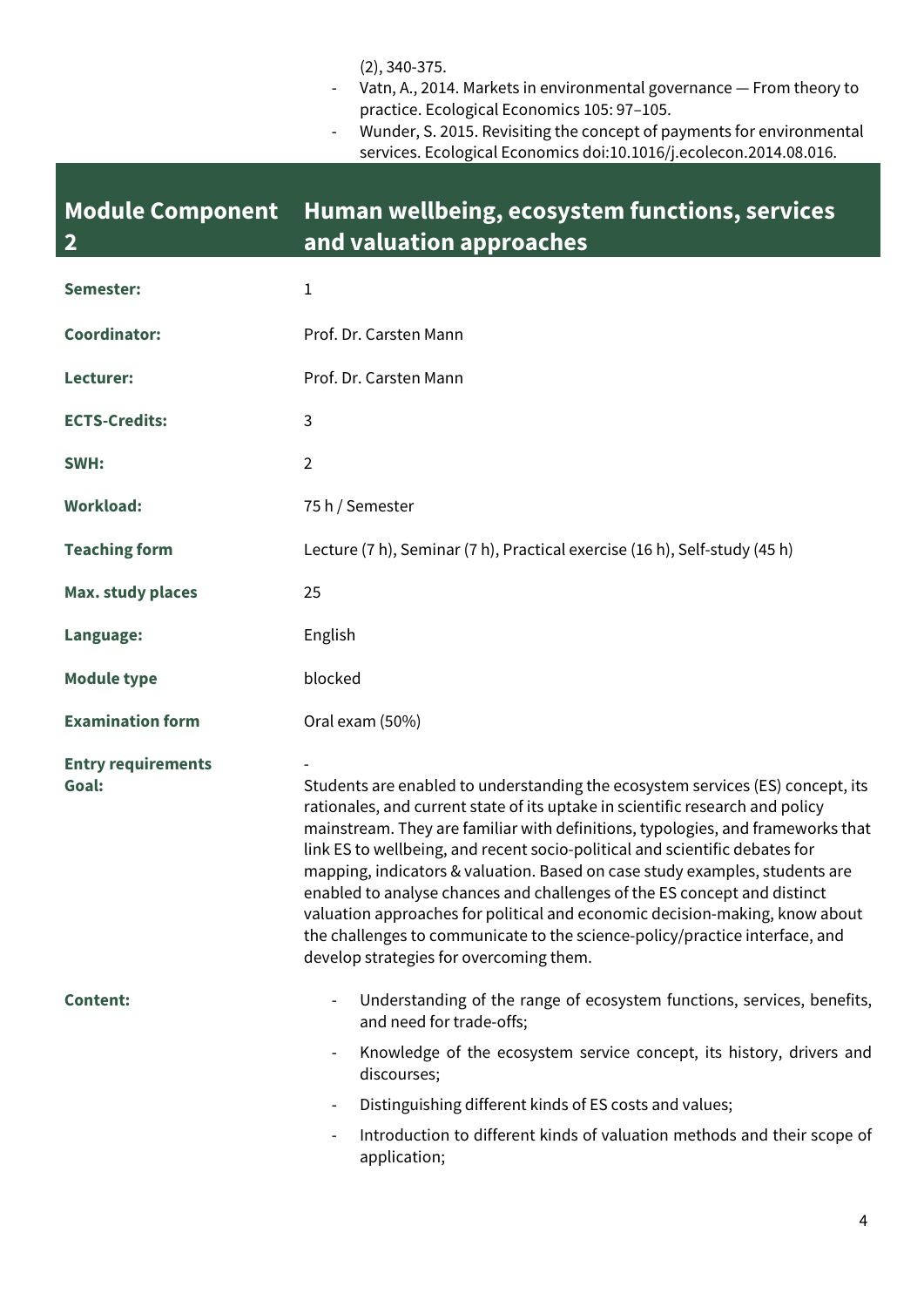|                                                  | Deepening debate on valuation and alternative approaches (multi-<br>criteria/stakeholder);                                                                                                                                                                                                                                                                                                                                                                                                                                                                                                                                                                                                                                                                                                                                                                                                                                                                                                                                                                                                                                                                                                                                                                                                                                                                                                                                                                                                                                                                                                                                                                                                                                                                                                                                                                                                                                                                                                                                                                                                                                                                                                                                                                                                                                                   |
|--------------------------------------------------|----------------------------------------------------------------------------------------------------------------------------------------------------------------------------------------------------------------------------------------------------------------------------------------------------------------------------------------------------------------------------------------------------------------------------------------------------------------------------------------------------------------------------------------------------------------------------------------------------------------------------------------------------------------------------------------------------------------------------------------------------------------------------------------------------------------------------------------------------------------------------------------------------------------------------------------------------------------------------------------------------------------------------------------------------------------------------------------------------------------------------------------------------------------------------------------------------------------------------------------------------------------------------------------------------------------------------------------------------------------------------------------------------------------------------------------------------------------------------------------------------------------------------------------------------------------------------------------------------------------------------------------------------------------------------------------------------------------------------------------------------------------------------------------------------------------------------------------------------------------------------------------------------------------------------------------------------------------------------------------------------------------------------------------------------------------------------------------------------------------------------------------------------------------------------------------------------------------------------------------------------------------------------------------------------------------------------------------------|
|                                                  | Discussion of Chances and challenges of the ES concept and the<br>potential of nature-based solutions for mainstreaming;                                                                                                                                                                                                                                                                                                                                                                                                                                                                                                                                                                                                                                                                                                                                                                                                                                                                                                                                                                                                                                                                                                                                                                                                                                                                                                                                                                                                                                                                                                                                                                                                                                                                                                                                                                                                                                                                                                                                                                                                                                                                                                                                                                                                                     |
|                                                  | Introduction to governance of ES: status-quo and future implications;                                                                                                                                                                                                                                                                                                                                                                                                                                                                                                                                                                                                                                                                                                                                                                                                                                                                                                                                                                                                                                                                                                                                                                                                                                                                                                                                                                                                                                                                                                                                                                                                                                                                                                                                                                                                                                                                                                                                                                                                                                                                                                                                                                                                                                                                        |
|                                                  | Examples of new market approaches and inventive-based policy<br>instruments (carbon, PES, REDD+);                                                                                                                                                                                                                                                                                                                                                                                                                                                                                                                                                                                                                                                                                                                                                                                                                                                                                                                                                                                                                                                                                                                                                                                                                                                                                                                                                                                                                                                                                                                                                                                                                                                                                                                                                                                                                                                                                                                                                                                                                                                                                                                                                                                                                                            |
|                                                  | Practice examples and exercises for ES assessment and valuation.                                                                                                                                                                                                                                                                                                                                                                                                                                                                                                                                                                                                                                                                                                                                                                                                                                                                                                                                                                                                                                                                                                                                                                                                                                                                                                                                                                                                                                                                                                                                                                                                                                                                                                                                                                                                                                                                                                                                                                                                                                                                                                                                                                                                                                                                             |
| <b>Recommended related</b><br>elective modules : |                                                                                                                                                                                                                                                                                                                                                                                                                                                                                                                                                                                                                                                                                                                                                                                                                                                                                                                                                                                                                                                                                                                                                                                                                                                                                                                                                                                                                                                                                                                                                                                                                                                                                                                                                                                                                                                                                                                                                                                                                                                                                                                                                                                                                                                                                                                                              |
| <b>Competences:</b>                              | Technical competence (50%), Methodological competence (30%), Social<br>competence (10%), Personal competence (10%)                                                                                                                                                                                                                                                                                                                                                                                                                                                                                                                                                                                                                                                                                                                                                                                                                                                                                                                                                                                                                                                                                                                                                                                                                                                                                                                                                                                                                                                                                                                                                                                                                                                                                                                                                                                                                                                                                                                                                                                                                                                                                                                                                                                                                           |
| Literature:                                      | Ban, N.C., Mills, M., Tam, J., Hicks, C.C., Klain, S., Stoeckl, N., Bottrill,<br>M.C., Levine, J., Pressey, R.L., Satterfield, T., Chan, K.M.A. 2013. A Social-<br>Ecological Approach to Conservation Planning: Embedding Social<br>Considerations. Frontiers in Ecology and the Environment 11(4): 194-<br>202.<br>Brockhaus, M. and Angelsen, A. 2012. Seeing REDD+ through 4Is: A<br>political economy framework In: Analysing REDD+: Challenges and<br>choices, edited by A. Angelsen, M. Brockhaus, W. D. Sunderlin and L. V.<br>Verchot. Bogor, Indonesia: CIFOR, pp. 15-30.<br>Costanza, R., d'Arge, R., de Groot, R., Farber, S., Grasso, M., Hannon, B.,<br>Limburg, K., Naeem, S., O'Neill, R.V., Paruelo, J., Raskin, R.G., Sutton, P.,<br>van den Belt, M. 1997. The value of the world's ecosystem services and<br>natural capital. Nature 387: 253-260.<br>Daily, G.C., 1997. Nature's Services: Societal Dependence on Natural<br>Ecosystems. Island Press, Washington, DC.<br>de Groot, R.S., Alkemade, R., Braat, L., Hein, L., Willemen, L. 2010.<br>Challenges in integrating the concept of ecosystem services and values<br>in landscape planning, management and decision making. Ecological<br>Complexity 7, 260-272.<br>Elmquist, T., Maltby, E., Barker, T., Mortimer, M., Perrings, C., Aronson,<br>J., De Groot, R., Fitter, A., Mace, G., Norberg, J., Pinto, I.S., Ring, I. 2010.<br>Biodiversity, Ecosystems and Ecosystem Services. In: TEEB - The<br>Economics of Ecosystem Services, Ecological and Economic<br>Foundations, Edited by P. Kumar. Washington, D.C.: Island Press: 42-<br>111.<br>Engel, S., Pagiola, S., Wunder, S. 2008. Designing payments for<br>environmental services in theory and practice: an overview of the<br>issues. Ecological Economics 65(4):663-674.<br>Farley, J. and Costanza, R. 2010. Payments for ecosystem services: from<br>local to global. Ecological Economics 69(11): 2060-2068.<br>Gómez-Baggethun, E., De Groot, R., Lomas, P.L., Montes, C. 2010. The<br>history of ecosystem services in economic theory and practice: From<br>early notions to markets and payment schemes. Ecological Economics<br>69(6): 1209-1218.<br>Gómez-Baggethun, E. and Muradian, R. 2015. In markets we trust?<br>Setting the boundaries of Market-Based Instruments in ecosystem |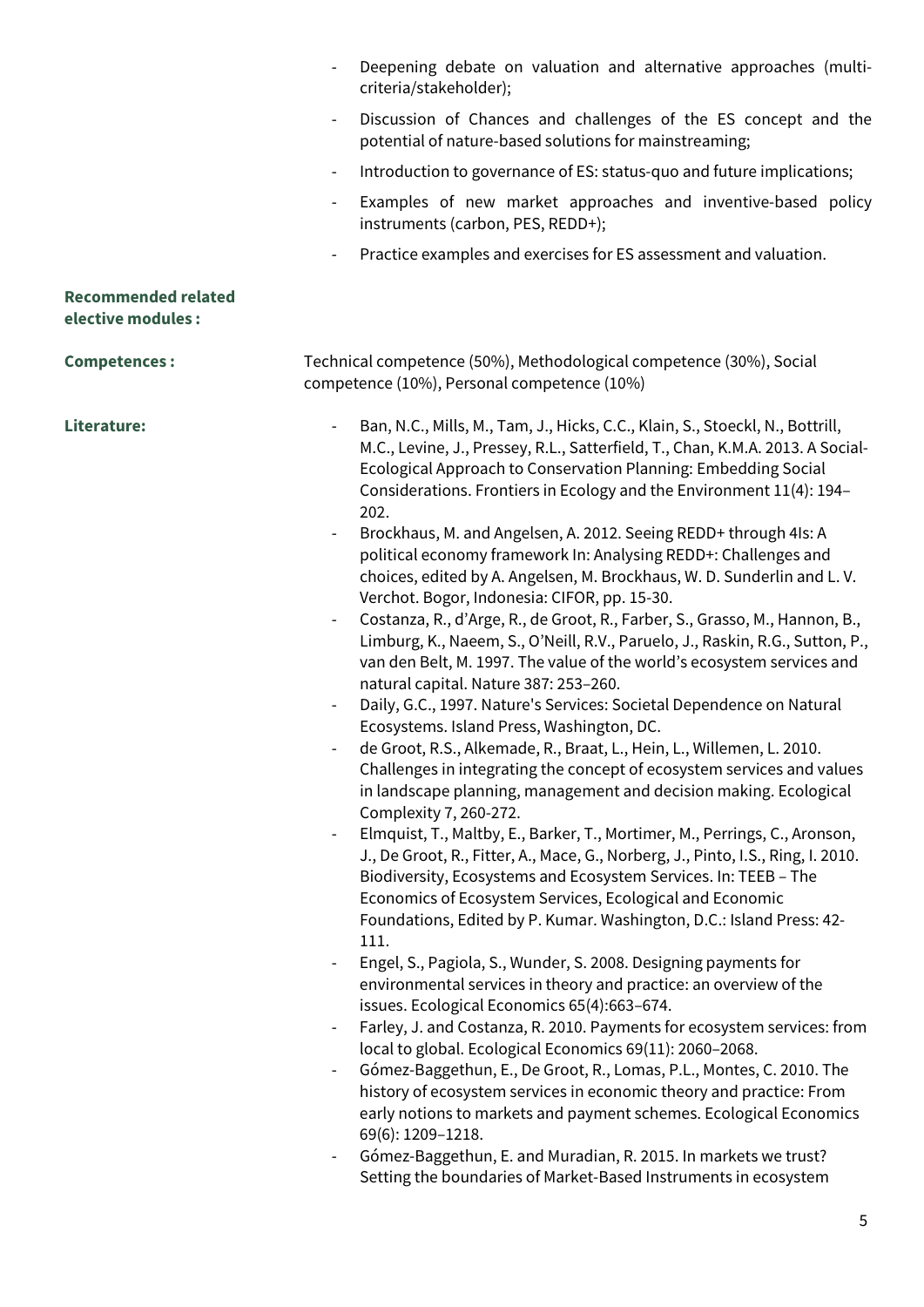services governance, Ecol. Econ.

http://dx.doi.org/10.1016/j.ecolecon.2015.03.016

- Haines-Young, R. and Potschin, M. 2010. The links between biodiversity, ecosystem services and human well-being. In: Raffaelli D, Frid C, editors. Ecosystem ecology. A new synthesis. Cambridge (UK): University Press. p. 110–140.
- Jax, K., Barton, D.N., Chan, K.M.A., de Groot, R.S., Doyle, U., Eser, U., Görg, C., Gómez-Baggethun, E., Griewald, Y., Haber, W., et al. (2013). Ecosystem services and ethics. Ecological Economics 93: 260-268.
- Millennium Ecosystem Assessment (MA). 2003. Ecosystems and Human Well-Being: A Framework for Assessment. Washington (DC): Island Press.
- Rival, L. and Muradian, R. 2013. Introduction: Governing the Provision of Ecosystem Services. Heidelberg, New York, London: Springer, pp. 1–17.
- Schomers, S. and Matzdorf, B. 2013. Payments for ecosystem services: A review and comparison of developing and industrialized countries. Ecosystem Services 6: 16–30.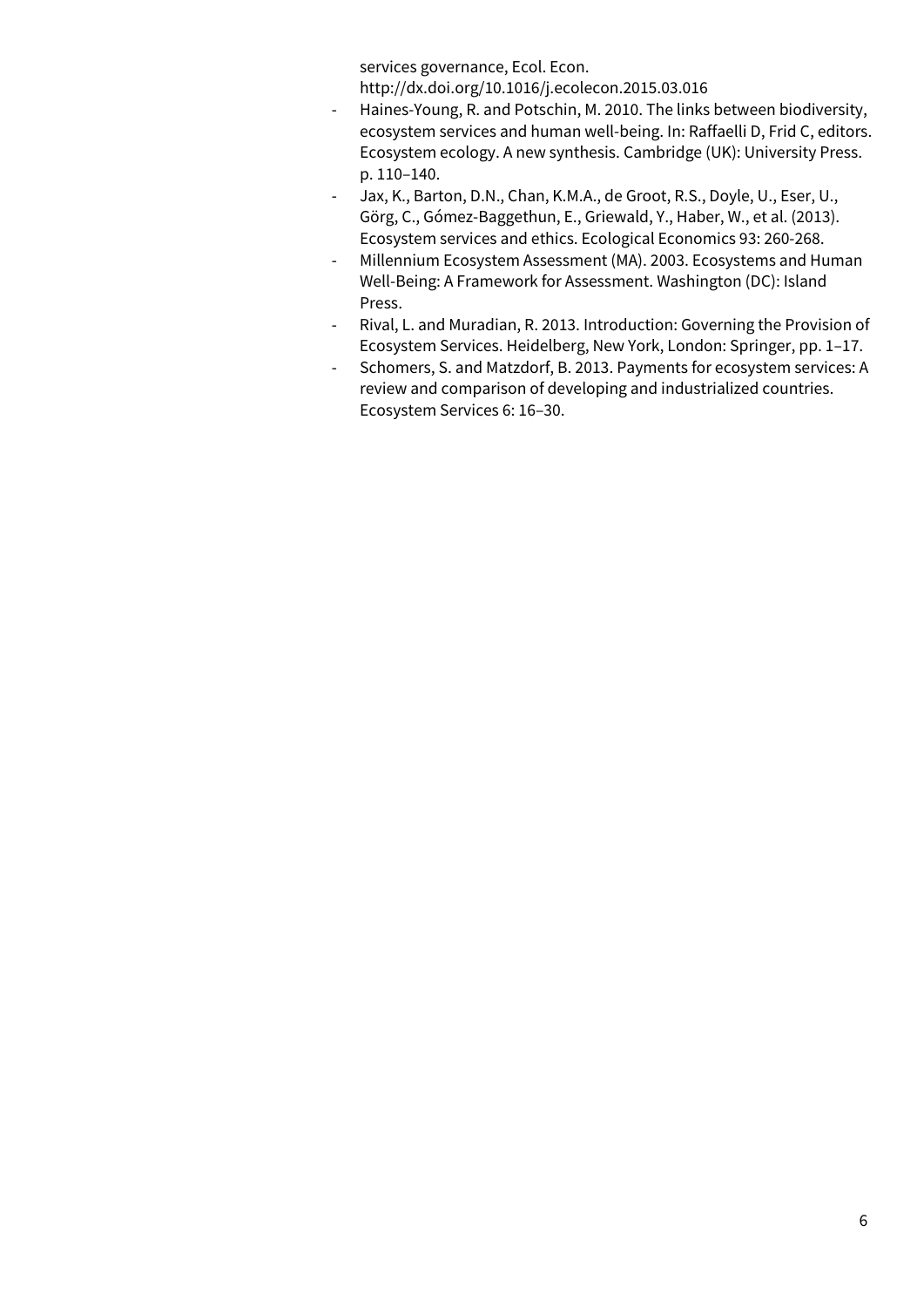## **M Future Management Systems I**

| Semester:                  | 1                                                                                                                                                                                                                                                                                                                                                                                                                                                                                                                                                                                                                 |
|----------------------------|-------------------------------------------------------------------------------------------------------------------------------------------------------------------------------------------------------------------------------------------------------------------------------------------------------------------------------------------------------------------------------------------------------------------------------------------------------------------------------------------------------------------------------------------------------------------------------------------------------------------|
| <b>Module coordinator:</b> | Prof. Dr. Martin Guericke (martin.guericke@hnee.de)                                                                                                                                                                                                                                                                                                                                                                                                                                                                                                                                                               |
| <b>Status:</b>             | Mandatory                                                                                                                                                                                                                                                                                                                                                                                                                                                                                                                                                                                                         |
| Goal:                      | Students get an overview of important silvicultural basics, site / ecological<br>conditions and silvicultural methods. Building on this, students gain knowledge<br>of different, property-dependent forest management strategies for the<br>provision of multifunctional ecosystem services. Basic knowledge and<br>theoretical background of forest growth modelling are acquired. Practical<br>examples of application are developed and evaluated with the help of growth<br>simulations. Results and strategy recommendations will be discussed and<br>evaluated in a forest management and society context. |
| <b>Examination form</b>    | Project report (100%) (single exam)                                                                                                                                                                                                                                                                                                                                                                                                                                                                                                                                                                               |
| <b>ECTS-Credits:</b>       | 6                                                                                                                                                                                                                                                                                                                                                                                                                                                                                                                                                                                                                 |
| SWH:                       | 4                                                                                                                                                                                                                                                                                                                                                                                                                                                                                                                                                                                                                 |

#### **Module Component Forest Management Systems for Ecosystem 1 Services – silvicultural fundamentals**

| Semester:                | 1                                                                         |
|--------------------------|---------------------------------------------------------------------------|
| <b>Coordinator:</b>      | Prof. Dr. Martin Guericke                                                 |
| Lecturer:                | Prof. Dr. Tobias Cremer, Prof. Dr. Peter Spathelf et al.                  |
| <b>ECTS-Credits:</b>     | 3                                                                         |
| SWH:                     | $\overline{2}$                                                            |
| <b>Workload:</b>         | 75 h / Semester                                                           |
| <b>Teaching form</b>     | Lecture (10h), practical exercises (10h), project (10h), self-study (45h) |
| <b>Max. study places</b> | 25                                                                        |
| Language:                | English                                                                   |
| <b>Module type</b>       | blocked                                                                   |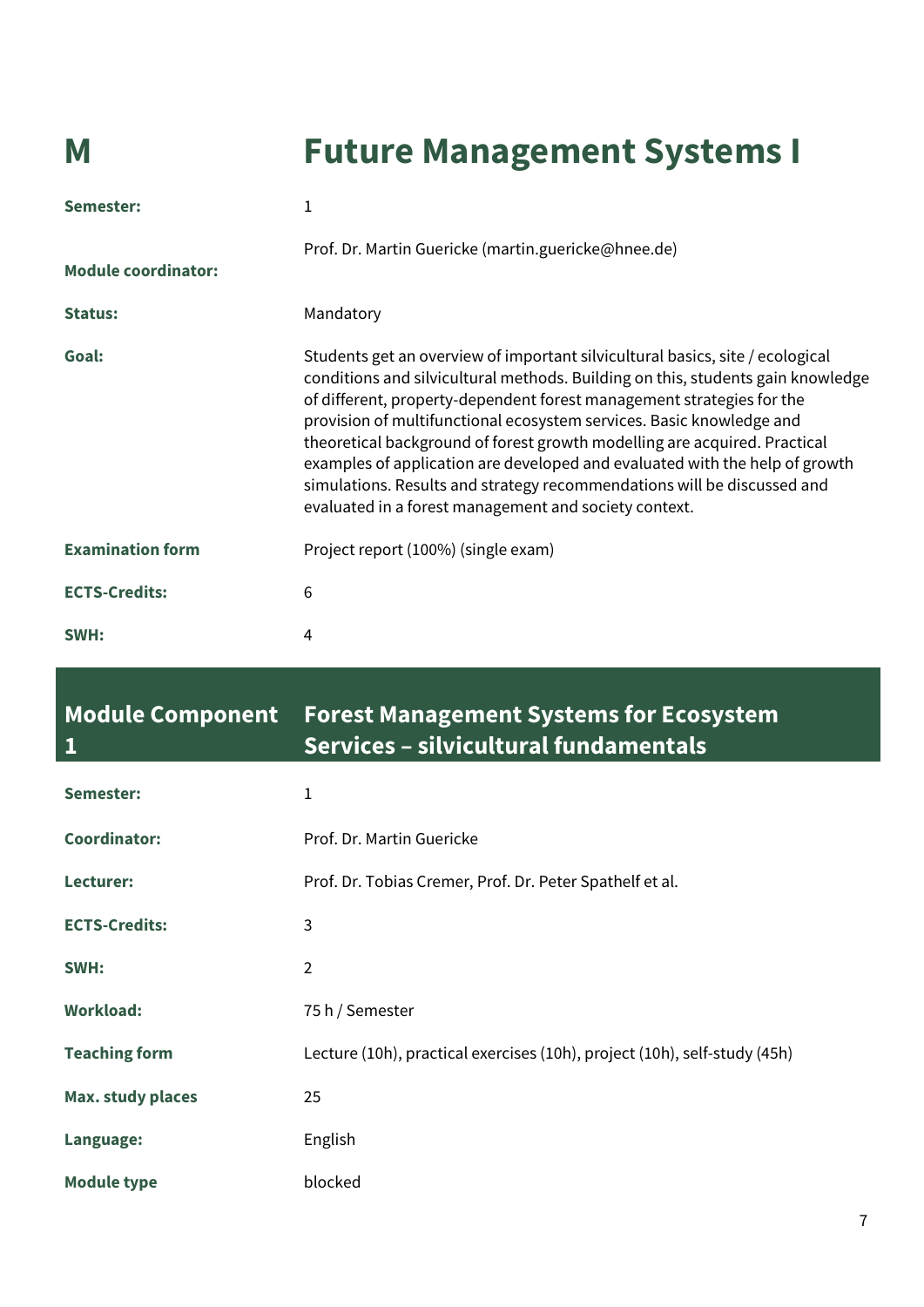| <b>Examination form</b>    | Project report (50 %) (part of exam)                                                                                                                                                                                                                                                                                                                                                                                                                                                                                                                                                                                                                                                                                                                                                                                                                                                                                                                                           |
|----------------------------|--------------------------------------------------------------------------------------------------------------------------------------------------------------------------------------------------------------------------------------------------------------------------------------------------------------------------------------------------------------------------------------------------------------------------------------------------------------------------------------------------------------------------------------------------------------------------------------------------------------------------------------------------------------------------------------------------------------------------------------------------------------------------------------------------------------------------------------------------------------------------------------------------------------------------------------------------------------------------------|
| <b>Entry requirements</b>  | FST reader recommended for silviculture, forest growth and management.                                                                                                                                                                                                                                                                                                                                                                                                                                                                                                                                                                                                                                                                                                                                                                                                                                                                                                         |
| Goal:                      | Students acquire or refresh the knowledge of basic silvicultural principles and<br>management strategies for forest management and forest regeneration, which is<br>available at different levels. They will have knowledge of different forest<br>management systems and the respective, property-dependent objectives. They<br>know existing and potential future social demands on forest systems and<br>understand how these can change over time. They are able to analyse<br>organisational, procedural and institutional structures and derive adaptation<br>requirements and potentials.                                                                                                                                                                                                                                                                                                                                                                               |
| <b>Content:</b>            | Repetition and deepening of silvicultural and forest yield and forest growth<br>fundamentals. Explanation of the geographical, organisational and social<br>framework conditions and interactions in connection with the approach<br>multifunctional forest management. Introduction to public forest<br>administration and management structures and silvicultural guidelines based<br>on case studies. Presentation of the interplay between ecological and<br>economic, especially wood market specific conditions.                                                                                                                                                                                                                                                                                                                                                                                                                                                         |
| <b>Recommended related</b> |                                                                                                                                                                                                                                                                                                                                                                                                                                                                                                                                                                                                                                                                                                                                                                                                                                                                                                                                                                                |
| elective modules :         |                                                                                                                                                                                                                                                                                                                                                                                                                                                                                                                                                                                                                                                                                                                                                                                                                                                                                                                                                                                |
| <b>Competences:</b>        | Technical competence (50%), Methodological competence (50%)                                                                                                                                                                                                                                                                                                                                                                                                                                                                                                                                                                                                                                                                                                                                                                                                                                                                                                                    |
| Literature:                | v. Gadow, K. u. Hui, G.Y. (1999): Modelling Forest Development.<br>Kluwer Academic Publishers, Dordrecht: 212 p.<br>Bravo, F. et al. (2017): Managing Forest Ecosystems: The Challenge of<br>Climate Change, Managing Forest Ecosystems 34, Springer International<br>Publishing Switzerland.<br>Pretzsch, H. (2009): Forest Dynamics, Growth and Yield - From<br>Measurement to Model. Springer-Verlag Berlin Heidelberg.<br>Jan Hansen, J.; Nagel, J. (2014): Waldwachstumskundliche<br>Softwaresysteme auf Basis von TreeGrOSS - Anwendung und<br>theoretische Grundlagen. Beiträge aus der Nordwestdeutschen<br>Forstlichen Versuchsanstalt Band 11, Universitäts-drucke Göttingen.<br>v. Gadow. K. (2005): Forsteinrichtung - Analyse und Entwurf der<br>Waldent-wicklung, Universitätsdrucke im Universitätsverlag Göttingen.<br>v. Gadow, K. (2006): Forsteinrichtung - Adaptive Steuerung und<br>Mehrpfad-prinzip, Universitätsdrucke im Universitätsverlag Göttingen. |

#### **Module Component 2 Silvicultural management based on growth modelling for decision support**

| Semester:            |                           |
|----------------------|---------------------------|
| Coordinator:         | Prof. Dr. Martin Guericke |
| Lecturer:            | Prof. Dr. Martin Guericke |
| <b>ECTS-Credits:</b> | 3                         |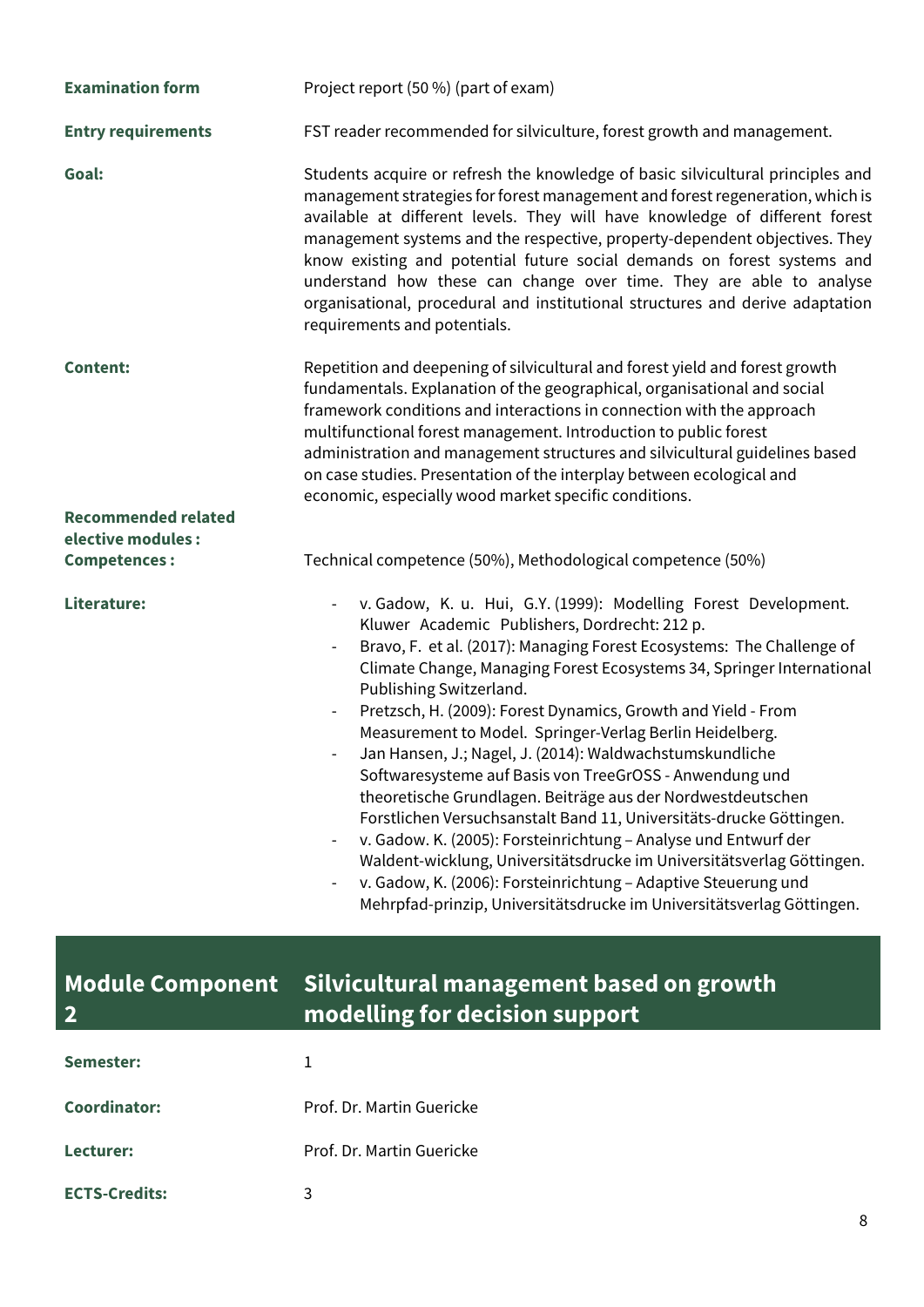| SWH:                                      | $\overline{2}$                                                                                                                                                                                                                                                                                                                                                                                                                                                                                                                                                                                                                                                                                                                                                                                                                                                                         |
|-------------------------------------------|----------------------------------------------------------------------------------------------------------------------------------------------------------------------------------------------------------------------------------------------------------------------------------------------------------------------------------------------------------------------------------------------------------------------------------------------------------------------------------------------------------------------------------------------------------------------------------------------------------------------------------------------------------------------------------------------------------------------------------------------------------------------------------------------------------------------------------------------------------------------------------------|
| <b>Workload:</b>                          | 75 h / Semester                                                                                                                                                                                                                                                                                                                                                                                                                                                                                                                                                                                                                                                                                                                                                                                                                                                                        |
| <b>Teaching form</b>                      | Lecture (10h), practical exercises (10h), project (10h), self-study (45h)                                                                                                                                                                                                                                                                                                                                                                                                                                                                                                                                                                                                                                                                                                                                                                                                              |
| <b>Max. study places</b>                  | 25                                                                                                                                                                                                                                                                                                                                                                                                                                                                                                                                                                                                                                                                                                                                                                                                                                                                                     |
| Language:                                 | English                                                                                                                                                                                                                                                                                                                                                                                                                                                                                                                                                                                                                                                                                                                                                                                                                                                                                |
| <b>Module type</b>                        | blocked                                                                                                                                                                                                                                                                                                                                                                                                                                                                                                                                                                                                                                                                                                                                                                                                                                                                                |
| <b>Examination form</b>                   | Project report (50 %) (part of exam)                                                                                                                                                                                                                                                                                                                                                                                                                                                                                                                                                                                                                                                                                                                                                                                                                                                   |
| <b>Entry requirements</b>                 | FST reader recommended for silviculture, forest growth and management.                                                                                                                                                                                                                                                                                                                                                                                                                                                                                                                                                                                                                                                                                                                                                                                                                 |
| Goal:                                     | Students are enabled to guide structured goal-setting processes and to define<br>operational realizable and measurable goals. By means of selected case studies<br>(forestry enterprises of different types of ownership) and self-defined target<br>hierarchies the influence of different silvicultural strategies and management<br>decisions can be quantified on the basis of forest growth model calculations. The<br>students are able to apply growth models and to evaluate and map the results of<br>different mid-term scenario simulations. Students are enabled to weight the<br>results of different target and management strategies by applying decision<br>support systems. They are able to identify potentials and processes for the<br>optimization of target hierarchies and to implement silvicultural control<br>processes in the sense of adaptive management. |
| <b>Content:</b>                           | Data collection and processing of a case study based on own or provided<br>empirical data (forest inventory data). Development and definition of different,<br>individual forest management scenarios and implementation of growth<br>simulations with the single tree simulator BWin Pro. Comparison and<br>evaluation of results of different silvicultural scenarios, development and<br>justification of best case recommendations. Development and description of<br>concrete implementation examples for adapted management scenarios, in<br>particular taking into account the increasing influence of climate change.                                                                                                                                                                                                                                                          |
| <b>Recommended related</b>                |                                                                                                                                                                                                                                                                                                                                                                                                                                                                                                                                                                                                                                                                                                                                                                                                                                                                                        |
| elective modules :<br><b>Competences:</b> | Technical competence (50%), Methodological competence (50%)                                                                                                                                                                                                                                                                                                                                                                                                                                                                                                                                                                                                                                                                                                                                                                                                                            |
| Literature:                               | v. Gadow, K. u. Hui, G.Y. (1999): Modelling Forest Development.<br>Kluwer Academic Publishers, Dordrecht: 212 p.<br>Bravo, F. et al. (2017): Managing Forest Ecosystems: The Challenge of<br>Climate Change, Managing Forest Ecosystems 34, Springer International<br>Publishing Switzerland.<br>Pretzsch, H. (2009): Forest Dynamics, Growth and Yield - From<br>$\overline{\phantom{a}}$<br>Measurement to Model. Springer-Verlag Berlin Heidelberg.<br>Jan Hansen, J.; Nagel, J. (2014): Waldwachstumskundliche<br>Softwaresysteme auf Basis von TreeGrOSS - Anwendung und<br>theoretische Grundlagen. Beiträge aus der Nordwestdeutschen<br>Forstlichen Versuchsanstalt Band 11, Universitäts-drucke Göttingen.                                                                                                                                                                    |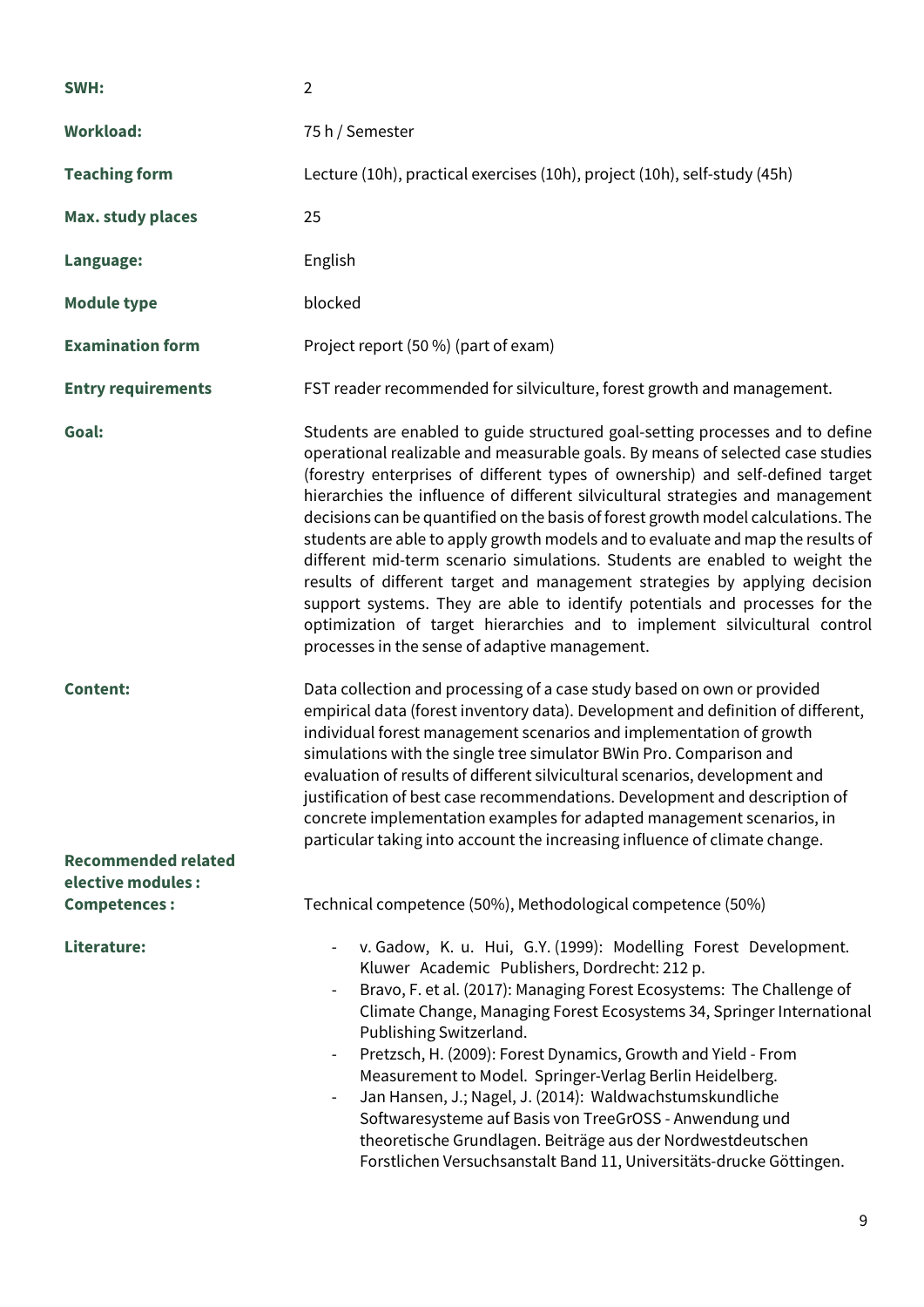- v. Gadow. K. (2005): Forsteinrichtung Analyse und Entwurf der Waldent-wicklung, Universitätsdrucke im Universitätsverlag Göttingen.
- v. Gadow, K. (2006): Forsteinrichtung Adaptive Steuerung und Mehrpfad-prinzip, Universitätsdrucke im Universitätsverlag Göttingen.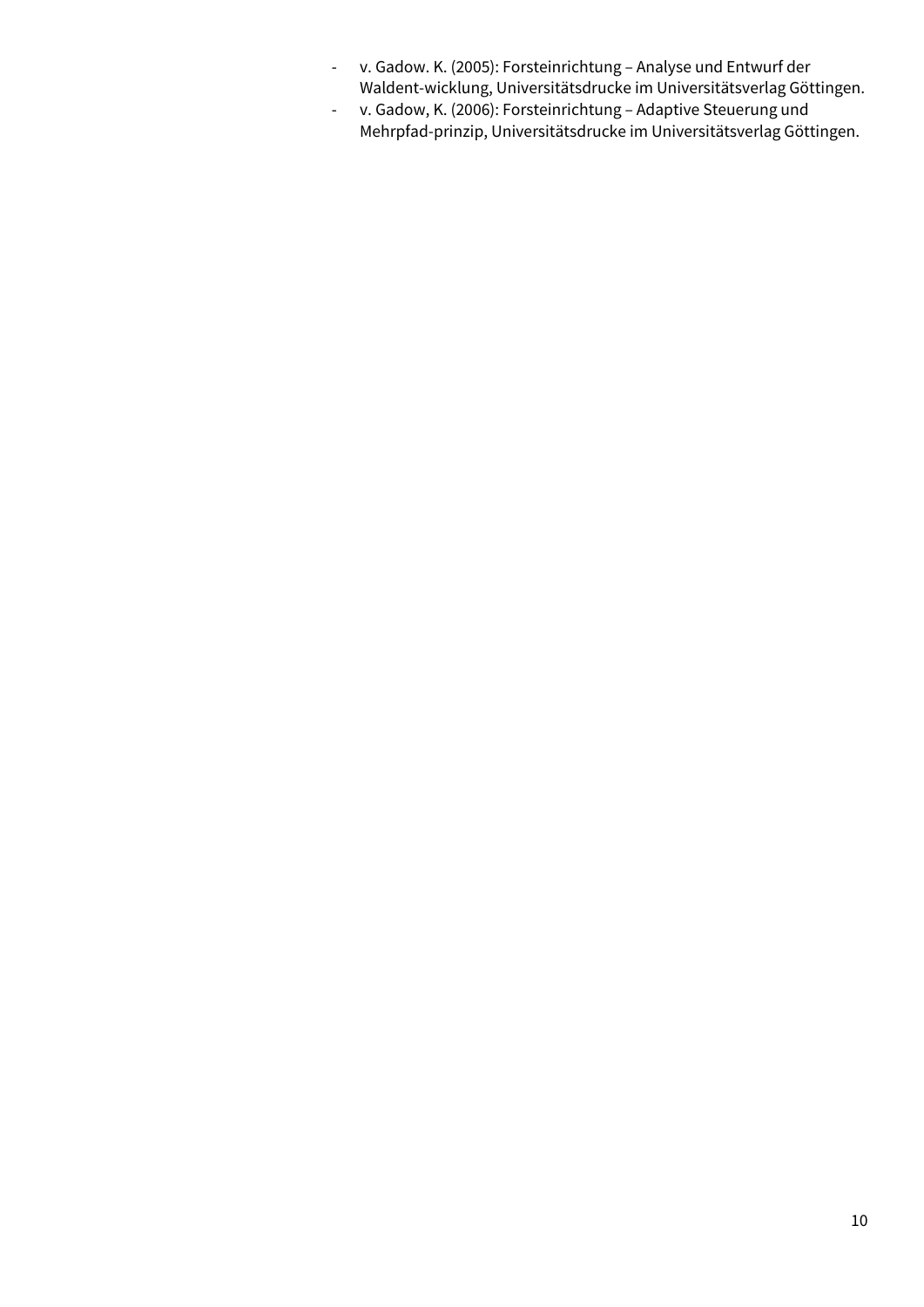**1**

## **M Forest governance and policy I**

| Semester:                  | 1                                                                                                                                                                                                                                                                                                                                                                                                                                                                                                                                                                     |
|----------------------------|-----------------------------------------------------------------------------------------------------------------------------------------------------------------------------------------------------------------------------------------------------------------------------------------------------------------------------------------------------------------------------------------------------------------------------------------------------------------------------------------------------------------------------------------------------------------------|
| <b>Module coordinator:</b> | Prof. Dr. Carsten Mann (Carsten.mann@hnee.de)                                                                                                                                                                                                                                                                                                                                                                                                                                                                                                                         |
| <b>Status:</b>             | Mandatory                                                                                                                                                                                                                                                                                                                                                                                                                                                                                                                                                             |
| Goal:                      | Students get to know social and political sciences theories and concepts of<br>environmental-/forest governance and policy. They learn about social<br>structures, institutions and actors as a basis for elaborating and reflecting on<br>topics such as collaboration, protest behaviour and policy action. Students<br>become familiar with examples from environmental protection, forest<br>management, biodiversity and nature conservation, to improve their<br>understanding of policy and social systems and their specific functioning and<br>interactions. |
| <b>Examination form</b>    | Project presentation (50%), Project report (50%)                                                                                                                                                                                                                                                                                                                                                                                                                                                                                                                      |
| <b>ECTS-Credits:</b>       | 6                                                                                                                                                                                                                                                                                                                                                                                                                                                                                                                                                                     |
| SWH:                       | 4                                                                                                                                                                                                                                                                                                                                                                                                                                                                                                                                                                     |

### **Module Component Concepts, institutions and actors**

| Semester:                | 1                                                              |
|--------------------------|----------------------------------------------------------------|
| <b>Coordinator:</b>      | Prof. Dr. Carsten Mann                                         |
| Lecturer:                | Prof. Dr. Carsten Mann, Prof. Dr. Heike Walk                   |
| <b>ECTS-Credits:</b>     | 3                                                              |
| SWH:                     | $\overline{2}$                                                 |
| <b>Workload:</b>         | 75 h / Semester                                                |
| <b>Teaching form</b>     | Lecture (7 h), Seminar (7 h), Project (16 h), Self-study (45h) |
| <b>Max. study places</b> | 25                                                             |
| Language:                | English                                                        |
| <b>Module type</b>       | blocked                                                        |
| <b>Examination form</b>  | Project presentation (25%), Project report (25%)               |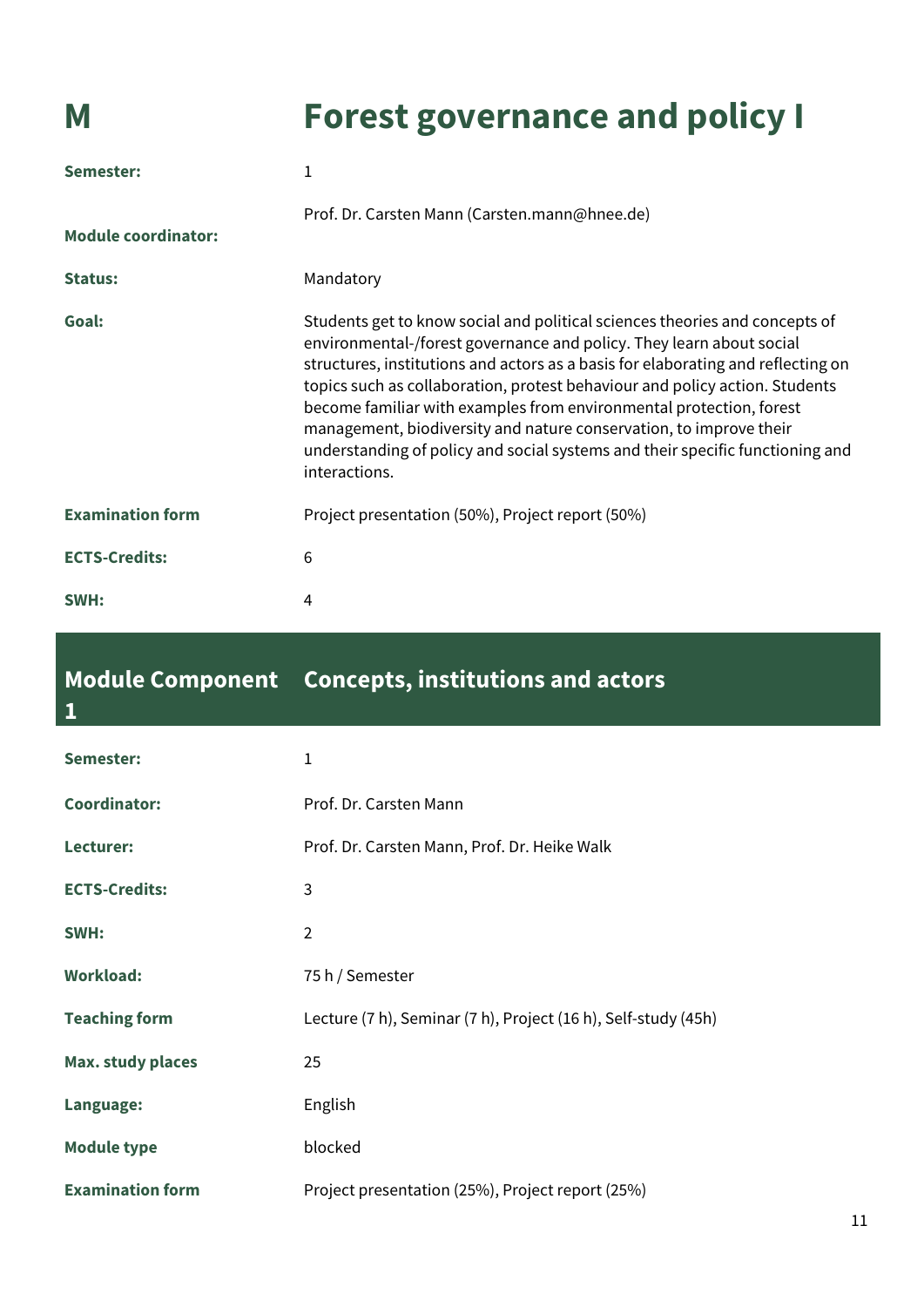| <b>Entry requirements</b>  | FST reader recommended for silviculture, forest growth and management.                                                                                                                                                                                                                                                                                                                                                                                                                                                                                                                                                                                                                                                                                                                                                                                                                                                                                                                                                                                |
|----------------------------|-------------------------------------------------------------------------------------------------------------------------------------------------------------------------------------------------------------------------------------------------------------------------------------------------------------------------------------------------------------------------------------------------------------------------------------------------------------------------------------------------------------------------------------------------------------------------------------------------------------------------------------------------------------------------------------------------------------------------------------------------------------------------------------------------------------------------------------------------------------------------------------------------------------------------------------------------------------------------------------------------------------------------------------------------------|
| Goal:                      | Students understand, can explain and analyse environmental and forest<br>governance systems. Rooted in a new institutional economics and political<br>sciences understanding, students can distinguish between governance<br>structures, institutions, actors and organisations. In particular they are familiar<br>with key political sciences concepts for natural resources governance and policy.<br>This enables students to understand institutional stability and change over time,<br>policy choice and actor coalitions in order to handle multiple realities for<br>collaboration, integrated and adaptive approaches, and sustainable resource<br>management.                                                                                                                                                                                                                                                                                                                                                                              |
| <b>Content:</b>            | Introduction to the conceptual foundation of (environmental) governance<br>and different schools of thought: structures, institutions, actors;                                                                                                                                                                                                                                                                                                                                                                                                                                                                                                                                                                                                                                                                                                                                                                                                                                                                                                        |
|                            | Exploration of a paradigm shift from central government steering to<br>$\overline{\phantom{a}}$<br>collaborative approaches in natural resource management;                                                                                                                                                                                                                                                                                                                                                                                                                                                                                                                                                                                                                                                                                                                                                                                                                                                                                           |
|                            | Introduction to concepts of system dynamics, phases of institutional stability<br>$\overline{\phantom{a}}$<br>and change                                                                                                                                                                                                                                                                                                                                                                                                                                                                                                                                                                                                                                                                                                                                                                                                                                                                                                                              |
|                            | Introduction to the concepts of robustness, resilience and adaptive capacity;                                                                                                                                                                                                                                                                                                                                                                                                                                                                                                                                                                                                                                                                                                                                                                                                                                                                                                                                                                         |
|                            | Deepening of key policy concepts such as policy cycle, rational choice and<br>advocacy coalitions; as well as integrated and community-based<br>governance;                                                                                                                                                                                                                                                                                                                                                                                                                                                                                                                                                                                                                                                                                                                                                                                                                                                                                           |
|                            | Deepening of dedicated governance systems: Forest and environmental<br>governance; biodiversity governance, and governance of protected areas;                                                                                                                                                                                                                                                                                                                                                                                                                                                                                                                                                                                                                                                                                                                                                                                                                                                                                                        |
|                            | Handling multiple realities: inter-disciplinary and transdisciplinary research<br>approaches.                                                                                                                                                                                                                                                                                                                                                                                                                                                                                                                                                                                                                                                                                                                                                                                                                                                                                                                                                         |
| <b>Recommended related</b> |                                                                                                                                                                                                                                                                                                                                                                                                                                                                                                                                                                                                                                                                                                                                                                                                                                                                                                                                                                                                                                                       |
| elective modules :         |                                                                                                                                                                                                                                                                                                                                                                                                                                                                                                                                                                                                                                                                                                                                                                                                                                                                                                                                                                                                                                                       |
| <b>Competences:</b>        | Technical competence (45%), Methodological competence (35%), Personal<br>competence (10%), Media competence (10%)                                                                                                                                                                                                                                                                                                                                                                                                                                                                                                                                                                                                                                                                                                                                                                                                                                                                                                                                     |
| Literature:                | Cox, M., Arnold, G., & Villamayor Tomás, S. 2010. A Review of Design<br>Principles for Community-Based Natural Resource Management.<br>Ecology and Society 15(4):38.<br>Hodge, I. 2007. The Governance of Rural Land in a Liberalised World.<br>Journal of Agricultural Economics 58(3):409-32.<br>Jordan, A. J. & Turnpenny, J. R. 2015. The Tools of Policy Formulation:<br>Actors, Capacities, Venues and Effects. Northampton, MA: Edward Elgar<br>Publishing Ltd.<br>Kemp, R., Parto, S., & Gibson, R. B. 2005. Governance for Sustainable<br>Development: Moving from Theory to Practice. International Journal of<br>Sustainable Development 8(1):12-30.<br>Loft, L.; Mann, C.; and Hansjürgens, B. (2015): Challenges in Ecosystem<br>Services Governance: Multi-levels, multi-actors, multi-rationalities. In: L.<br>Loft; C. Mann & B. Hansjürgens "Governance of Ecosystem Services -<br>Challenges for sustainable development", Journal of Ecosystem<br>Services, Special Issue 16, pp. 150 - 157, DOI:<br>10.1016/j.ecoser.2015.11.002. |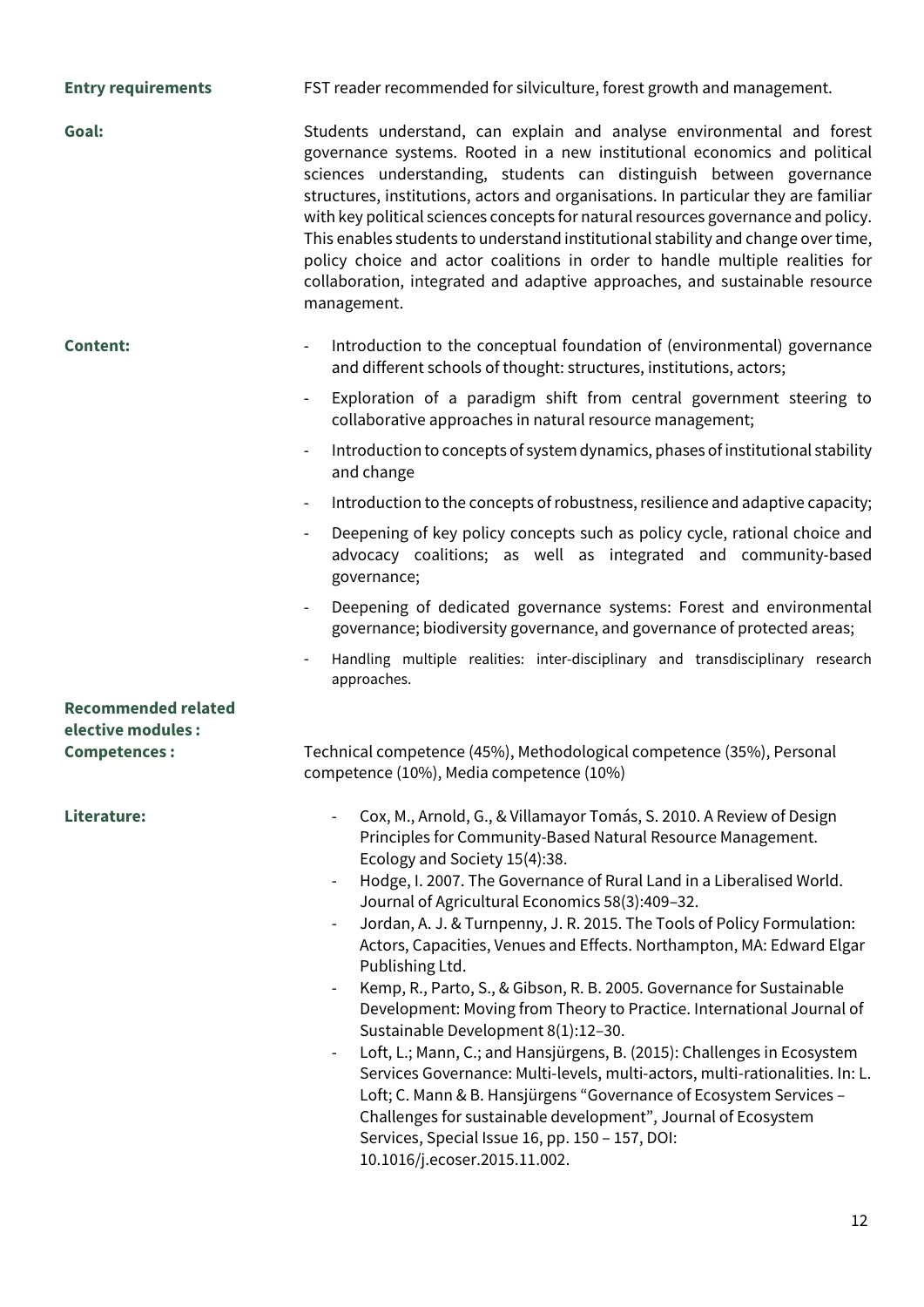- Paavola, J., Gouldson, A., & Kluvánková, T. 2009. Interplay of Actors, Scales, Frameworks and Regimes in the Governance of Biodiversity. Environmental Policy and Governance 19(3):148–58.
- Pierson, P (2000). Increasing returns, path dependence, and the study of politics. American Political Science Review, 94, pp. 251-267.
- Scott, W. R. 2008. Institutions and Organizations: Ideas and Interests. Thousand Oaks, Calif.: Sage.
- Stoker, G. 1998. Governance as Theory: Five Propositions. International Social Science Journal 50(155):17–28.
- Stone, D. 2012. Policy Paradox: The Art of Political Decision Making. Auflage: 3. New York: Norton & Company.

#### **Module Component Environmental Policy and Nature Conservation**

**2**

| Semester:                 | 1                                                                                                                                                                                                                                                                                                                                                                                                                                                                                                                                                                                                                                                            |
|---------------------------|--------------------------------------------------------------------------------------------------------------------------------------------------------------------------------------------------------------------------------------------------------------------------------------------------------------------------------------------------------------------------------------------------------------------------------------------------------------------------------------------------------------------------------------------------------------------------------------------------------------------------------------------------------------|
| <b>Coordinator:</b>       | Prof. Dr. Heike Walk                                                                                                                                                                                                                                                                                                                                                                                                                                                                                                                                                                                                                                         |
| Lecturer:                 | Prof. Dr. Heike Walk, Prof. Dr. Pierre Ibisch, Prof. Dr. Carsten Mann                                                                                                                                                                                                                                                                                                                                                                                                                                                                                                                                                                                        |
| <b>ECTS-Credits:</b>      | 3                                                                                                                                                                                                                                                                                                                                                                                                                                                                                                                                                                                                                                                            |
| SWH:                      | $\overline{2}$                                                                                                                                                                                                                                                                                                                                                                                                                                                                                                                                                                                                                                               |
| <b>Workload:</b>          | 75 h / Semester                                                                                                                                                                                                                                                                                                                                                                                                                                                                                                                                                                                                                                              |
| <b>Teaching form</b>      | Lecture (7 h), Seminar (7 h), Project (16 h), Self-study (45h)                                                                                                                                                                                                                                                                                                                                                                                                                                                                                                                                                                                               |
| <b>Max. study places</b>  | 25                                                                                                                                                                                                                                                                                                                                                                                                                                                                                                                                                                                                                                                           |
| Language:                 | English                                                                                                                                                                                                                                                                                                                                                                                                                                                                                                                                                                                                                                                      |
| <b>Module type</b>        | blocked                                                                                                                                                                                                                                                                                                                                                                                                                                                                                                                                                                                                                                                      |
| <b>Examination form</b>   | Project presentation (25%), Project report (25%)                                                                                                                                                                                                                                                                                                                                                                                                                                                                                                                                                                                                             |
| <b>Entry requirements</b> | FST reader recommended for silviculture, forest growth and management.                                                                                                                                                                                                                                                                                                                                                                                                                                                                                                                                                                                       |
| Goal:                     | Students are familiar with the general objectives, tools and current debates of<br>environmental-, nature- and biodiversity conservation policy on different levels.<br>They know the basic environmental governance structures, and the different<br>policy instruments at stake to manage environmental problems. They are able to<br>discuss the chances and limitations of these policy approaches in a nuanced way.<br>For dedicated environmental policy arenas, students can analyse central actors,<br>inherent problem perceptions and ideas for policy solutions. They are able to<br>analyze participatory governance in different policy fields. |
| <b>Content:</b>           | Introduction to central environmental policy fields, strategies, instruments<br>and actors;                                                                                                                                                                                                                                                                                                                                                                                                                                                                                                                                                                  |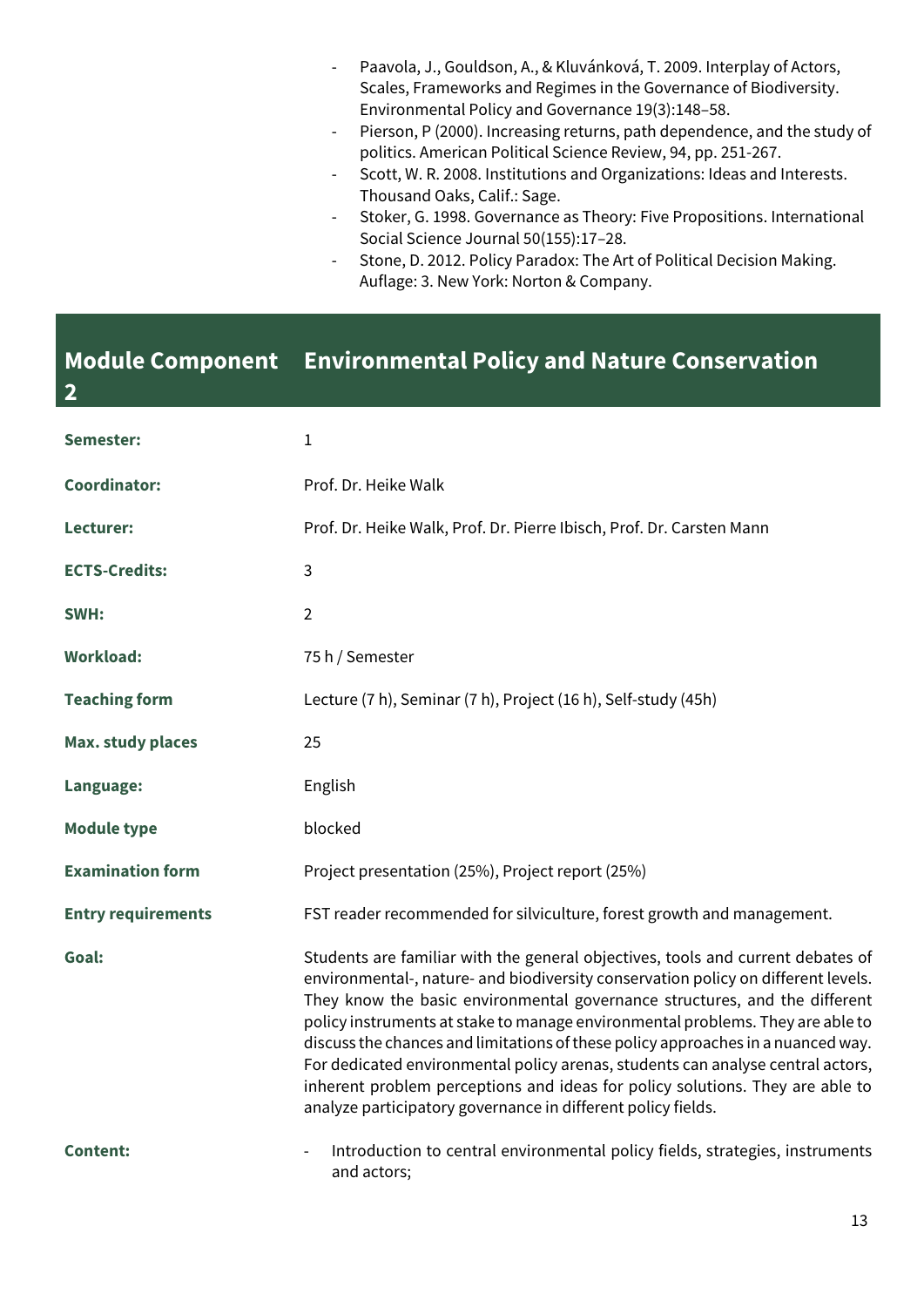|                                                  | Environmental philosophy & ethics: The bedrock of sustainable<br>development;                                                                                                                                                                                                                                                                                                                                                                                                                                                                                                                                                                                                                                                                                                                                                                                                                                                                                                                                                                                                                                                                                                                                                                                                                                                                                           |
|--------------------------------------------------|-------------------------------------------------------------------------------------------------------------------------------------------------------------------------------------------------------------------------------------------------------------------------------------------------------------------------------------------------------------------------------------------------------------------------------------------------------------------------------------------------------------------------------------------------------------------------------------------------------------------------------------------------------------------------------------------------------------------------------------------------------------------------------------------------------------------------------------------------------------------------------------------------------------------------------------------------------------------------------------------------------------------------------------------------------------------------------------------------------------------------------------------------------------------------------------------------------------------------------------------------------------------------------------------------------------------------------------------------------------------------|
|                                                  | Science-policy interface and requirements for post-normal science concepts<br>& solutions;                                                                                                                                                                                                                                                                                                                                                                                                                                                                                                                                                                                                                                                                                                                                                                                                                                                                                                                                                                                                                                                                                                                                                                                                                                                                              |
|                                                  | Ecosystem-based adaptation & the participatory approach to sustainability.<br>$\overline{\phantom{a}}$                                                                                                                                                                                                                                                                                                                                                                                                                                                                                                                                                                                                                                                                                                                                                                                                                                                                                                                                                                                                                                                                                                                                                                                                                                                                  |
|                                                  | Citizen Competence, Empowerment, and Capacity Building<br>$\overline{\phantom{a}}$                                                                                                                                                                                                                                                                                                                                                                                                                                                                                                                                                                                                                                                                                                                                                                                                                                                                                                                                                                                                                                                                                                                                                                                                                                                                                      |
|                                                  | A partnership approach to forest ecosystem management<br>$\overline{\phantom{a}}$                                                                                                                                                                                                                                                                                                                                                                                                                                                                                                                                                                                                                                                                                                                                                                                                                                                                                                                                                                                                                                                                                                                                                                                                                                                                                       |
|                                                  | Field trip<br>$\overline{\phantom{a}}$                                                                                                                                                                                                                                                                                                                                                                                                                                                                                                                                                                                                                                                                                                                                                                                                                                                                                                                                                                                                                                                                                                                                                                                                                                                                                                                                  |
| <b>Recommended related</b><br>elective modules : |                                                                                                                                                                                                                                                                                                                                                                                                                                                                                                                                                                                                                                                                                                                                                                                                                                                                                                                                                                                                                                                                                                                                                                                                                                                                                                                                                                         |
| <b>Competences:</b>                              | Technical competence (45%), Methodological competence (35%), Personal<br>competence (10%), Media competence (10%)                                                                                                                                                                                                                                                                                                                                                                                                                                                                                                                                                                                                                                                                                                                                                                                                                                                                                                                                                                                                                                                                                                                                                                                                                                                       |
| Literature:                                      | Agrawal, A. and Redford, K. (2006) Poverty, Development, and<br>$\qquad \qquad -$<br>Biodiversity Conservation: Shooting in the Dark? Wildlife<br>Conservation Society ISSN 1534-7389.<br>Arts, B.; Buizer, M. (2009): Forests, discourses, institutions. A<br>discursive-institutional analysis of global forest governance. Forest<br>Policy and Economics: 11 (5-6), 340-347.<br>Dimitrov, R. S. (2005): Hostage to Norms: States, Institutions, and<br>$\qquad \qquad -$<br>Global Forest Politics. Global Environmental Politics 5 (4): 1-24.<br>Fath, B.D, Jørgensen, S.E., Patten, B.C. and Straškraba, M. (2004)<br>$\qquad \qquad \blacksquare$<br>Ecosystem Growth and Development. BioSystems 77 (2004) 213-<br>228<br>Filotas, E., L. Parrott, P. J. Burton, R. L. Chazdon, K. D. Coates, L.<br>Coll, S. Haeussler, K. Martin, S. Nocentini, K. J. Puettmann, F. E.<br>Putz, S. W. Simard, and C. Messier. 2014. Viewing forests through the<br>lens of complex systems science. Ecosphere 5(1):1.<br>Kläy, A.; Zimmermann, A. B.; Schneider, F. (2016): Rethinking<br>science for sustainable development: Reflexive interaction for a<br>paradigm transformation. Futures, 65: 72-85.<br>Lang, D. J., Wiek, A., Bergmann, M. and M. Stauffacher. 2012.<br>$\qquad \qquad \blacksquare$<br>Transdisciplinary research in Sustainability Science. Practice, |

- Principles and Challenges. Sustainability Science 7: 25–43. - Mann, C.; Plieninger, T.; Raymond, C. M.; Garcia Martin, M.; and Shaw, B. (in preparation). Integrated landscape management as an operational bridge for implementing the Sustainable Development Goals (SDGs) in Europe. Landscape and Urban Planning.
- Pascual, M. and Guichard, F. (2005) Criticality and disturbance in spatial ecological systems. TRENDS in Ecology and Evolution Vol.20 No.2
- Rayner, J., Buck, A., Katila, P. (2010), Embracing complexity: Meeting the challenges of international forest governance. A global assessment report. Prepared by the Global Forest Expert Panel on the International Forest Regime. IUFRO World Series Volume 28. Vienna.
- Rosa, H.D (2004) The bioethics of biodiversity. Human Ecology Special Issue No. 12: 161-175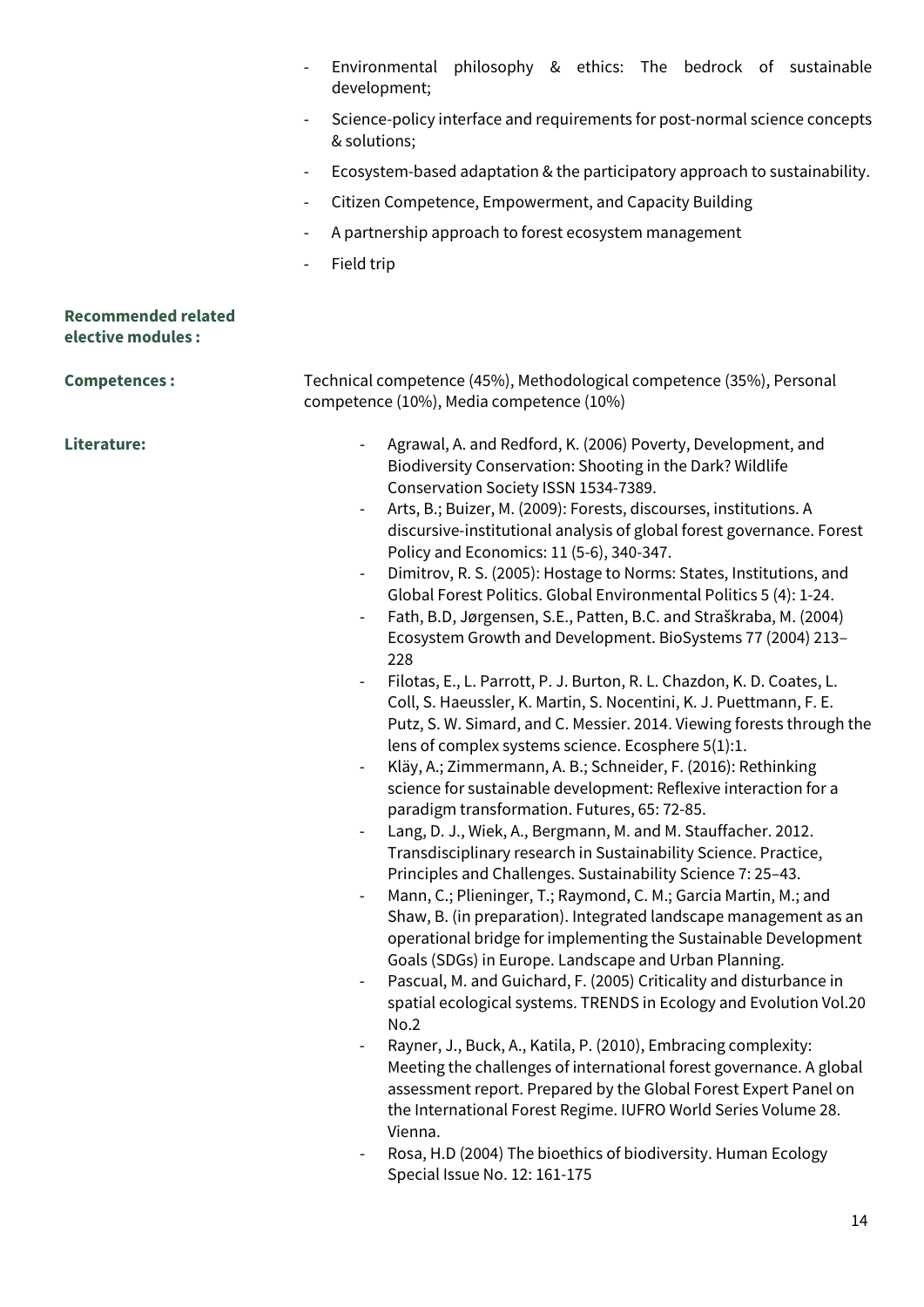- Walk, H. and Müller, M. 2014. Democratizing the climate negotiations system through improved opportunities for participation. In: Dietz, M. und Garrelts, H. (Eds.): Handbook of the climate change movement. Routledge International Handbooks, S. 31-43.
- Winkel, G., Kaphengst, T., Herbert, S., Robaey, Z.; Rosenkranz, L., Sotirov, M. (2009): EU policy options for the protection of European forests against harmful impacts. Final Report to the tender: ENV.B.1/ETU/2008/0049: OJ 2008/S 112 - 149606.
- Winkel, G. & Sotirov, M. (2013): Whose integration is this? European forest policy between the gospel of coordination, institutional competition, and new spirits of integration. Environment and Planning C: Government and Policy.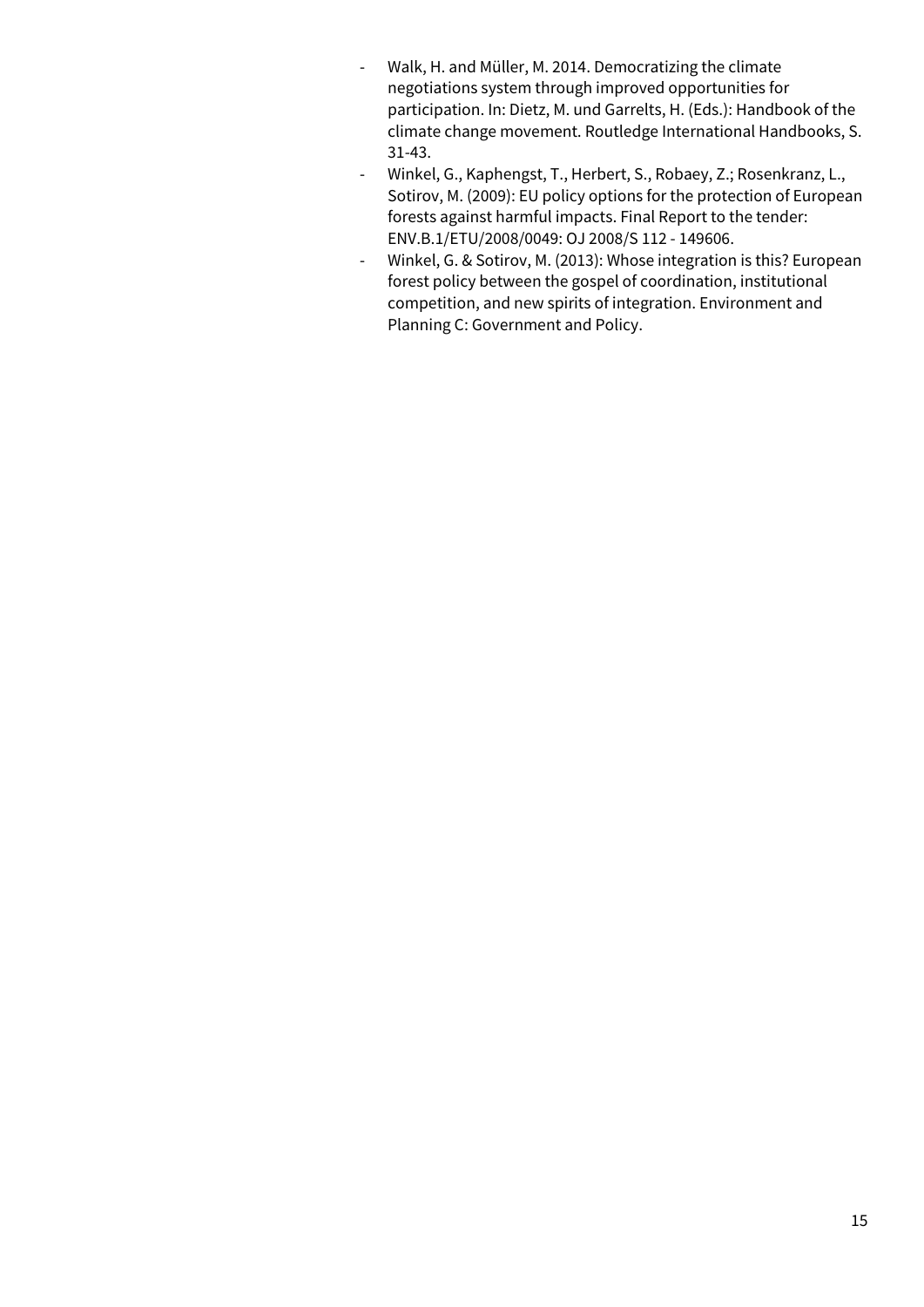# **M Fundamentals of Measurements and Modelling**

| Semester:                  | 1                                                                                                                                                                                                                                                                                                                                                                            |
|----------------------------|------------------------------------------------------------------------------------------------------------------------------------------------------------------------------------------------------------------------------------------------------------------------------------------------------------------------------------------------------------------------------|
| <b>Module coordinator:</b> | Prof. Dr. Luis Miranda (luis.miranda@hnee.de)                                                                                                                                                                                                                                                                                                                                |
| Status:                    | Mandatory module                                                                                                                                                                                                                                                                                                                                                             |
| Goal:                      | The students get to know different automated measurement methods in the<br>environmental sector. They are able to identify and discuss the data origins and<br>to assess the data quality of a measurement. They process data in<br>environmental modelling and apply the building methodology behind<br>mathematical models in environmental science, forestry and ecology. |
| <b>Examination form</b>    | Technical discussion (50%), Term paper (50%)                                                                                                                                                                                                                                                                                                                                 |
| <b>ECTS-Credits:</b>       | 6                                                                                                                                                                                                                                                                                                                                                                            |
| SWH:                       | 4                                                                                                                                                                                                                                                                                                                                                                            |

### **Module Component Sensors for automated measurements**

| ۹<br>٠ |     |  |
|--------|-----|--|
|        | ___ |  |

| Semester:                             | 1                                                         |
|---------------------------------------|-----------------------------------------------------------|
| <b>Coordinator:</b>                   | Prof. Dr. Luis Miranda                                    |
| Lecturer:                             | Prof. Dr. Luis Miranda                                    |
| <b>ECTS-Credits:</b>                  | 3                                                         |
| SWH:                                  | $\overline{2}$                                            |
| <b>Workload:</b>                      | 75 h / Semester                                           |
| <b>Teaching form</b>                  | Lecture (12h), Practical exercise (18h), Self-study (45h) |
| <b>Max. study places</b><br>Language: | English                                                   |
| <b>Module type</b>                    | blocked                                                   |
| <b>Examination form</b>               | Technical discussion (50%)                                |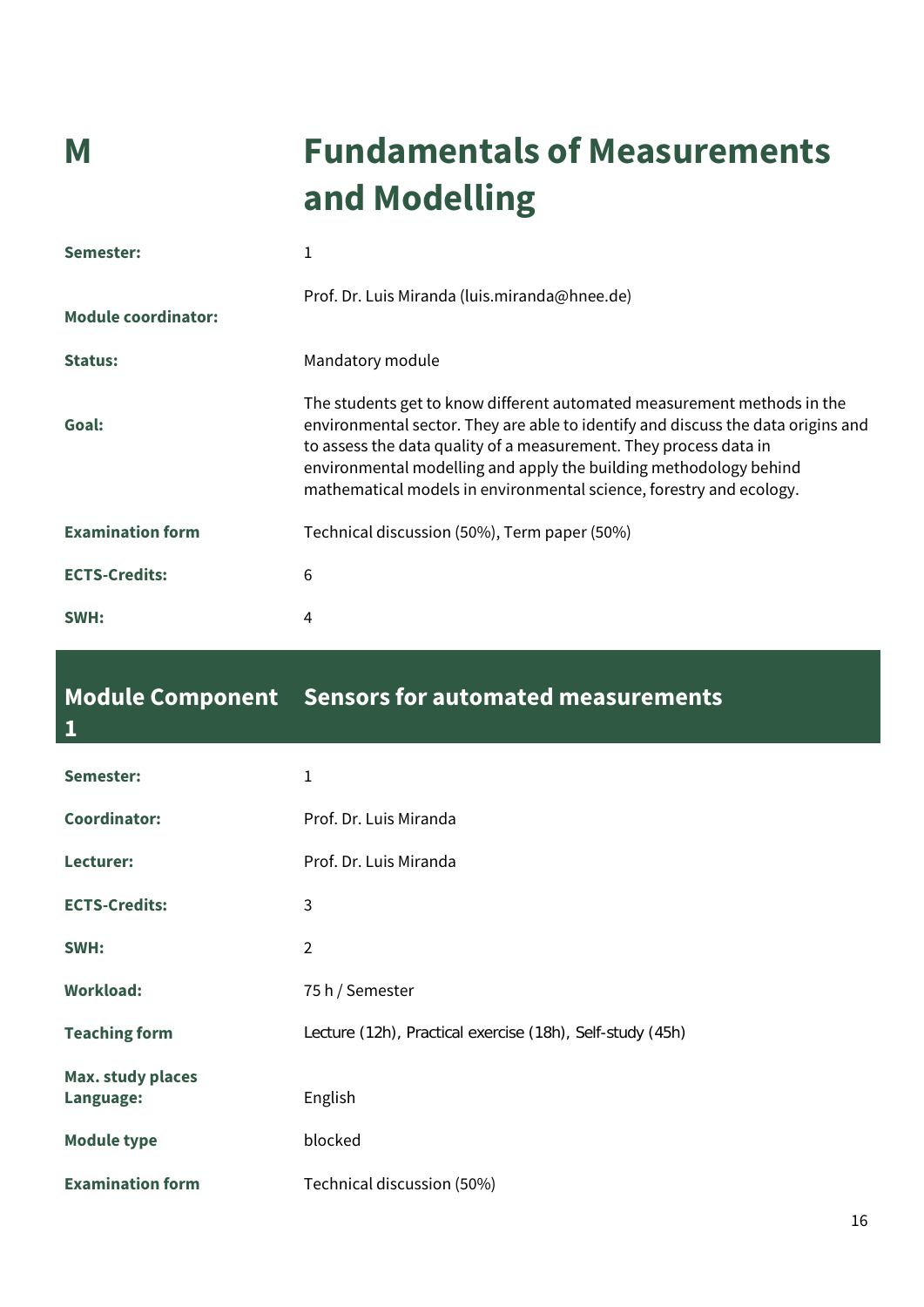| <b>Entry requirements</b><br>Goal:               | The students identify and describe the measuring principles behind sensor<br>technologies used as data sources for environmental modelling. They know the<br>principles of data quality assessment and further data processing procedures<br>that guarantee a meaningful re-use of the measured data.                                                                                                                                                                                                                                                                                                                                                                                                                                                                                                                                                                                                                                                                                                                                                                     |
|--------------------------------------------------|---------------------------------------------------------------------------------------------------------------------------------------------------------------------------------------------------------------------------------------------------------------------------------------------------------------------------------------------------------------------------------------------------------------------------------------------------------------------------------------------------------------------------------------------------------------------------------------------------------------------------------------------------------------------------------------------------------------------------------------------------------------------------------------------------------------------------------------------------------------------------------------------------------------------------------------------------------------------------------------------------------------------------------------------------------------------------|
| <b>Content:</b>                                  | The course focuses on field data acquisition to support the construction and<br>tuning of ecosystem and environmental models. The knowledge of different<br>measuring principles is important for the processing, analysis and evaluation of<br>sensory recorded environmental data and helps with the interpretation of<br>ecosystem phenomena. The most important sensors for automatic field<br>measurements are presented alongside their physical measuring principles and<br>technical usage constrains. The parts of an automatic measuring system are<br>presented and discussed, as well as the concepts of sensor resolution and<br>accuracy. The concepts of analog to digital conversion, signal conditioning,<br>interfaces and noise are reviewed. Practical exercises show the sensor<br>construction and their installation and calibration, particularly sensors for<br>temperature, relative humidity, solar radiation and soil water content. Practical<br>troubleshooting and testing techniques are presented to assess the state of the<br>sensors. |
| <b>Recommended related</b><br>elective modules : |                                                                                                                                                                                                                                                                                                                                                                                                                                                                                                                                                                                                                                                                                                                                                                                                                                                                                                                                                                                                                                                                           |
| <b>Competences:</b>                              | Technical competence (50%) Methodological competence (40%) Personal<br>competence (10%)                                                                                                                                                                                                                                                                                                                                                                                                                                                                                                                                                                                                                                                                                                                                                                                                                                                                                                                                                                                   |
| Literature:                                      | Fritschen, L. J., & Gay, L. W. (2012). Environmental instrumentation. Springer<br>Science & Business Media.                                                                                                                                                                                                                                                                                                                                                                                                                                                                                                                                                                                                                                                                                                                                                                                                                                                                                                                                                               |
|                                                  | Pearcy, R. W., Ehleringer, J. R., Mooney, H., & Rundel, P. W. (Eds.). (2012). Plant<br>physiological ecology: field methods and instrumentation. Springer Science &<br>Business Media.                                                                                                                                                                                                                                                                                                                                                                                                                                                                                                                                                                                                                                                                                                                                                                                                                                                                                    |
| <b>Module Component</b><br>$\mathbf{2}$          | <b>Process modelling methodology</b>                                                                                                                                                                                                                                                                                                                                                                                                                                                                                                                                                                                                                                                                                                                                                                                                                                                                                                                                                                                                                                      |
| Semester:                                        | 1                                                                                                                                                                                                                                                                                                                                                                                                                                                                                                                                                                                                                                                                                                                                                                                                                                                                                                                                                                                                                                                                         |
| <b>Coordinator:</b>                              | Dr. Evelyn Wallor                                                                                                                                                                                                                                                                                                                                                                                                                                                                                                                                                                                                                                                                                                                                                                                                                                                                                                                                                                                                                                                         |
| Lecturer:                                        | Dr. Evelyn Wallor                                                                                                                                                                                                                                                                                                                                                                                                                                                                                                                                                                                                                                                                                                                                                                                                                                                                                                                                                                                                                                                         |
| <b>ECTS-Credits:</b>                             | 3                                                                                                                                                                                                                                                                                                                                                                                                                                                                                                                                                                                                                                                                                                                                                                                                                                                                                                                                                                                                                                                                         |
| SWH:                                             | $\overline{2}$                                                                                                                                                                                                                                                                                                                                                                                                                                                                                                                                                                                                                                                                                                                                                                                                                                                                                                                                                                                                                                                            |
| <b>Workload:</b>                                 | 75 h / Semester                                                                                                                                                                                                                                                                                                                                                                                                                                                                                                                                                                                                                                                                                                                                                                                                                                                                                                                                                                                                                                                           |
| <b>Teaching form</b>                             | Lecture (15 h), Practical exercise (15 h), Self-study (45 h)                                                                                                                                                                                                                                                                                                                                                                                                                                                                                                                                                                                                                                                                                                                                                                                                                                                                                                                                                                                                              |
| <b>Max. study places</b>                         |                                                                                                                                                                                                                                                                                                                                                                                                                                                                                                                                                                                                                                                                                                                                                                                                                                                                                                                                                                                                                                                                           |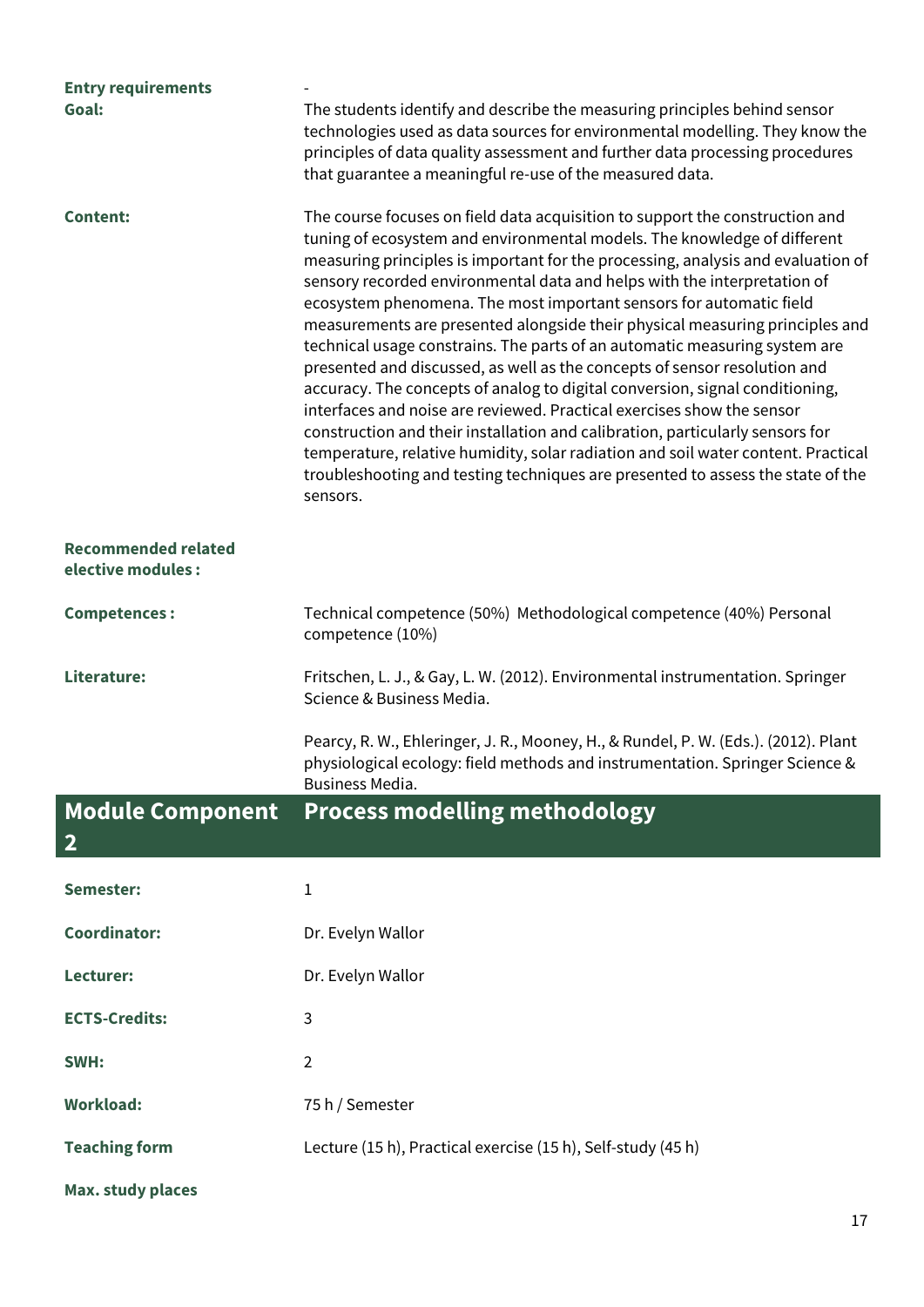| Language:                                        | English                                                                                                                                                                                                                                                                                                                                                                                                                                                                                                                                                                                                                                                                                                                                                                                                                                                                                                                                                                                                                                                                                                                                                                                                           |
|--------------------------------------------------|-------------------------------------------------------------------------------------------------------------------------------------------------------------------------------------------------------------------------------------------------------------------------------------------------------------------------------------------------------------------------------------------------------------------------------------------------------------------------------------------------------------------------------------------------------------------------------------------------------------------------------------------------------------------------------------------------------------------------------------------------------------------------------------------------------------------------------------------------------------------------------------------------------------------------------------------------------------------------------------------------------------------------------------------------------------------------------------------------------------------------------------------------------------------------------------------------------------------|
| <b>Module type</b>                               | blocked                                                                                                                                                                                                                                                                                                                                                                                                                                                                                                                                                                                                                                                                                                                                                                                                                                                                                                                                                                                                                                                                                                                                                                                                           |
| <b>Examination form</b>                          | Term paper (50%)                                                                                                                                                                                                                                                                                                                                                                                                                                                                                                                                                                                                                                                                                                                                                                                                                                                                                                                                                                                                                                                                                                                                                                                                  |
| <b>Entry requirements</b><br>Goal:               | The students know about application areas of ecosystem models and are able<br>to distinguish between different modelling concepts. They have a broad<br>overview of different models and tools related to different focuses on<br>environmental processes, e.g. carbon dynamics, water- and nutrient cycling,<br>and biomass growth. Students learn the principles of modelling practice in<br>terms of parameter estimation, model set-up, and model validation. They<br>conceptualize and design mathematical models to be used in environmental<br>science, forestry and ecology. The students define input and output variables as<br>well as protocols for modelling exercises.                                                                                                                                                                                                                                                                                                                                                                                                                                                                                                                              |
| <b>Content:</b>                                  | The course refreshes fundamental knowledge about ecosystems with respect to<br>definitions, terms, and processes (e.g. element cycling, mass balance), and<br>introduces the role and purpose of model applications in environmental<br>science (e.g. large scale scenarios, retrospective evaluation). Based on relevant<br>scientific findings from the field of modelling different models and modelling<br>approaches are explored (e.g. quantitative vs. dynamic, point vs. terrain<br>model). Building on this, students set up various ordinary differential equations<br>to simulate exemplarily forest biomass growth (e.g. logistic growth, Gompertz<br>growth). They extend the growth models with terms for carbon accounting<br>depending on tree age and tree species. Furthermore, they conduct<br>parameterisation and model curve fitting by applying the least squares method<br>on selected process equations. Finally, measures for model validation to assess<br>models' outcome are introduced and trained (e.g. RMSE, IA, MAE). All methods<br>are trained and practiced in connection with the module component "Sensors<br>for automated measurements" using the software R and RStudio. |
| <b>Recommended related</b><br>elective modules : | Information & mathematical models (2nd term)<br>Principles of landscape ecology (2nd term)                                                                                                                                                                                                                                                                                                                                                                                                                                                                                                                                                                                                                                                                                                                                                                                                                                                                                                                                                                                                                                                                                                                        |
| <b>Competences:</b><br>Literature:               | Technical competence (50%) Media competence (10%) Methodological<br>competence (30%) Personal competence (10%)<br>Ahuja, Laj R., Ma, L. (Eds.) (2011). Methods of Introducing System Models into<br>Agricultural Research. ASA-CSSA-SSSA Book. DOI:10.2134/advagricsystmodel2                                                                                                                                                                                                                                                                                                                                                                                                                                                                                                                                                                                                                                                                                                                                                                                                                                                                                                                                     |
|                                                  | Teh, C. (2006). Introduction to mathematical modeling of crop growthhow the<br>equations are derived and assembled into a computer model. Brown Walker<br>Press.                                                                                                                                                                                                                                                                                                                                                                                                                                                                                                                                                                                                                                                                                                                                                                                                                                                                                                                                                                                                                                                  |
|                                                  | Wendroth, O., Lascano, R.J., Ma, L. (Eds.) (2019). Bridging Among Disciplines by<br>Synthesizing Soil and Plant Processes. ASA-CSSA-SSSA Book.<br>DOI:10.2134/advagricsystmodel8                                                                                                                                                                                                                                                                                                                                                                                                                                                                                                                                                                                                                                                                                                                                                                                                                                                                                                                                                                                                                                  |
|                                                  | additional relevant literature and current scientific resources will be provided<br>by the lecturer                                                                                                                                                                                                                                                                                                                                                                                                                                                                                                                                                                                                                                                                                                                                                                                                                                                                                                                                                                                                                                                                                                               |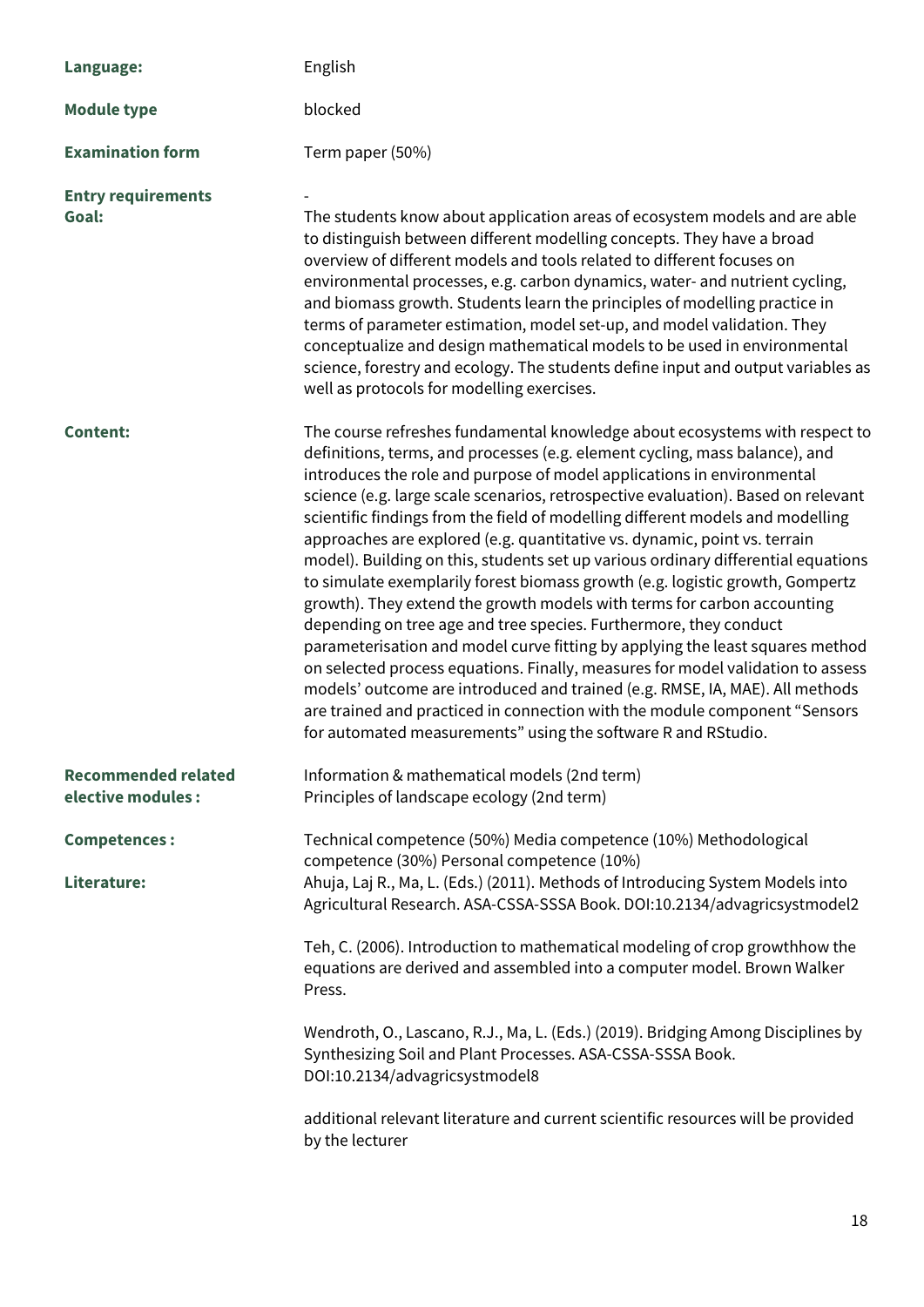# **E Carbon Sequestration and**  accounting<sup>1</sup>

| Semester:                  | 1                                                                                                                                                                                                                                                                                                                                                                        |
|----------------------------|--------------------------------------------------------------------------------------------------------------------------------------------------------------------------------------------------------------------------------------------------------------------------------------------------------------------------------------------------------------------------|
| <b>Module coordinator:</b> | Prof. Dr. Martin Guericke (Martin.Guericke@hnee.de)                                                                                                                                                                                                                                                                                                                      |
| <b>Status:</b>             | Elective                                                                                                                                                                                                                                                                                                                                                                 |
| Goal:                      | Students understand the carbon cycle with special reference to forests, soils<br>and forest products. They are qualified to develop and critically reflect forest<br>growth scenarios and have acquired basic knowledge of the purpose and the<br>implementation of life cycle analysis (LCA), product carbon footprints (PCF) and<br>corporate carbon footprints (CCF). |
| <b>Examination form</b>    | Work report (100%)                                                                                                                                                                                                                                                                                                                                                       |
| <b>ECTS-Credits:</b>       | 6                                                                                                                                                                                                                                                                                                                                                                        |
| SWH:                       | 4                                                                                                                                                                                                                                                                                                                                                                        |

### **Module Component Carbon Sequestration and accounting**

| $\mathbf{1}$             |                                                                             |
|--------------------------|-----------------------------------------------------------------------------|
| Semester:                | 1                                                                           |
| <b>Coordinator:</b>      | Prof. Dr. Martin Guericke                                                   |
| Lecturer:                | Prof. Dr. Martin Guericke, Prof. Dr. Tobias Cremer, Prof. Dr. Winfried Riek |
| <b>ECTS-Credits:</b>     | 6                                                                           |
| SWH:                     | 4                                                                           |
| <b>Workload:</b>         | 150 h / Semester                                                            |
| <b>Teaching form</b>     | Lecture (30h), Project (30h), self-study (90h)                              |
| <b>Max. study places</b> | 8 (+ 8 GCM + 8 FIT)                                                         |
| Language:                | English                                                                     |
| <b>Module type</b>       | blocked                                                                     |
| <b>Examination form</b>  | Work report                                                                 |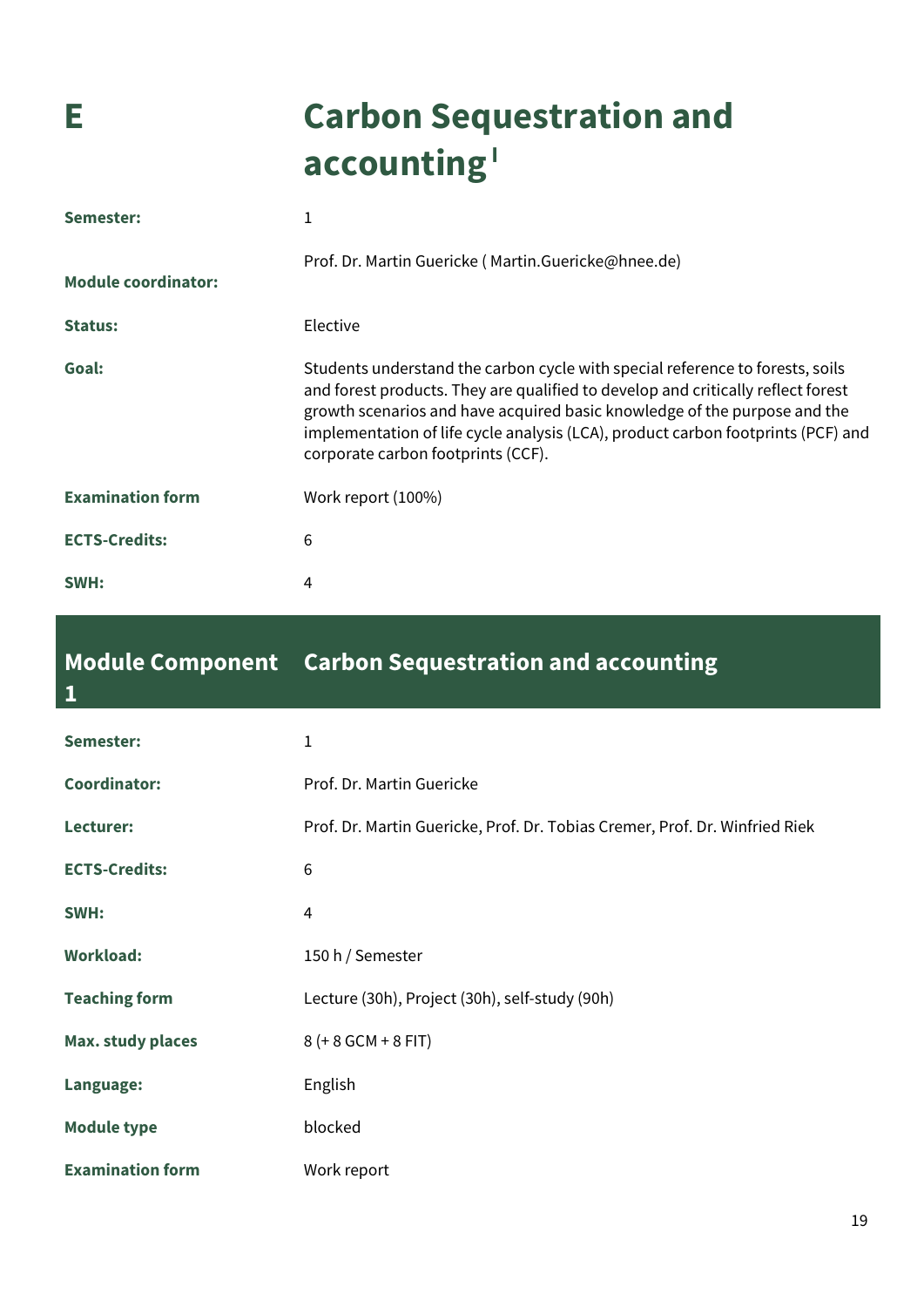| <b>Entry requirements</b>                        |                                                                                                                                                                                                                                                                                                                                                                                                                                                                                                                                                                                                                                                                 |
|--------------------------------------------------|-----------------------------------------------------------------------------------------------------------------------------------------------------------------------------------------------------------------------------------------------------------------------------------------------------------------------------------------------------------------------------------------------------------------------------------------------------------------------------------------------------------------------------------------------------------------------------------------------------------------------------------------------------------------|
| Goal:                                            | Students understand the carbon cycle with special reference to forests, soils<br>and forest products. They are qualified to develop and critically reflect forest<br>growth scenarios and have acquired basic knowledge of the purpose and the<br>implementation of life cycle analysis (LCA), product carbon footprints (PCF) and<br>corporate carbon footprints (CCF).                                                                                                                                                                                                                                                                                        |
| <b>Content:</b>                                  | The interactions among vegetation, climate and soil properties as main factors<br>influencing soil carbon storage will be explained. In terms of carbon<br>sequestration the current EU-wide programs for observing and monitoring the<br>element budget in forest ecosystems are presented. An overview of global<br>threats to soils in particular by loss of humus and measures for soil protection<br>will be given.                                                                                                                                                                                                                                        |
|                                                  | Finally, forest yield and growth is modelled according to common, traditional<br>approaches as well as to new tools like statistical computer growth models<br>(BWinPro). In this context current trends and available tools in forest growth<br>modelling are presented. Students carry out self-selected and self-defined case<br>studies focused on carbon sequestration. Additionally the participants learn<br>about the problems and challenges to include the dynamic change of<br>management strategies, effects of climate change and the general change of<br>site conditions in growth modelling and to evaluate the results of growth<br>scenarios. |
|                                                  | Secondly rules for the development of LCA (life cycle analysis), layout, structure<br>and boundaries of LCA; PCF (product carbon footprints) and CCF (corporate<br>carbon footprints) will be presented. Basic knowledge of the purpose and the<br>implementation of life cycle analysis (LCA), product carbon footprints (PCF) and<br>corporate carbon footprints (CCF) will be given. Moreover it will be discussed<br>which data are needed to develop a LCA, how such data are collected and how<br>the calculation is done. In this context important tools and software for the<br>calculation of LCA will be explained.                                  |
| <b>Recommended related</b><br>elective modules : |                                                                                                                                                                                                                                                                                                                                                                                                                                                                                                                                                                                                                                                                 |
| <b>Competences:</b>                              | Technical competence (50%), Methodological competence (20%), Social<br>competence (10%), Personnel competence (20%)                                                                                                                                                                                                                                                                                                                                                                                                                                                                                                                                             |
| Literature:                                      | V. Gadow, K., Pukkala, T. A., Tome, M., 2000. Sustainable Forest<br>Management. Kluwer Academic Publishers.<br>Jandl, R., Rodeghiero, M., Olsson, M. 2011. Soil carbon in Sensitive<br>$\bullet$<br>European Ecosystems: From Science to Land Management, John Wiley &<br>Sons. Ltd. Olsthoorn et al. 1999. Management of mixed-species forest:<br>silviculture and economics. IBN Scientific Contributions 15, Wageningen.                                                                                                                                                                                                                                     |

• Pommerening, A. a. Murphy, S.T., 2004. A review of the history, definitions and methods of continuous cover forestry with special attention to afforestation and restocking. Forestry, Vol. 77, No. 1, 27-44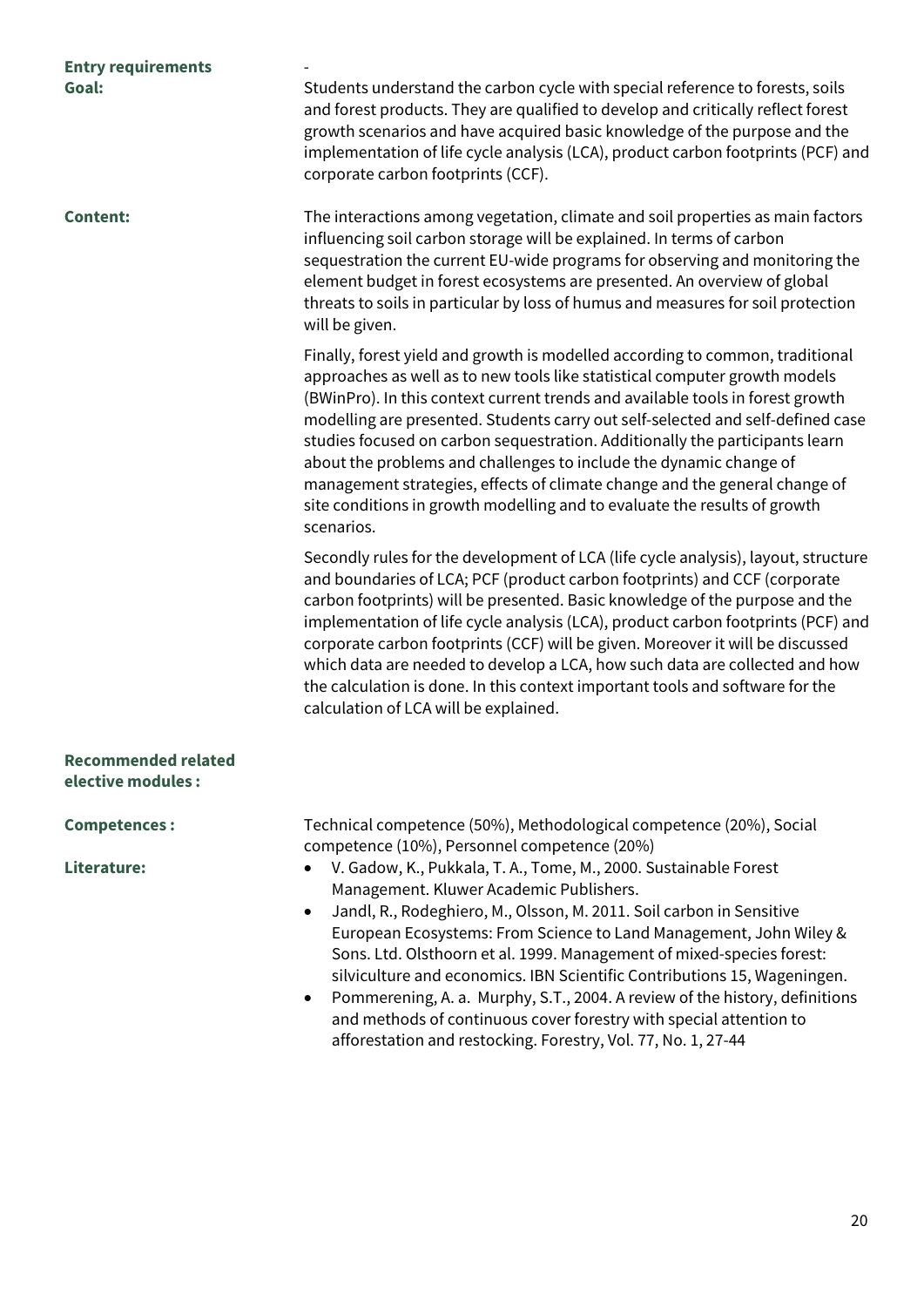# **E Assessment tools and methods: Forest 4.0 / Parametrization and**  spatial assessment of biomass<sup>"</sup>

| Semester:                  | $\mathbf{1}$                                                                                                                                                                                                                                                                                                                                                                                                                                                                                                                                                                                                                                                                                                                                                                                                                                                     |
|----------------------------|------------------------------------------------------------------------------------------------------------------------------------------------------------------------------------------------------------------------------------------------------------------------------------------------------------------------------------------------------------------------------------------------------------------------------------------------------------------------------------------------------------------------------------------------------------------------------------------------------------------------------------------------------------------------------------------------------------------------------------------------------------------------------------------------------------------------------------------------------------------|
| <b>Module coordinator:</b> | Prof. Dr. Jan-Peter Mund (jan-peter.mund@hnee.de)                                                                                                                                                                                                                                                                                                                                                                                                                                                                                                                                                                                                                                                                                                                                                                                                                |
| <b>Status:</b>             | Elective                                                                                                                                                                                                                                                                                                                                                                                                                                                                                                                                                                                                                                                                                                                                                                                                                                                         |
| Goal:                      | Students are aware of the principal methods and innovative technical tools for<br>estimating, quantifying, calculating and mapping the baseline of different<br>carbon pools and to monitor carbon stock changes related to various forest and<br>land management measures. After the course, students have a solid foundation<br>of principal concepts of biomass and carbon quantification and their specific<br>cycles. Students know about the advantages applying remote sensing and<br>modelling techniques for the spatial assessment and modelling of forest<br>biomass at different scales. Students will learn about different carbon<br>parametrization, quantification or simulation models for forest biomass on a<br>landscape level and discuss methods to quantify forest biomass and estimate<br>the forest carbon stock and their uncertainty. |
| <b>Examination form</b>    | Project presentation (50%), Project report (50%)                                                                                                                                                                                                                                                                                                                                                                                                                                                                                                                                                                                                                                                                                                                                                                                                                 |
| <b>ECTS-Credits:</b>       | 6                                                                                                                                                                                                                                                                                                                                                                                                                                                                                                                                                                                                                                                                                                                                                                                                                                                                |
| SWH:                       | 4                                                                                                                                                                                                                                                                                                                                                                                                                                                                                                                                                                                                                                                                                                                                                                                                                                                                |

| <b>Module Component</b><br>1 | Assessment tools and methods: Forest 4.0 /<br><b>Parametrization and spatial assessment of biomass</b> |
|------------------------------|--------------------------------------------------------------------------------------------------------|
| Semester:                    | 1                                                                                                      |
| Coordinator:                 | Prof. Dr. Jan-Peter Mund                                                                               |
| Lecturer:                    | Prof. Dr. Jan-Peter Mund                                                                               |
| <b>ECTS-Credits:</b>         | 6                                                                                                      |
| SWH:                         | 4                                                                                                      |
| <b>Workload:</b>             | 150 h / Semester                                                                                       |
| <b>Teaching form</b>         | Lecture (12h), seminar (18h), practical exercise (30h), self-study (90 h).                             |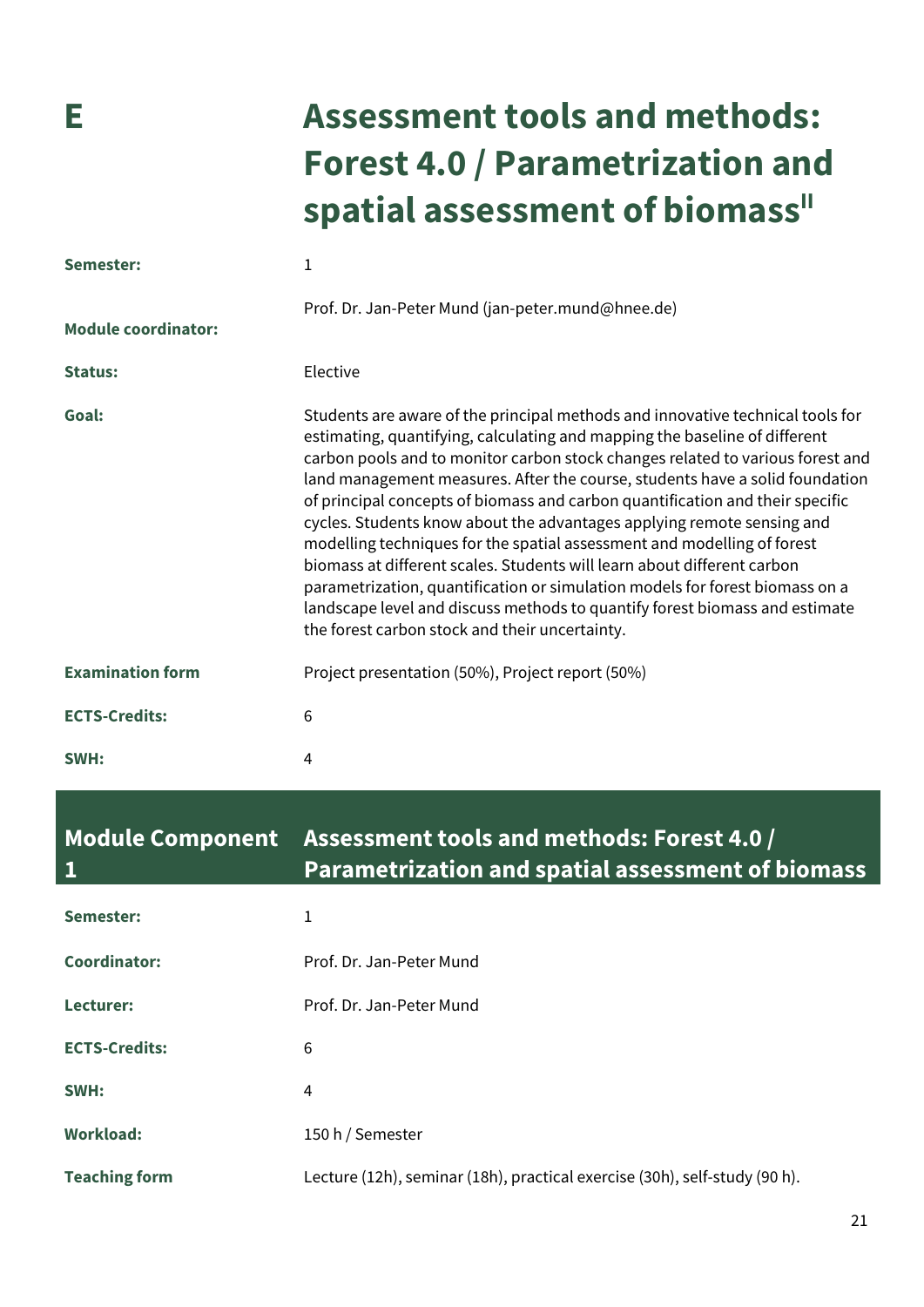| <b>Max. study places</b>                  | 25                                                                                                                                                                                                                                                                                                                                                                                                                                                                                                                                                                                                                                                                                                                                                                                                                                                                                                                                           |
|-------------------------------------------|----------------------------------------------------------------------------------------------------------------------------------------------------------------------------------------------------------------------------------------------------------------------------------------------------------------------------------------------------------------------------------------------------------------------------------------------------------------------------------------------------------------------------------------------------------------------------------------------------------------------------------------------------------------------------------------------------------------------------------------------------------------------------------------------------------------------------------------------------------------------------------------------------------------------------------------------|
| Language:                                 | English                                                                                                                                                                                                                                                                                                                                                                                                                                                                                                                                                                                                                                                                                                                                                                                                                                                                                                                                      |
| <b>Module type</b>                        | <b>Blocked</b>                                                                                                                                                                                                                                                                                                                                                                                                                                                                                                                                                                                                                                                                                                                                                                                                                                                                                                                               |
| <b>Examination form</b>                   | Project presentation (50%), Project report (50%)                                                                                                                                                                                                                                                                                                                                                                                                                                                                                                                                                                                                                                                                                                                                                                                                                                                                                             |
| <b>Entry requirements</b><br>Goal:        | Students are aware of the principal methods and innovative technical tools for<br>estimating, quantifying, calculating and mapping the baseline of different<br>carbon pools and to monitor carbon stock changes related to various forest and<br>land management measures. After the course, students have a solid foundation<br>of principal concepts of biomass and carbon quantification and their specific<br>cycles. Students know about the advantages applying remote sensing and<br>modelling techniques for the spatial assessment and modelling of forest biomass<br>at different scales. Students will learn about different carbon parametrization,<br>quantification or simulation models for forest biomass on a landscape level and<br>discuss methods to quantify forest biomass and estimate the forest carbon stock<br>and their uncertainty.                                                                             |
| <b>Content:</b>                           | This module offers an introduction to selected monitoring methods of global<br>phenomena and recent trends in earth observation of the environment. The<br>module focuses on standardized remote sensing products and sensor networks<br>for earth observation. Global monitoring and standardized earth observation<br>products will be discussed and students will critically evaluate existing NASA and<br>ESA-Copernicus and Sentinel products and discuss recent trends and challenges<br>in multi-temporal earth observation especially land cover land-use topics. In<br>addition students will learn about typical earth observation services like Marine<br>services, Soil and Water services; Crop monitoring, Atmosphere services or<br>Emergency response and Security services.                                                                                                                                                 |
| Recommended related<br>elective modules : | Transformation and innovation II                                                                                                                                                                                                                                                                                                                                                                                                                                                                                                                                                                                                                                                                                                                                                                                                                                                                                                             |
| <b>Competences:</b>                       | Technical competence (50%), Methodological competence (35%), Personal<br>competence (5%), Media competence (10%)                                                                                                                                                                                                                                                                                                                                                                                                                                                                                                                                                                                                                                                                                                                                                                                                                             |
| Literature:                               | Aschbacher; J & Pilar Milagro-Pérez; M. (2012): The European Earth<br>monitoring (GMES) programme: Status and perspectives. In: Remote<br>Sensing of Environment 120 (2012) 3-8.<br>De Mey, Stefaan (2015): The Future of Satellite Applications: The End-<br>$\overline{\phantom{a}}$<br>User Perspective. In: Yearbook on Space Policy 2015, pp 175-191.<br>Donlon, C. et al (2012): The Global Monitoring for Environment and<br>Security (GMES) Sentinel-3 mission. In: Remote Sensing of Environment<br>120 (2012) 37 - 57.<br>Elsharkawy, A., Et Al. (2012). Improvement in the Detection of Land<br>Cover Classes Using the Worldview-2 Imagery ASPRS Sacramento, CA.<br>Houghton, R.A.; Nassikas, A.A.(2017): Global and regional fluxes of<br>carbon from land use and land cover change 1850-2015,<br>DOI: 10.1002/2016GB005546<br>Jensen(2006): Remote Sensing of the Environment: An Earth Resource<br>Perspective (2nd Edition) |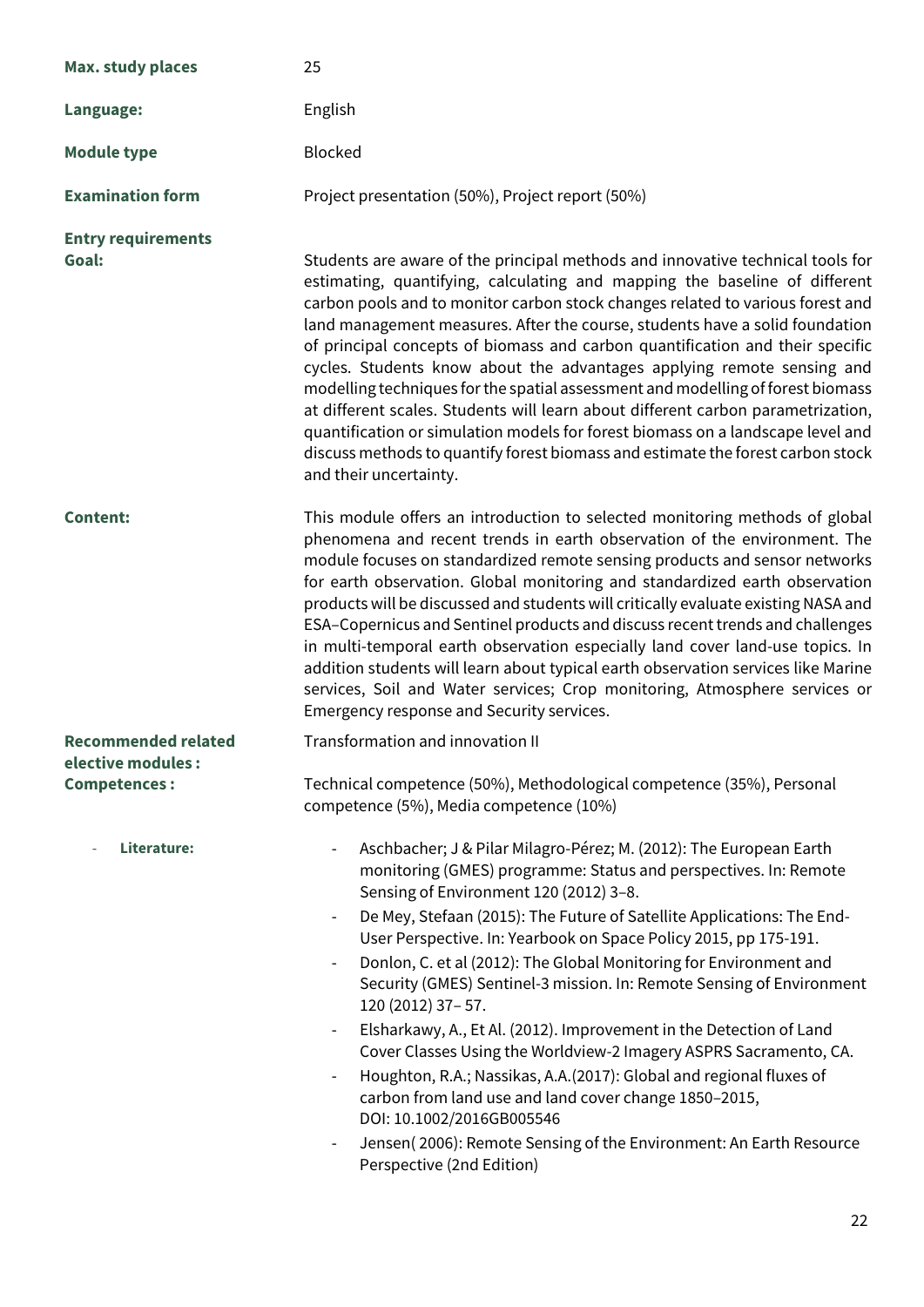- Jones & Vaughan (2010): Remote Sensing of Vegetation: Principles, Techniques, and Applications
- Vuolo, F., Wai-Tim, Ng, Atzberger, C. (2016): Smoothing and gap-filling of high resolution multi-spectral time series: Example of Landsat data. In: International Journal of Applied Earth Observation and Geoinformation, Volume 57, May 2017, Pages 202–213
- Wulder, M.A., S.E. Franklin (2003): Remote Sensing of Forest Environments. Kluwer Academic Publishers.

Further and more recent literature will be presented during the lectures and in the literature review of the seminar.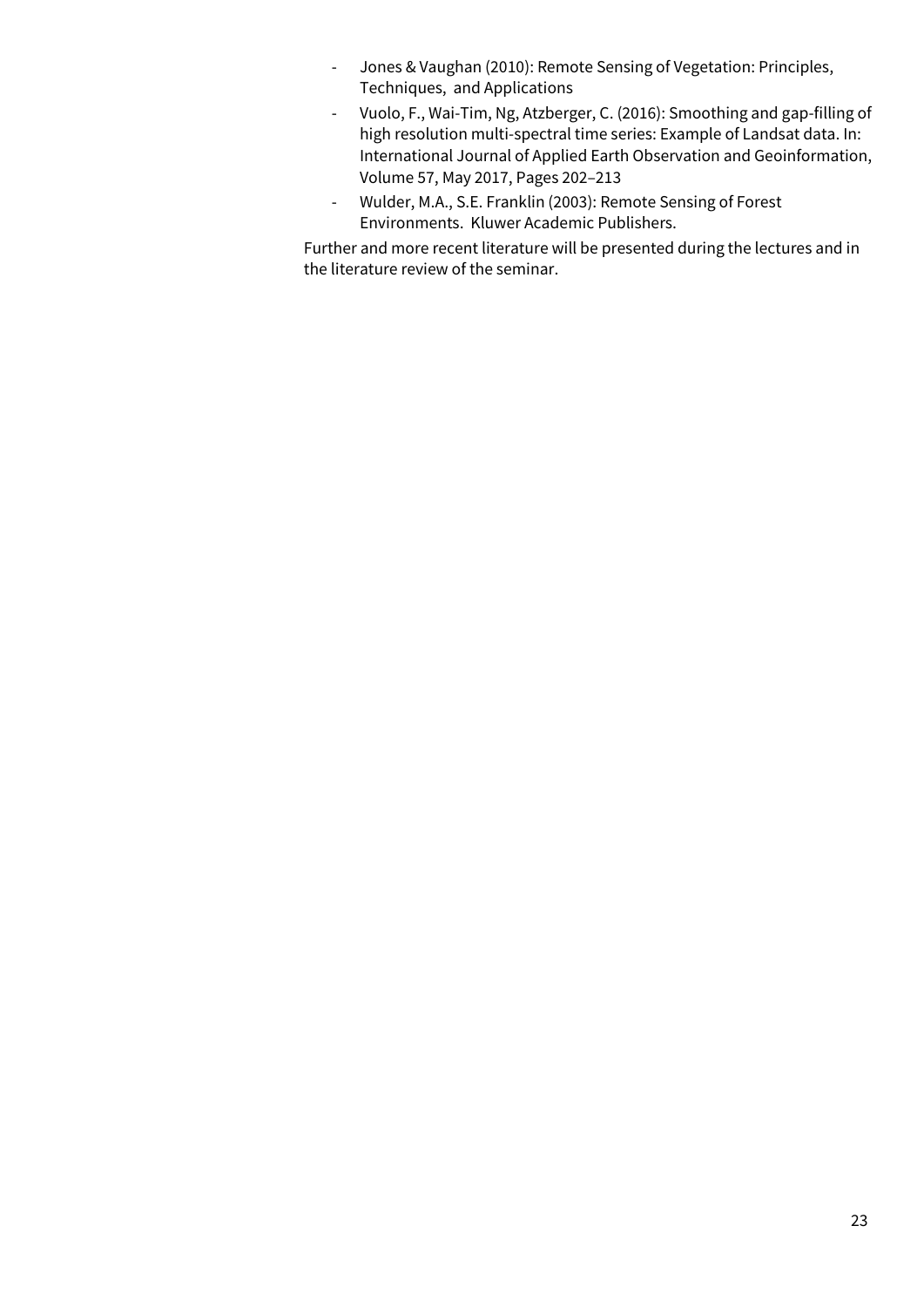# **M Rethinking Environmental Economics II**

| Semester:                  | 2                                                                                                                                                                                                                                                                                                                                                                                                                                                                                                  |
|----------------------------|----------------------------------------------------------------------------------------------------------------------------------------------------------------------------------------------------------------------------------------------------------------------------------------------------------------------------------------------------------------------------------------------------------------------------------------------------------------------------------------------------|
| <b>Module coordinator:</b> | Prof. Dr. Carsten Mann (Carsten.mann@hnee.de)                                                                                                                                                                                                                                                                                                                                                                                                                                                      |
| <b>Status:</b>             | Mandatory                                                                                                                                                                                                                                                                                                                                                                                                                                                                                          |
| Goal:                      | The students are enabled to describe, analyse and evaluate linkages between<br>economic and environmental systems understood as coupled social-ecological<br>systems and system interactions. They become familiar with frameworks for<br>system analysis to apply in concrete action situations. Students will gain a<br>deepened understanding, and debate alternative economic concepts, for<br>natural resource uses and management, and in particular debate the new trends<br>in bioeconomy. |
| <b>Examination form</b>    | Project presentation (100%) (singe exam)                                                                                                                                                                                                                                                                                                                                                                                                                                                           |
| <b>ECTS-Credits:</b>       | 6                                                                                                                                                                                                                                                                                                                                                                                                                                                                                                  |
| SWH:                       | 4                                                                                                                                                                                                                                                                                                                                                                                                                                                                                                  |

#### **Module Component Economy – Ecology Systems Interactions 1**

| Semester:                | 2                                                             |
|--------------------------|---------------------------------------------------------------|
| <b>Coordinator:</b>      | Prof. Dr. Carsten Mann                                        |
| Lecturer:                | Prof. Dr. Carsten Mann                                        |
| <b>ECTS-Credits:</b>     | 3                                                             |
| SWH:                     | 2                                                             |
| <b>Workload:</b>         | 75 h / Semester                                               |
| <b>Teaching form</b>     | Lecture (8h), Seminar (12h), Project (20h), Self-study (45 h) |
| <b>Max. study places</b> | 25                                                            |
| Language:                | English                                                       |
| <b>Module type</b>       | blocked                                                       |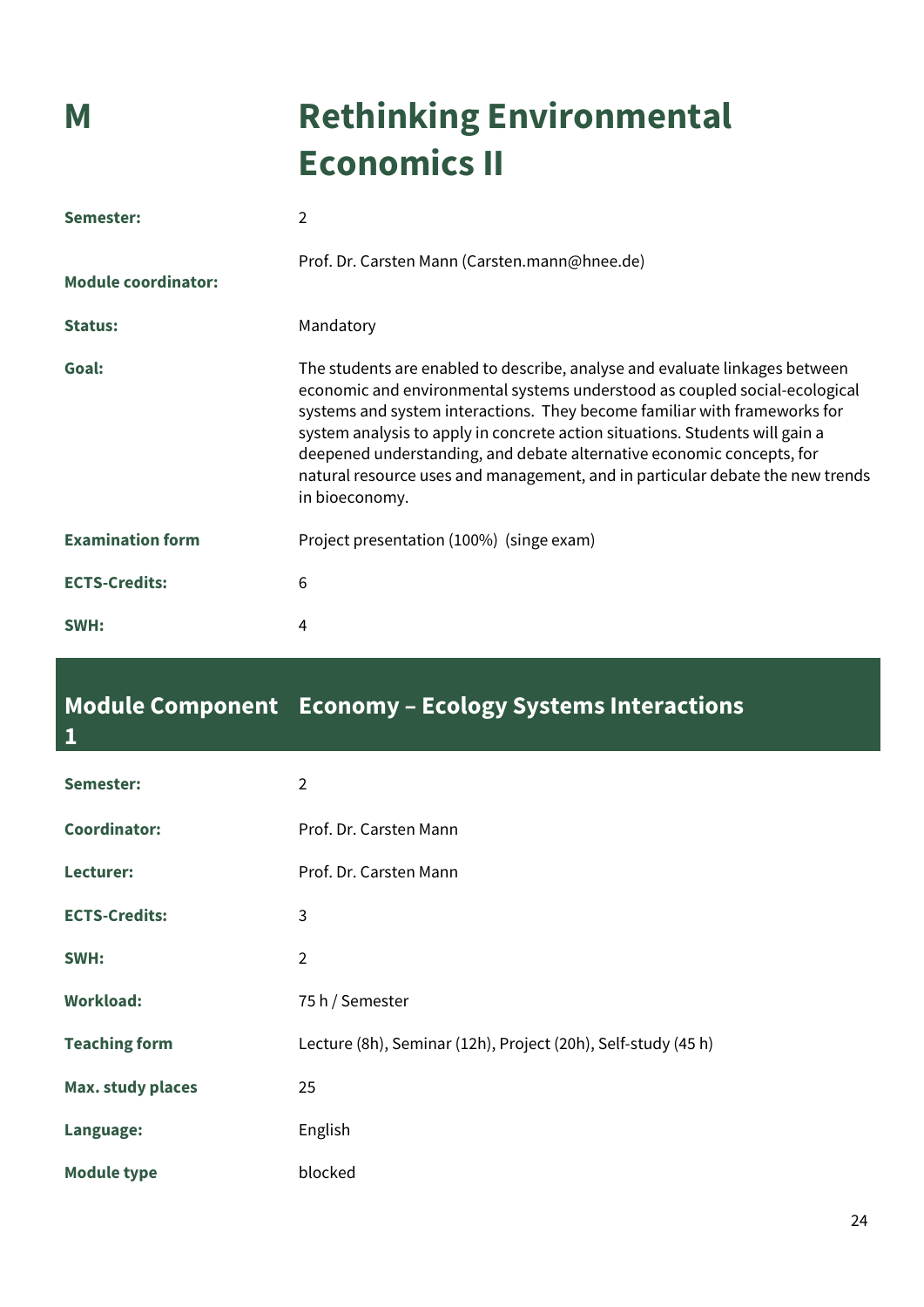| <b>Examination form</b>                                                 | Project presentation (50%)                                                                                                                                                                                                                                                                                                                                                                                                                                                                                                                                                                                                                                                                                                                                                                                                                                                                                                                                                                                     |
|-------------------------------------------------------------------------|----------------------------------------------------------------------------------------------------------------------------------------------------------------------------------------------------------------------------------------------------------------------------------------------------------------------------------------------------------------------------------------------------------------------------------------------------------------------------------------------------------------------------------------------------------------------------------------------------------------------------------------------------------------------------------------------------------------------------------------------------------------------------------------------------------------------------------------------------------------------------------------------------------------------------------------------------------------------------------------------------------------|
| <b>Entry requirements</b><br>Goal:                                      | Students acquire knowledge on economy - ecology system interactions<br>conceptualized as 'social-ecological systems' (SES). They gain a system-based<br>understanding of economy as an integral part of the environment that needs to<br>be understood in its uncertainties and limitations. Students are introduced to the<br>IAD and SES analysis frameworks, and will be enabled to apply them. The crucial<br>role of institutions that mediate system interactions is highlighted. Limits to<br>growth are critically reflected and alternative concepts for economic<br>development and human well-being are debated including issues such as ethics,<br>fairness and equity.                                                                                                                                                                                                                                                                                                                            |
| <b>Content:</b>                                                         | Understanding of socio-ecological systems and economy - ecology<br>interdependencies;<br>Identification and debate of socio-economic and political trends that                                                                                                                                                                                                                                                                                                                                                                                                                                                                                                                                                                                                                                                                                                                                                                                                                                                 |
|                                                                         | influence natural resource uses, overuse and degradation;                                                                                                                                                                                                                                                                                                                                                                                                                                                                                                                                                                                                                                                                                                                                                                                                                                                                                                                                                      |
|                                                                         | Introduction to system analysis frameworks IAD and SES<br>$\overline{\phantom{a}}$                                                                                                                                                                                                                                                                                                                                                                                                                                                                                                                                                                                                                                                                                                                                                                                                                                                                                                                             |
|                                                                         | Carrying out system analysis in dedicated action situations;<br>$\overline{\phantom{a}}$                                                                                                                                                                                                                                                                                                                                                                                                                                                                                                                                                                                                                                                                                                                                                                                                                                                                                                                       |
|                                                                         | Debate of the growth orientation and `limits of growth';<br>$\overline{\phantom{a}}$                                                                                                                                                                                                                                                                                                                                                                                                                                                                                                                                                                                                                                                                                                                                                                                                                                                                                                                           |
|                                                                         | Introduction to alternative economic theories and models regarding<br>$\overline{\phantom{a}}$<br>environmental and natural resource uses, i.e. circular economy, Degrowth<br>and welfare economics;                                                                                                                                                                                                                                                                                                                                                                                                                                                                                                                                                                                                                                                                                                                                                                                                           |
|                                                                         | Elaboration of crucial issues of ethics, fairness and equity;<br>$\overline{\phantom{a}}$                                                                                                                                                                                                                                                                                                                                                                                                                                                                                                                                                                                                                                                                                                                                                                                                                                                                                                                      |
|                                                                         | Stakeholder discussions on related module topics.<br>$\overline{\phantom{a}}$                                                                                                                                                                                                                                                                                                                                                                                                                                                                                                                                                                                                                                                                                                                                                                                                                                                                                                                                  |
| <b>Recommended related</b><br>elective modules :<br><b>Competences:</b> | Technical competence (40%), Methodological competence (40%), Social<br>competence (10%), Personal competence (10%)                                                                                                                                                                                                                                                                                                                                                                                                                                                                                                                                                                                                                                                                                                                                                                                                                                                                                             |
| Literature:                                                             | Berkes, Fikret, Carl Folke, and Johan Colding. 2000. Linking Social and<br>Ecological Systems: Management Practices and Social Mechanisms for<br>Building Resilience. Cambridge, New York: Cambridge University Press.<br>Costanza, R., Daly, L., Fioramonti, L., Giovannini, E., Kubiszewski, I.,<br>Mortensen, L.F., Pickett, K.E., Ragnarsdottir, K.V., De Vogli, R., Wilkinson,<br>R., 2016. Modelling and measuring sustainable wellbeing in connection<br>with the UN Sustainable Development Goals. Ecological Economics. 130,<br>350-355<br>Hagedorn, Konrad. 2008. "Particular Requirements for Institutional<br>Analysis in Nature-Related Sectors" European Review of Agricultural<br>Economics 35(4): 357-384.<br>Janssen, Marco A., John M. Anderies, and Elinor Ostrom. 2007.<br>"Robustness of Social-Ecological Systems to Spatial and Temporal<br>Variability." Society and Natural Resources 20(4): 307-22.<br>Liu, J., Dietz, T., Carpenter, S.R., Alberti, M., Folke, C., Moran, E., Pell, |

- Liu, J., Dietz, T., Carpenter, S.R., Alberti, M., Folke, C., Moran, E., Pell, A.N., Deadman, P., Kratz, T., Lubchenco, J., Ostrom, E., Ouyang, Z., Provencher, W., Redman, C.L., Schneider, S.H., Taylor, W.W. (2007). Complexity of Coupled Human and Natural Systems. Science 314: 1513- 1516.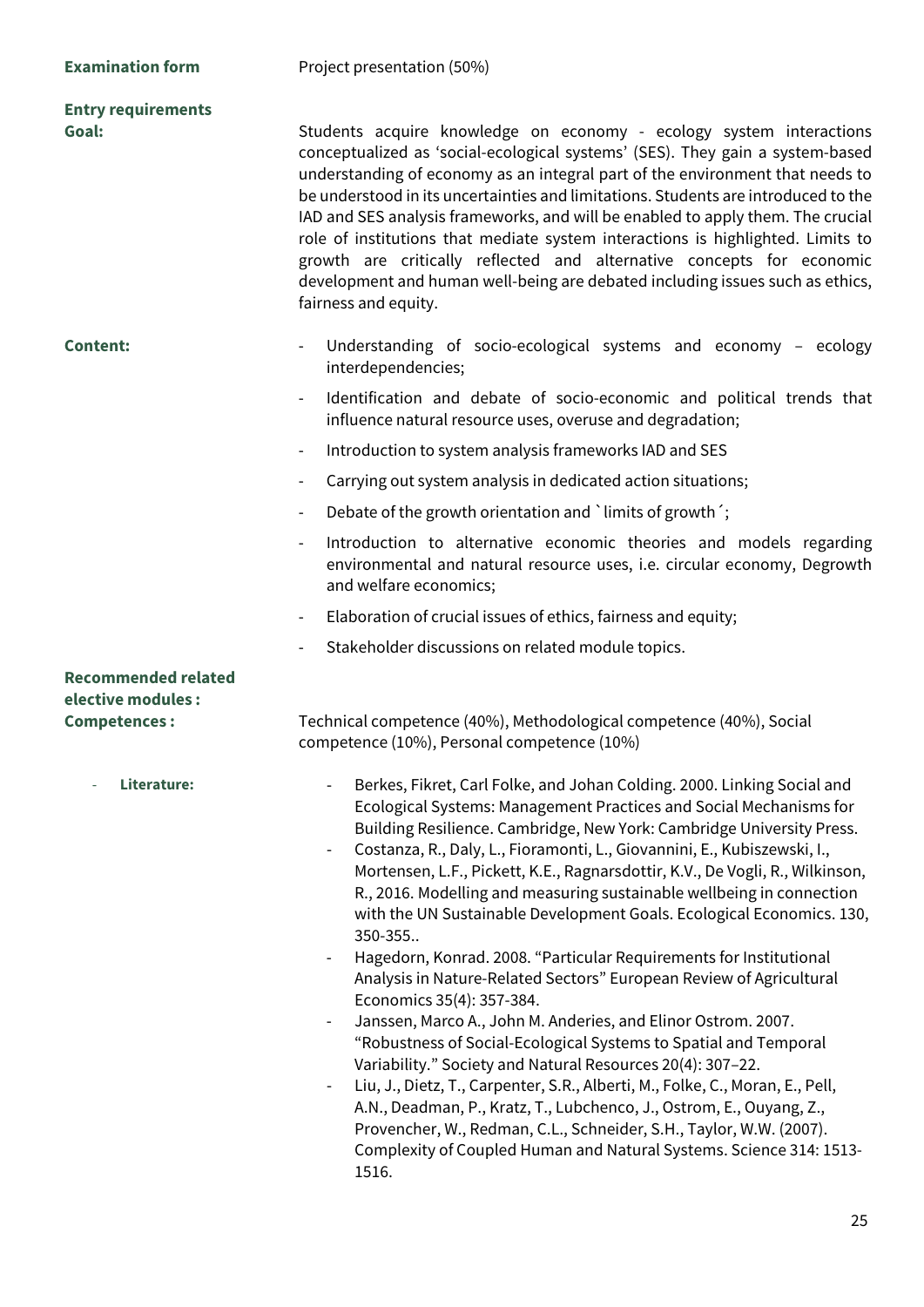- Ostrom, E. 2011. Background on the Institutional Analysis and Development Framework. Policy Studies Journal 39(1): 7–27.
- Ostrom, E. 2009. Social-Ecological Systems A General Framework for Analyzing Sustainability of Social-Ecological Systems. Science 325:419- 422.
- Ostrom, E., Burger, J., Field, C.B., Norgaard, R.B., Policansky, D. 1999. Revisiting the commons: local lessons, global challenges. Science. 284 (5412): 278–282.
- Schlager, Edella and Elinor Ostrom. 1992. Property-Rights Regimes and Natural Resources: A Conceptual Analysis. Land Economics 68(3):249–62.
- Williamson, O. E. 2004. Transaction Cost Economics and Agriculture: An Excursion. The Role of Institutions in Rural Policies and Agricultural Markets. Amsterdam: Elsevier 19–39.

### **Module Component Bioeconomy strategies**

**2**

-

| Semester:                          | $\overline{2}$                                                                                                                                                                                                                                                                                                                                                                                                                                                                                                                                                                                                                                                            |
|------------------------------------|---------------------------------------------------------------------------------------------------------------------------------------------------------------------------------------------------------------------------------------------------------------------------------------------------------------------------------------------------------------------------------------------------------------------------------------------------------------------------------------------------------------------------------------------------------------------------------------------------------------------------------------------------------------------------|
| <b>Coordinator:</b>                | Prof. Dr. Tobias Cremer                                                                                                                                                                                                                                                                                                                                                                                                                                                                                                                                                                                                                                                   |
| Lecturer:                          | Prof. Dr. Tobias Cremer                                                                                                                                                                                                                                                                                                                                                                                                                                                                                                                                                                                                                                                   |
| <b>ECTS-Credits:</b>               | 3                                                                                                                                                                                                                                                                                                                                                                                                                                                                                                                                                                                                                                                                         |
| SWH:                               | $\overline{2}$                                                                                                                                                                                                                                                                                                                                                                                                                                                                                                                                                                                                                                                            |
| <b>Workload:</b>                   | 75 h / Semester                                                                                                                                                                                                                                                                                                                                                                                                                                                                                                                                                                                                                                                           |
| <b>Teaching form</b>               | Lecture (10h), Seminar (10h), Project (10 h), self-study (45 h)                                                                                                                                                                                                                                                                                                                                                                                                                                                                                                                                                                                                           |
| <b>Max. study places</b>           | 25                                                                                                                                                                                                                                                                                                                                                                                                                                                                                                                                                                                                                                                                        |
| Language:                          | English                                                                                                                                                                                                                                                                                                                                                                                                                                                                                                                                                                                                                                                                   |
| <b>Module type</b>                 | blocked                                                                                                                                                                                                                                                                                                                                                                                                                                                                                                                                                                                                                                                                   |
| <b>Examination form</b>            | Project presentation (50%)                                                                                                                                                                                                                                                                                                                                                                                                                                                                                                                                                                                                                                                |
| <b>Entry requirements</b><br>Goal: | Students have a good understanding of the Bioeconomy concept in general.<br>They understand the aims of different concepts and strategies related to<br>Bioeconomy and how an efficient and resource-friendly use of natural resources<br>such as plants, animals, and microorganisms shall be achieved. They can<br>identify bioeconomy potentials of a range of various institutional, economic and<br>biophysical settings with a special focus on forestry and analyze in how far these<br>play a crucial role for shaping the countries bioeconomy strategies. Further,<br>students are able to derive implications for a sustainable forest resource<br>management. |
| <b>Content:</b>                    | Bioeconomy aims to achieve an efficient and resource-friendly use of natural                                                                                                                                                                                                                                                                                                                                                                                                                                                                                                                                                                                              |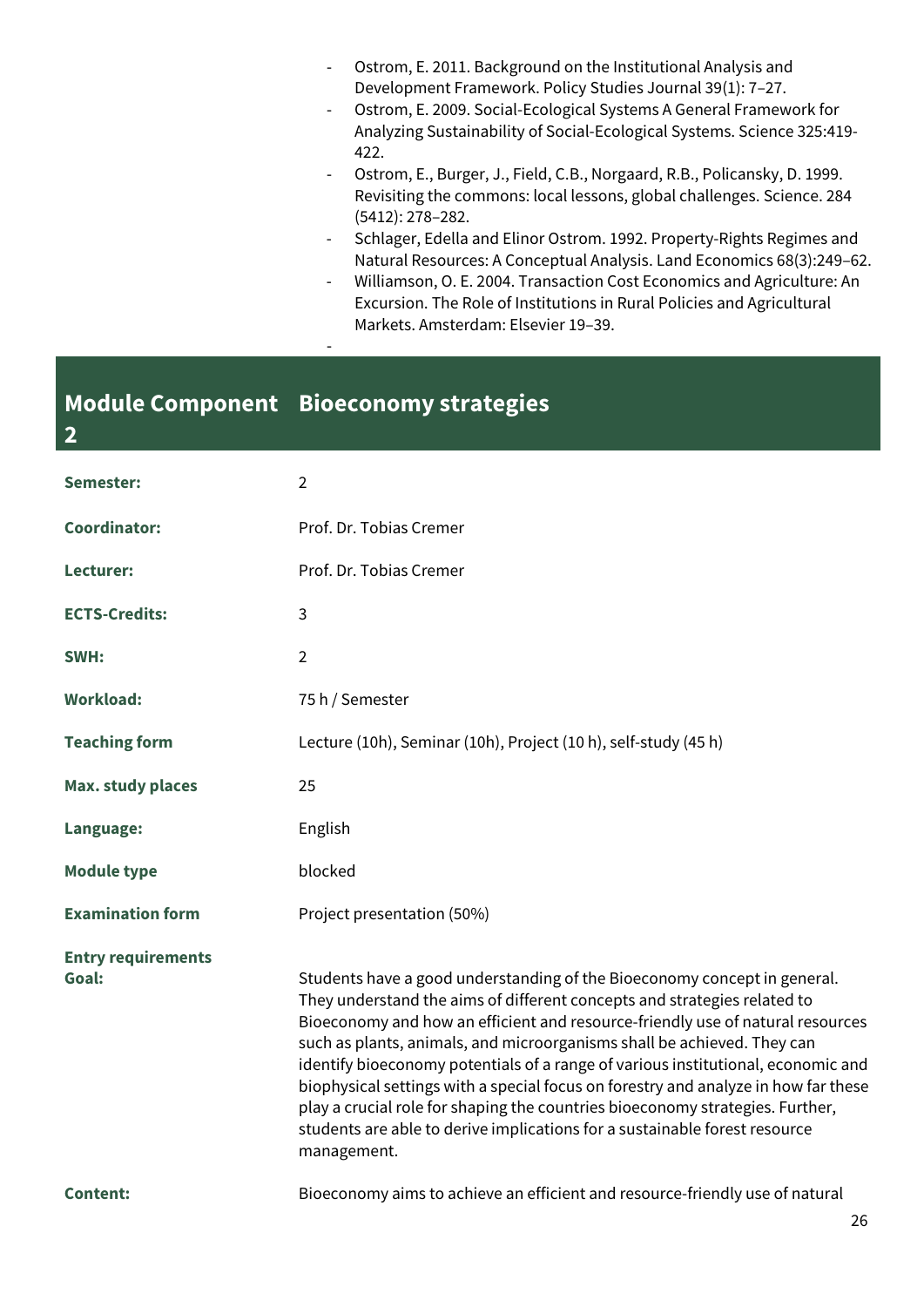resources. It concerns a wide variety of sectors, including especially forestry, agriculture and plant breeding. In forestry, this new global trend has the potential to significantly change demand for wood and other resources. By that, traditional markets and market participants will be influenced, and forest management strategies might have to be adapted, according to new stakeholders in the market. It is therefore crucial to understand this new megatrend, to be able to derive first assumptions of how to react and how to handle the upcoming challenges and changes.

In this module, students are therefore introduced to a range of country perspectives on bioeconomy. Based on cross-country comparisons, socioeconomic insights into this emerging policy and business field are presented: strategies, actors, risks and promises. Differences in institutional, economic and biophysical settings are identified and analyzed in how far these play a crucial role for shaping the countries' bioeconomy strategies and how forestry is affected. Potentials for a European way are debated, and implications for resource management are thematised.

### **Recommended related elective modules :**

- **Competences :** Technical competence (40%), Methodological competence (40%), Social competence (10%), Personal competence (10%)
	- **Literature:** Cristóbal, J., Matos, C. T., Aurambout, J. P., Manfredi, S., & Kavalov, B. (2016). Environmental sustainability assessment of bioeconomy value chains. Biomass and Bioenergy, 89, 159-171.
		- Hetemäki, L. (2014). Future of European Forest Based Sector. Structural Changes Towards Bioeconomy. What Science Can Tell Us 6, European Forest Institute.

[http://www.efi.int/files/attachments/publications/efi\\_wsctu\\_6\\_2014.pdf](http://www.efi.int/files/attachments/publications/efi_wsctu_6_2014.pdf)

- Lewandowski, I. et al. (2018): Bioeconomy. Shaping the Transition to a Sustainable Biobased Economy. Springer, 358 S.
- Philippidis, G, M'barek, R., & Ferrari, E. (2016): Drivers of the European Bioeconomy in Transition (BioEconomy2030): An exploratory, modelbased assessment. Joint Research Center by the European Commission, EUR 27563 EN; doi:10.2791/529794. [http://citarea.cita](http://citarea.cita-aragon.es/citarea/bitstream/10532/3282/1/2016_100.pdf)[aragon.es/citarea/bitstream/10532/3282/1/2016\\_100.pdf](http://citarea.cita-aragon.es/citarea/bitstream/10532/3282/1/2016_100.pdf)
- Scarlat, N., Dallemand, J. F., Monforti-Ferrario, F., & Nita, V. (2015). The role of biomass and bioenergy in a future bioeconomy: policies and facts. Environmental Development, 15, 3-34.
- Wolfslehner, B., Linser, S., Pülzl, H., Bastrup-Birk, A., Camia, A., & Marchetti, M. (2016). Forest bioeconomy-a new scope for sustainability indicators. From Science to Policy 4, European Forest Institute.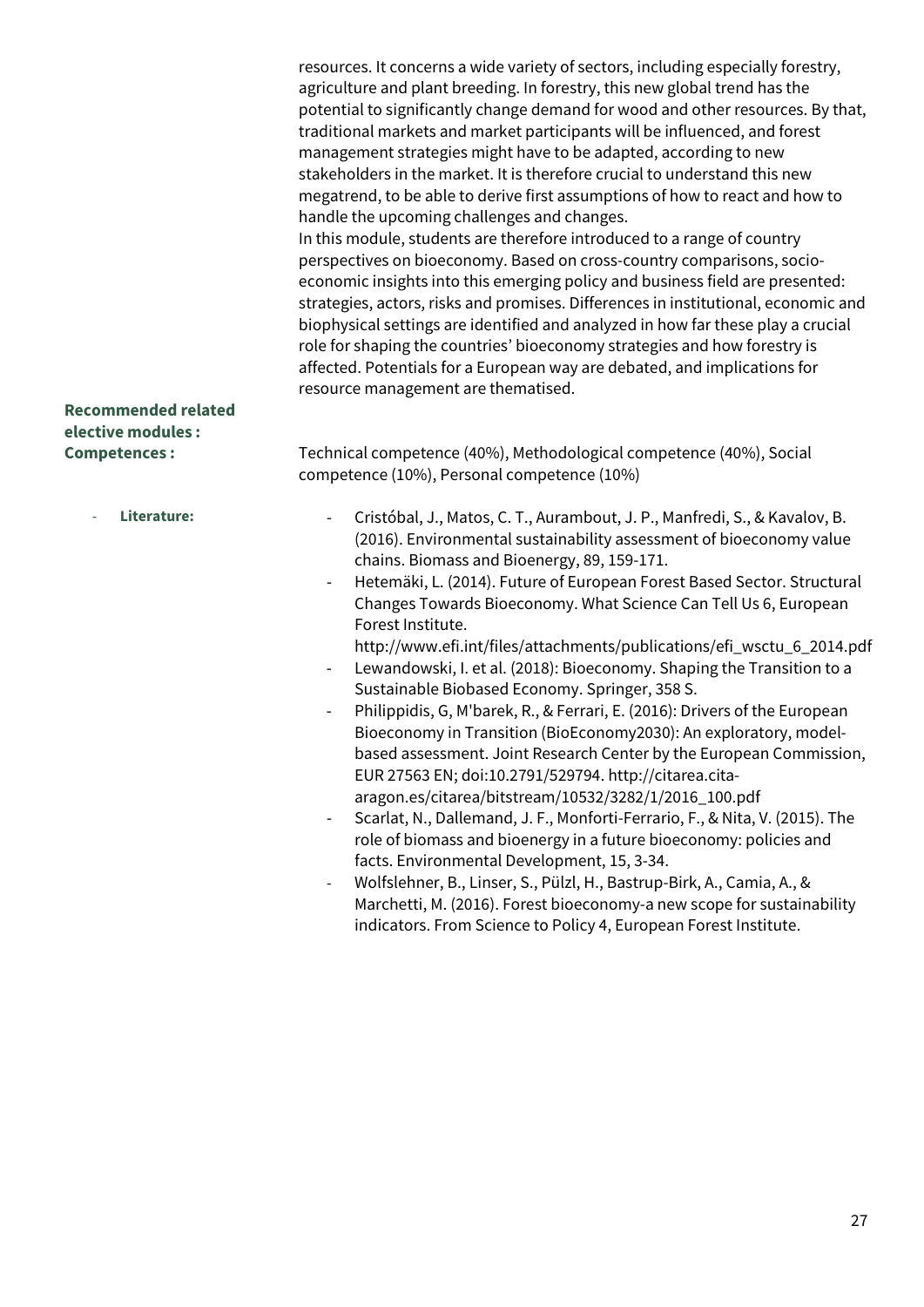## **M Future Management Systems II**

| Semester:                  | 2                                                                                                                                                                                                                                                                                                                                                                                                                                                                                                                                           |
|----------------------------|---------------------------------------------------------------------------------------------------------------------------------------------------------------------------------------------------------------------------------------------------------------------------------------------------------------------------------------------------------------------------------------------------------------------------------------------------------------------------------------------------------------------------------------------|
| <b>Module coordinator:</b> | Prof. Dr. Ute Sass-Klaassen (ute.sass-klaassen@hnee.de)                                                                                                                                                                                                                                                                                                                                                                                                                                                                                     |
| Status:                    | Mandatory                                                                                                                                                                                                                                                                                                                                                                                                                                                                                                                                   |
| Goal:                      | In this module basic and new concepts of forest ecology, management and<br>restoration in a changing world are presented and discussed. Implication for<br>multiple forest functions are evaluated with special emphasis to the resource<br>wood. Students gain basic knowledge on actual approaches and tools to assess<br>forest-area changes, forest productivity, and availability of forest resources<br>(tree growth, dendrochronology, wood quality, sustainable biomass<br>production, forest restoration, climate-smart forestry). |
| <b>Examination form</b>    | Written exam 120 min (70%), Project report (30%)                                                                                                                                                                                                                                                                                                                                                                                                                                                                                            |
| <b>ECTS-Credits:</b>       | 6                                                                                                                                                                                                                                                                                                                                                                                                                                                                                                                                           |
| SWH:                       | 4                                                                                                                                                                                                                                                                                                                                                                                                                                                                                                                                           |

### **Module Component Strategic silvicultural planning and management 1**

| Semester:                | $\overline{2}$                                                                                     |
|--------------------------|----------------------------------------------------------------------------------------------------|
| <b>Coordinator:</b>      | Prof. Dr. Ute Sass-Klaassen                                                                        |
| Lecturer:                | Prof. Dr. Ute Sass-Klaassen, Prof. Dr. Peter Spathelf, Markus Höhl, Prof. Dr. Gert-<br>Jan Nabuurs |
| <b>ECTS-Credits:</b>     | 6                                                                                                  |
| SWH:                     | 4                                                                                                  |
| <b>Workload:</b>         | 150 h / Semester                                                                                   |
| <b>Teaching form</b>     | Lecture (30h), Seminar (10 hours) Practical exercise (10 h), excursion (10 h) self-                |
| <b>Max. study places</b> | study (90 h)<br>25                                                                                 |
| Language:                | English                                                                                            |
| <b>Module type</b>       | blocked                                                                                            |
| <b>Examination form</b>  | Written exam (70%), Project report (30%)                                                           |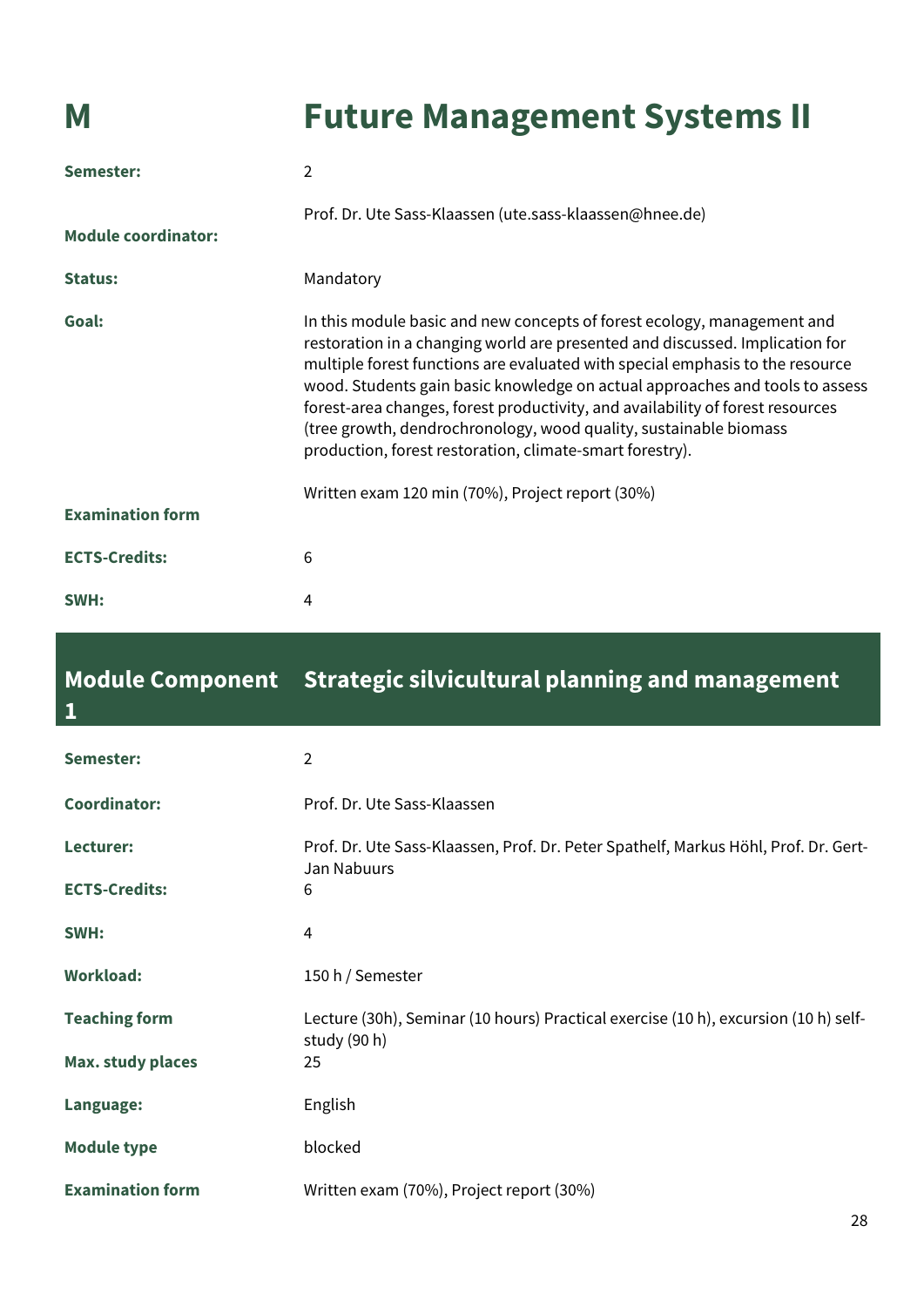## **Entry requirements**

| ETIG Y TCQUITCHICHC<br>Goal:                    | Students gain knowledge, experience and practical skills on the forest ecology<br>and forest management strategies in different climate areas and under<br>changing climate conditions. They are able to discuss and evaluate suitable<br>tools for forest restoration and climate-smart forestry.<br>Specifically they learn:<br>(1) recall relevant numbers, facts, and background information on forest<br>ecosystems and forest resources worldwide;<br>(2) classify silvicultural systems and techniques for wood production;<br>(3) assess the applicability of sustainable forest-management techniques<br>in forest systems worldwide;<br>(4) explain how tree growth and wood anatomy translate to technological<br>properties and hence wood quality;<br>(5) analyse data from international databases with respect to sustainable<br>resource extraction and forest-area changes;<br>(6) critically judge the role of various ecological and social aspects relevant<br>for sustainable forest resource management and forest restoration in                                                         |
|-------------------------------------------------|-----------------------------------------------------------------------------------------------------------------------------------------------------------------------------------------------------------------------------------------------------------------------------------------------------------------------------------------------------------------------------------------------------------------------------------------------------------------------------------------------------------------------------------------------------------------------------------------------------------------------------------------------------------------------------------------------------------------------------------------------------------------------------------------------------------------------------------------------------------------------------------------------------------------------------------------------------------------------------------------------------------------------------------------------------------------------------------------------------------------|
|                                                 | forest ecosystems worldwide.                                                                                                                                                                                                                                                                                                                                                                                                                                                                                                                                                                                                                                                                                                                                                                                                                                                                                                                                                                                                                                                                                    |
| <b>Content:</b>                                 | The course provides a general introduction into ecology and management of<br>forests and forest resources worldwide. In the second part special emphasis is<br>given on mitigating climate change impacts (climate-smart forestry) as well as<br>forest and landscape restoration. The following topics are addressed:<br>(1) ecology and functioning of different forest ecosystems in different<br>climate zones (temperate, boreal, tropic);<br>(2) sustainable forest-management systems: background, development,<br>and application of certification systems;<br>(3) silvicultural systems and techniques for forest-resource management,<br>their history and application;<br>(4) silvicultural measures to mitigate climate-change impact (climate-<br>smart forestry);<br>(5) inclusion of silvicultural strategies into land-use decisions (e.g.<br>development of forest and landscape restoration concepts);<br>(6) the type and characteristics of forest resources, with special emphasis<br>on wood;<br>(7) wood formation, and anatomical, mechanical, and technological<br>properties of wood. |
| <b>Recommended related</b><br>elective modules: | Forest Management Strategies for ecosystem service provision II                                                                                                                                                                                                                                                                                                                                                                                                                                                                                                                                                                                                                                                                                                                                                                                                                                                                                                                                                                                                                                                 |
| <b>Competences:</b>                             | Technical competence (40%), Methodological competence (40%), Social<br>competence (10%), Personal competence (10%)                                                                                                                                                                                                                                                                                                                                                                                                                                                                                                                                                                                                                                                                                                                                                                                                                                                                                                                                                                                              |
| Literature:                                     | Barreto, P., Amaral, P., Vidal, E. & Uhl, C. (1998): Costs and benefits of forest<br>management for timber production in eastern Amazonia. Forest Ecology and<br>Management 108. S. 9-26.<br>Bussotti, Filippo & Pollastrini, Martina & Holland, Vera & Brüggemann,<br>Wolfgang. (2014). Functional traits and adaptive capacity of European forests<br>to climate change. Environmental and Experimental Botany. 111: 91-113.<br>(https://www.sciencedirect.com/science/article/pii/S0098847214002585)<br>FAO (2018): State of the world's forests. FAO, Rome. http://www.fao.org/state-<br>of-forests/en/                                                                                                                                                                                                                                                                                                                                                                                                                                                                                                     |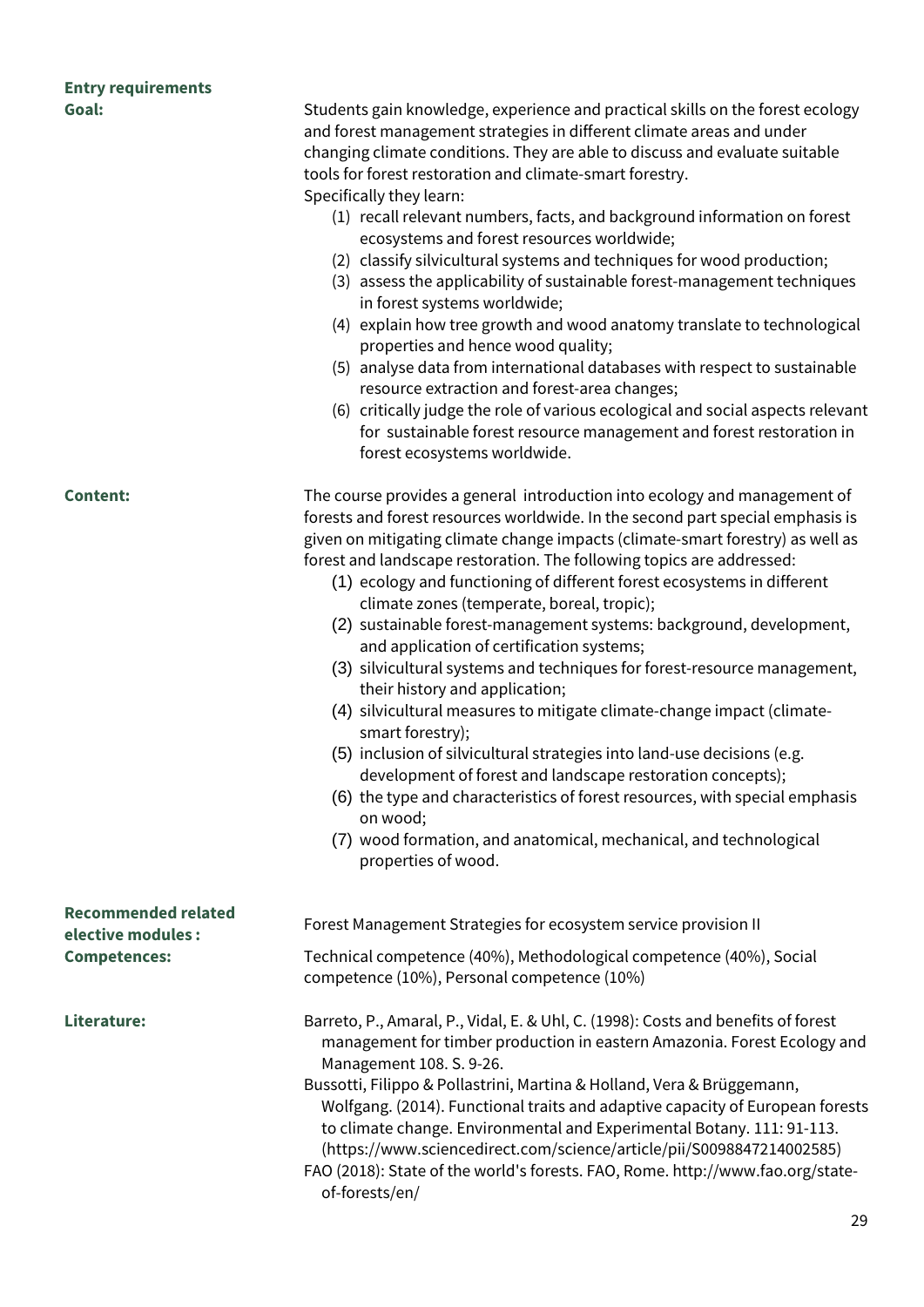- Günter, S., Weber, M., Stimm, B., Mosandl, R. (Eds) (2012): Silviculture in the tropics. Series Tropical Forestry, Vol. 8. Springer, Dordrecht. 560 p.
- Jandl, R., Spathelf, P., Bolte, A. et al. (2019). Forest adaptation to climate change—is non-management an option?. Annals of Forest Science 76, 48, <https://doi.org/10.1007/s13595-019-0827-x>
- Louah,L., Visser, M., Blaimont, A., de Cannière, C. (2017): Barriers to the development of temperate agroforestry as an example of agroecological innovation: Mainly a matter of cognitive lock-in?,Land Use Policy 67:86-97. https://www.sciencedirect.com/science/article/pii/S0264837717305367
- Macdicken, K. (2015). Global Forest Resources Assessment 2015: What, why and how?. Forest Ecology and Management. 352: 3–8.

Mansourian, S., Vallauri, D. & Dudley, N. (2005): Forest Restoration in Landscapes: Beyond Planting Trees. Springer. 437 p.

Nabuurs G.J., Delacote, P., Ellison, D., Hanewinkel, M., Hetemäki, L. & Lindner, M. (2017). By 2050 the mitigation effects of EU forests could nearly double through climate smart forestry. Forests 8 (12):484.

Nambiar, E.K.S. 1999. Pursuit of Sustainable Plantation Forestry. Southern African Forestry Journal, No 184. p. 45-62.

Nutto, L., Spathelf, P. & Seling, I. (2002): Plantagenwälder – eine Option für Brasilien. Holz-Zentralblatt 109. S. 1287.

Pearce, D., Putz, F.E. & Vanclay, J.K. (2003): Sustainable forestry in the tropics: panacea or folly? Forest Ecology and Management 172 / 2-3. S. 229-247. <https://www.sciencedirect.com/science/article/pii/S0378112701007988>

Reed, J., Van Vianen, J., Foli, S, Clendenning, J.,Yang, K., MacDonald, M., Petrokofsky, G., Padoch, C.& Sunderland, T. (2017). Trees for life: The ecosystem service contribution of trees to food production and livelihoods in the tropics. Forest Policy and Economics. 84: 62-71. <https://www.sciencedirect.com/science/article/pii/S1389934117300345>

- Sass-Klaassen, U.G.W.; Fonti, P.; Cherubini, P.; Gricar, J.; Robert, E. M.R.; Steppe, K.; Bräuning, A.(2016): A Tree-Centered Approach to Assess Impacts of Extreme Climatic Events on Forests. Frontiers in Plant Science 7. https://www.frontiersin.org/articles/10.3389/fpls.2016.01069/full
- Smith, D.M. 1962. The practice of silviculture. John Wiley & Sons, New York. 578 p.
- Spathelf, P., Schneider, P.R., Finger, C.A., 2001. Zur nachhaltigen Bewirtschaftung von Araukarien-Mischwäldern in Südbrasilien. Forstarchiv 72, 92-100.

Steppe. K, von der Crone, J., de Paauw, DJW. (2016): TreeWatch.net: a tree water and carbon monitoring network to assess instant tree hydraulic functioning and stem growth. Front Plant Sci 7:Article 993.

Vanclay, J.K. (2005). Deforestation: correlations, possible causes and some implications. International Forestry Review 7:278-293.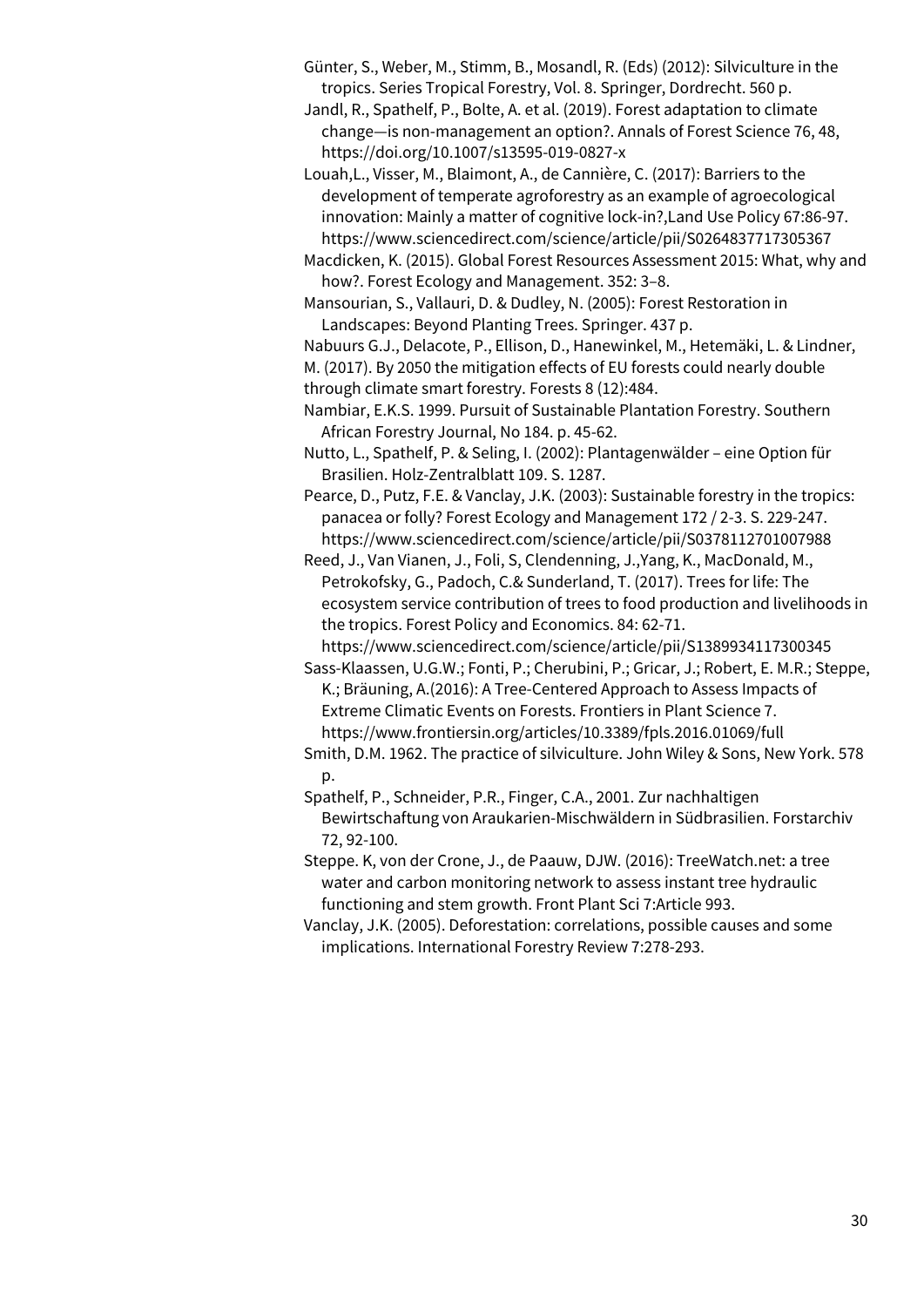## **M Forest governance and Policy II**

| Semester:                  | $\overline{2}$                                                                                                                                                                                                                                                                                                                                                                                                                                             |
|----------------------------|------------------------------------------------------------------------------------------------------------------------------------------------------------------------------------------------------------------------------------------------------------------------------------------------------------------------------------------------------------------------------------------------------------------------------------------------------------|
| <b>Module coordinator:</b> | Prof. Dr. Carsten Mann (Carsten.mann@hnee.de)                                                                                                                                                                                                                                                                                                                                                                                                              |
| <b>Status:</b>             | Mandatory                                                                                                                                                                                                                                                                                                                                                                                                                                                  |
| Goal:                      | Students become familiar with the conceptual foundations to analyse land-use<br>conflicts, conflict types, conflict reasons and conflict resolutions. They will learn<br>about the range of land-use conflict based on various conflict examples. Further,<br>students develop a deeper understanding of social sciences methods for conflict<br>analysis, are enabled to carry out conflict analysis, and develop suitable<br>management recommendations. |
| <b>Examination form</b>    | Project presentation (100%)                                                                                                                                                                                                                                                                                                                                                                                                                                |
| <b>ECTS-Credits:</b>       | 6                                                                                                                                                                                                                                                                                                                                                                                                                                                          |
| SWH:                       | 4                                                                                                                                                                                                                                                                                                                                                                                                                                                          |

| <b>Module Component</b><br>$\mathbf{1}$ | <b>Conflicts, cases and conflict management</b>                   |
|-----------------------------------------|-------------------------------------------------------------------|
| Semester:                               | $\overline{2}$                                                    |
| <b>Coordinator:</b>                     | Prof. Dr. Carsten Mann                                            |
| Lecturer:                               | Prof. Dr. Carsten Mann                                            |
| <b>ECTS-Credits:</b>                    | 3                                                                 |
| SWH:                                    | $\overline{2}$                                                    |
| <b>Workload:</b>                        | 75 h / Semester                                                   |
| <b>Teaching form</b>                    | Lecture (10 h), Seminar (10 h), Project (10 h), Self-study (45 h) |
| <b>Max. study places</b>                | 25                                                                |
| Language:                               | English                                                           |
| <b>Module type</b>                      | blocked                                                           |
| <b>Examination form</b>                 | Project presentation (50%)                                        |
| <b>Entry requirements</b>               |                                                                   |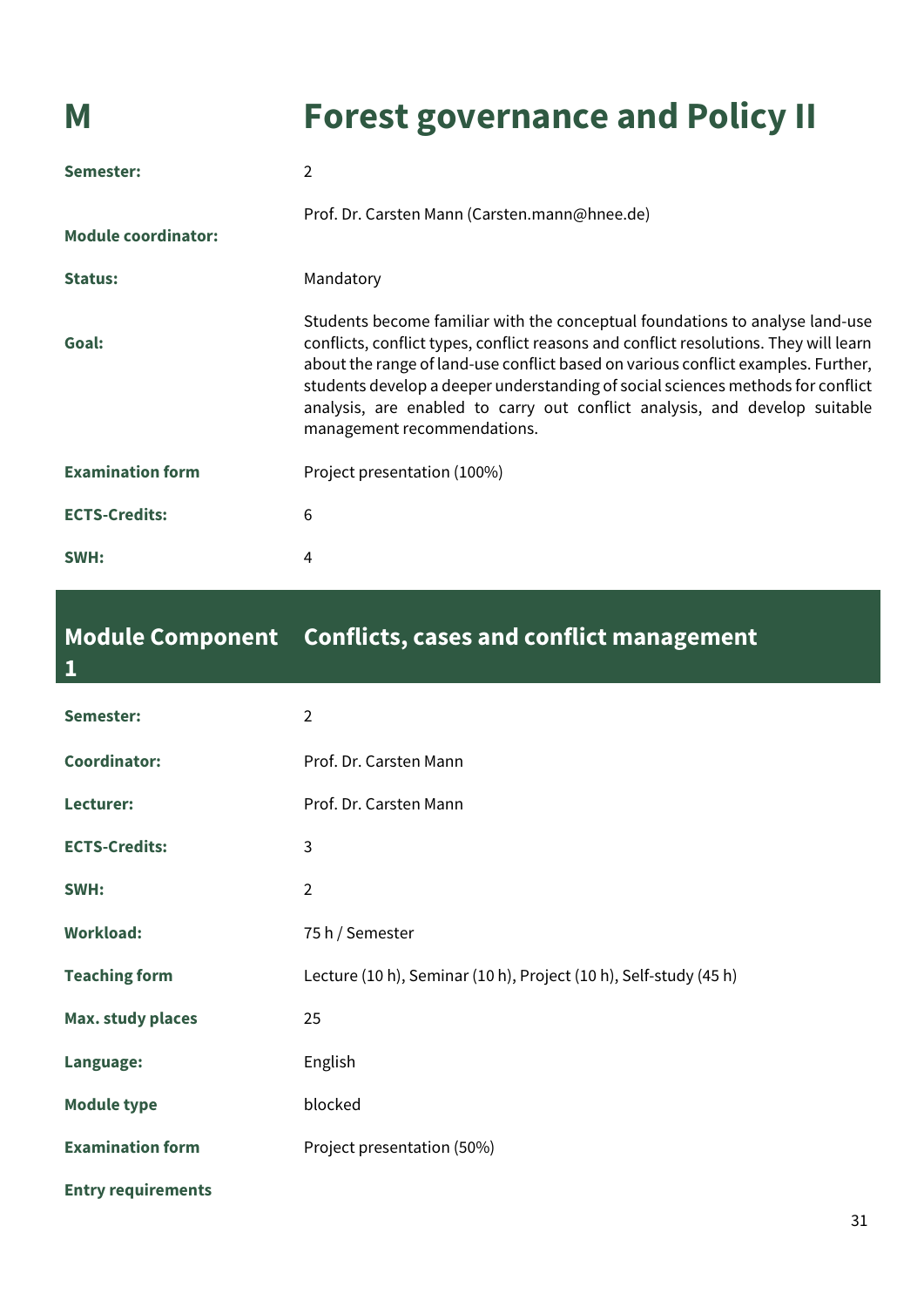| Goal:                                            | Students have a basic theoretical and practice-oriented understanding of<br>conflicts in the realm of natural resource use and management for analysis and<br>application. They are familiar with different types of (land-use) conflicts, conflict<br>theory, and sets of conflict resolution strategies. They can analyse related<br>conflict cases and derive suitable management solutions in a sound scientific<br>and practice-oriented way.                                                                                                                                                                                                                                                                                                                                                                                                                                                                                                                                                                                                                                                                                                                                                                                                                                                                                                                                                                                                                                   |
|--------------------------------------------------|--------------------------------------------------------------------------------------------------------------------------------------------------------------------------------------------------------------------------------------------------------------------------------------------------------------------------------------------------------------------------------------------------------------------------------------------------------------------------------------------------------------------------------------------------------------------------------------------------------------------------------------------------------------------------------------------------------------------------------------------------------------------------------------------------------------------------------------------------------------------------------------------------------------------------------------------------------------------------------------------------------------------------------------------------------------------------------------------------------------------------------------------------------------------------------------------------------------------------------------------------------------------------------------------------------------------------------------------------------------------------------------------------------------------------------------------------------------------------------------|
| <b>Content:</b>                                  | This module contains following thematic blocks, each one consisting of<br>theoretical insights, practice examples and exercises:<br>Land-use transitions: Dynamic socio-ecological systems in relation to<br>changing policy agendas and societal demands;<br>Conceptual orientation: Conflict types, patterns, reasons; conflict<br>management strategies;<br>Exploration and debate of challenges and implications for sustainable<br>$\overline{\phantom{a}}$<br>natural resource use for dealing with heterogeneous stakeholders and land-<br>use interests;<br>Exploration of (international) land-use conflict and management examples;<br>Group work and role game for developing own conflict solutions for<br>sustainable resource uses and management.                                                                                                                                                                                                                                                                                                                                                                                                                                                                                                                                                                                                                                                                                                                     |
| <b>Recommended related</b><br>elective modules : |                                                                                                                                                                                                                                                                                                                                                                                                                                                                                                                                                                                                                                                                                                                                                                                                                                                                                                                                                                                                                                                                                                                                                                                                                                                                                                                                                                                                                                                                                      |
| <b>Competences:</b>                              | Technical competence (50%), Methodological competence (20%), Social<br>competence (20%), Personal competence (10%)                                                                                                                                                                                                                                                                                                                                                                                                                                                                                                                                                                                                                                                                                                                                                                                                                                                                                                                                                                                                                                                                                                                                                                                                                                                                                                                                                                   |
| Literature:                                      | Food and Agriculture Organisation of the United Nations (FAO) 2005.<br>$\overline{\phantom{a}}$<br>Negotiation and mediation techniques for natural resource<br>management. ROME: FAO/UN [URL document]<br>ftp://ftp.fao.org/docrep/fao/008/a0032e/a0032e00.pdf.<br>Foley, J.A., et al. (2005). Global consequences of land use. Science<br>309(5734): 570-574.<br>Henle, K., et al. (2008). Identifying and managing the conflicts between<br>agriculture and biodiversity conservation in Europe - A review.<br>Agriculture, Ecosystems and Environment 124: 60-71.<br>Hesselink, F. (2004). How to manage change? How to manage people?<br>$\overline{\phantom{a}}$<br>Skills and knowledge for effectiveness in communicating protected<br>areas and biodiversity values. In: D. Hamú et al. (eds.), Communicating<br>Protected Areas, IUCN, pp. 9-12.<br>Lockwood, M., et al. (2009). Managing protected areas - A global guide.<br>London: Earthscan.<br>Torre, A., et al. (2014). Identifying and measuring land-use and<br>proximity conflicts: methods and identification. SpringerPlus 3: 85.<br>USDA Forest Service (2001). Defining, Managing, and Monitoring<br>Wilderness Visitor Experiences. General Technical Report RMRS-GTR-79.<br>Rocky Mountain Research Station, Fort Collins, CO.<br>Von der Dunk, A., et al. (2011). Defining a typology of peri-urban land-<br>use conflicts - A case study from Switzerland. Landscape and Urban<br>Planning 101: 149-156. |

## **Module Component Social Science Analysis of Conflict Cases**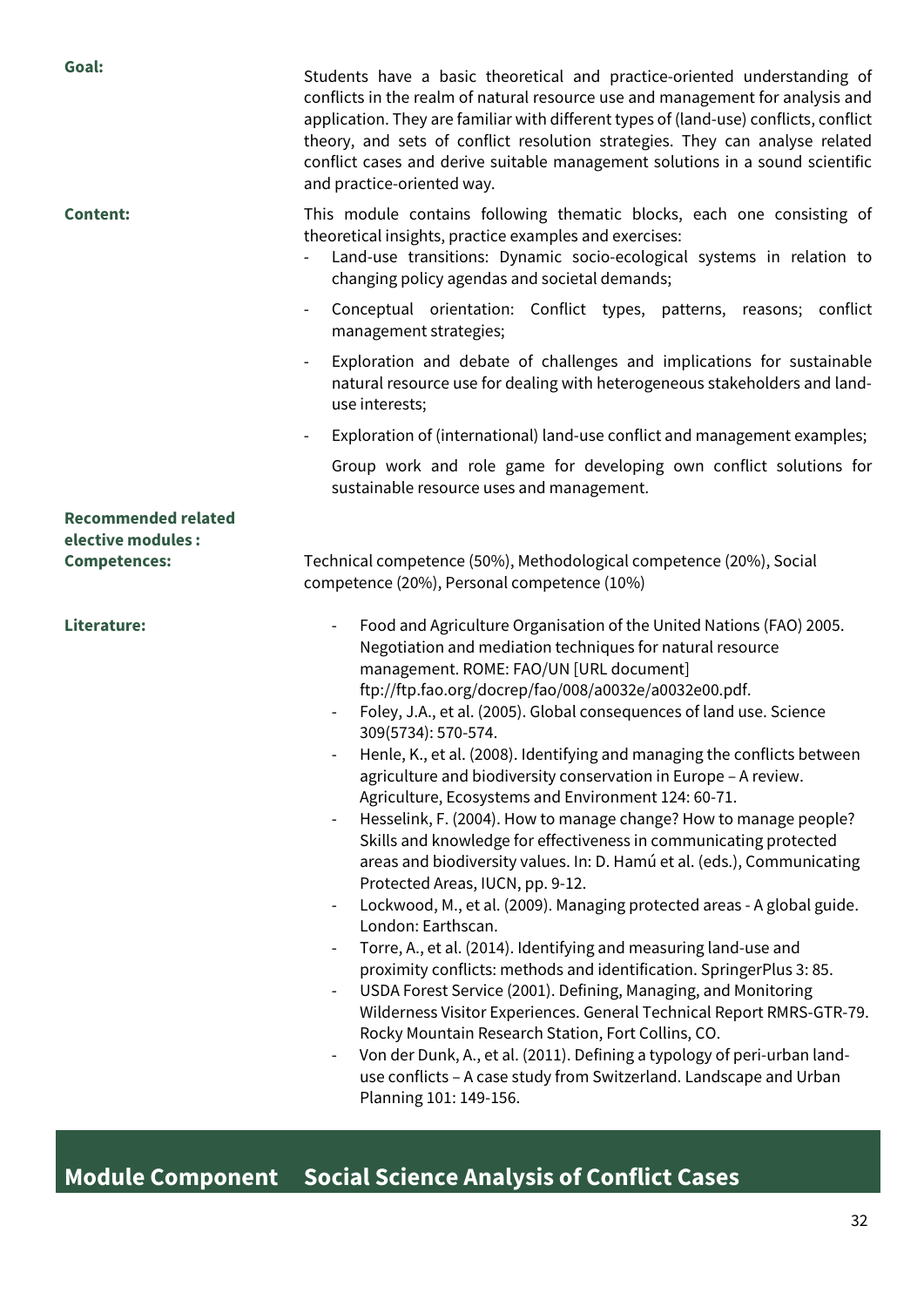| ×<br>×              |
|---------------------|
| I<br>I<br>I<br>____ |
|                     |

| Semester:                                        | $\overline{2}$                                                                                                                                                                                                                                                                                                                                                                                                                                                                                                                                                                                                                                                     |
|--------------------------------------------------|--------------------------------------------------------------------------------------------------------------------------------------------------------------------------------------------------------------------------------------------------------------------------------------------------------------------------------------------------------------------------------------------------------------------------------------------------------------------------------------------------------------------------------------------------------------------------------------------------------------------------------------------------------------------|
| <b>Coordinator:</b>                              | Prof. Dr. Heike Walk                                                                                                                                                                                                                                                                                                                                                                                                                                                                                                                                                                                                                                               |
| Lecturer:                                        | Prof. Dr. Heike Walk                                                                                                                                                                                                                                                                                                                                                                                                                                                                                                                                                                                                                                               |
| <b>ECTS-Credits:</b>                             | $\mathbf{3}$                                                                                                                                                                                                                                                                                                                                                                                                                                                                                                                                                                                                                                                       |
| SWH:                                             | $\overline{2}$                                                                                                                                                                                                                                                                                                                                                                                                                                                                                                                                                                                                                                                     |
| <b>Workload:</b>                                 | 75 h / Semester                                                                                                                                                                                                                                                                                                                                                                                                                                                                                                                                                                                                                                                    |
| <b>Teaching form</b>                             | Lecture (10 h), Seminar (10 h), Project (10 h), self-study (45 h)                                                                                                                                                                                                                                                                                                                                                                                                                                                                                                                                                                                                  |
| <b>Max. study places</b>                         | 25                                                                                                                                                                                                                                                                                                                                                                                                                                                                                                                                                                                                                                                                 |
| Language:                                        | English                                                                                                                                                                                                                                                                                                                                                                                                                                                                                                                                                                                                                                                            |
| <b>Module type</b>                               | blocked                                                                                                                                                                                                                                                                                                                                                                                                                                                                                                                                                                                                                                                            |
| <b>Examination form</b>                          | Project presentation (50%)                                                                                                                                                                                                                                                                                                                                                                                                                                                                                                                                                                                                                                         |
| <b>Entry requirements</b><br>Goal:               | Students know about political institutions, actors and decision-making<br>processes of climate policy. They are able to work on questions such as why do<br>some interests groups have more influence in political processes than others?<br>Students know about main empirical social science methods, types of data, and<br>techniques for collecting social science data. They can decide for and apply<br>different methods for different kinds of research questions (policy analysis,<br>constellation analysis, network analysis). In addition, they can develop and<br>discuss a variety of governance concepts.                                           |
| <b>Content:</b>                                  | Students gain a comprehensive knowledge about different social science<br>research methods:<br>Selection of methods, types of data, and techniques for collecting social<br>science data;<br>Learning about differences between research using qualitative and<br>quantitative methods<br>Analyzing data sets, and correctly interpreting questionnaires, in-depth<br>semi-structured interviews, focus groups, case studies<br>Formulating relevant and precise research questions and hypotheses<br>Selecting appropriate research strategies and methods fitting the research<br>questions<br>Active Learning Exercises for Research Methods in Social Sciences |
| <b>Recommended related</b><br>elective modules : |                                                                                                                                                                                                                                                                                                                                                                                                                                                                                                                                                                                                                                                                    |
| <b>Competences:</b>                              | Technical competence (30%), Methodological competence (50%), Social<br>competence (10%), Personal competence (10%)                                                                                                                                                                                                                                                                                                                                                                                                                                                                                                                                                 |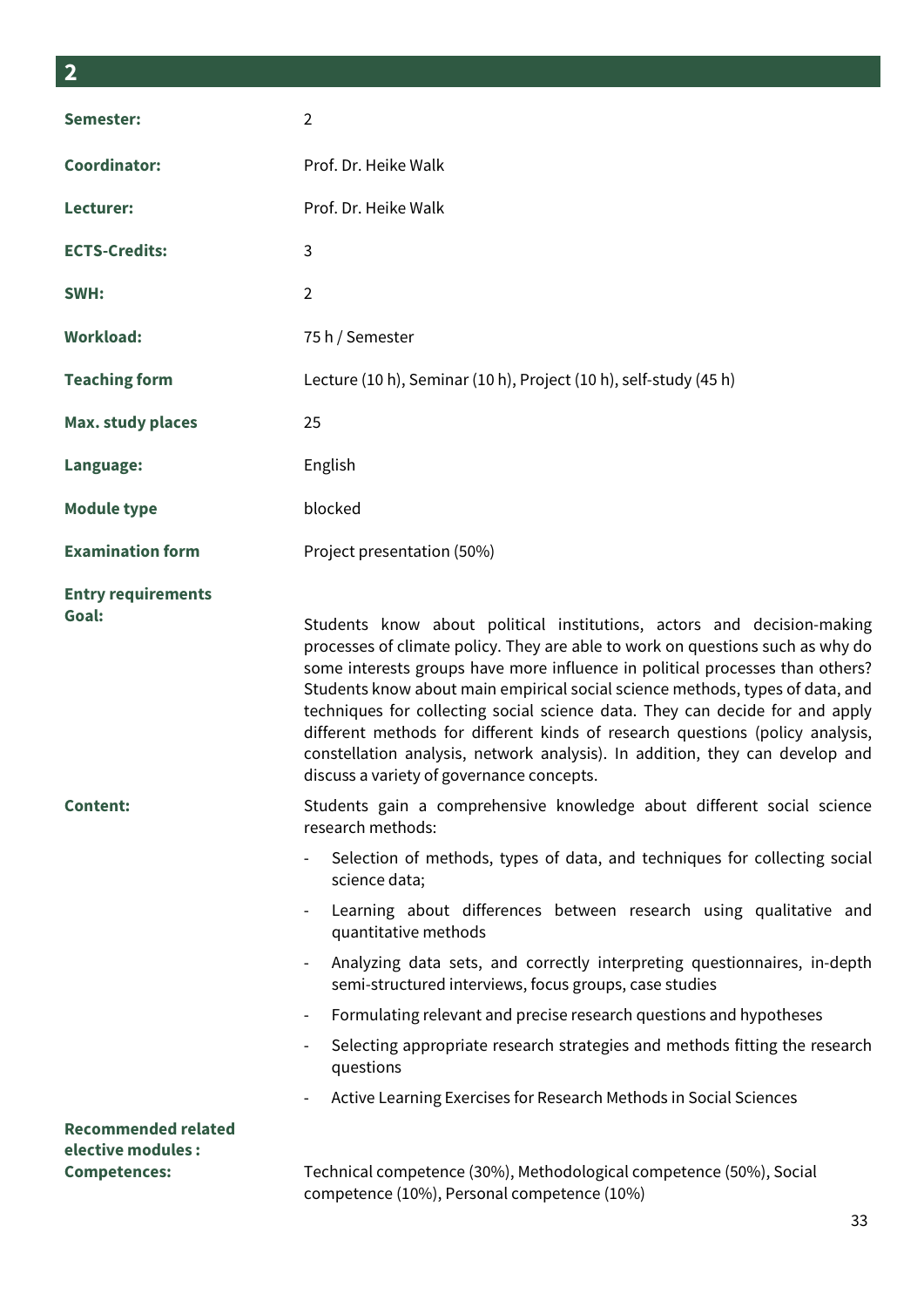- Literature: **Fig. 2010** Babbie, E. (2010). The Practice of Social Research. Wadsworth Cengage Learning. International Edition.
	- Buckles, D. & Rusnak, G. (1999). Cultivating Peace: Conflict and Collaboration in Natural Resource Management. Washington: World Bank Institute.
	- Griggs, S., et al. (2014). Practices of freedom. Decentred governance, conflict and democratic participation. Cambridge: Cambridge University Press.
	- Kvale, S. (2007). Doing interviews. Los Angeles: SAGE Publications.
	- Krueger, R. A. (1994). Focus groups: a practical guide for applied research. Thousand Oaks, Cal.: Sage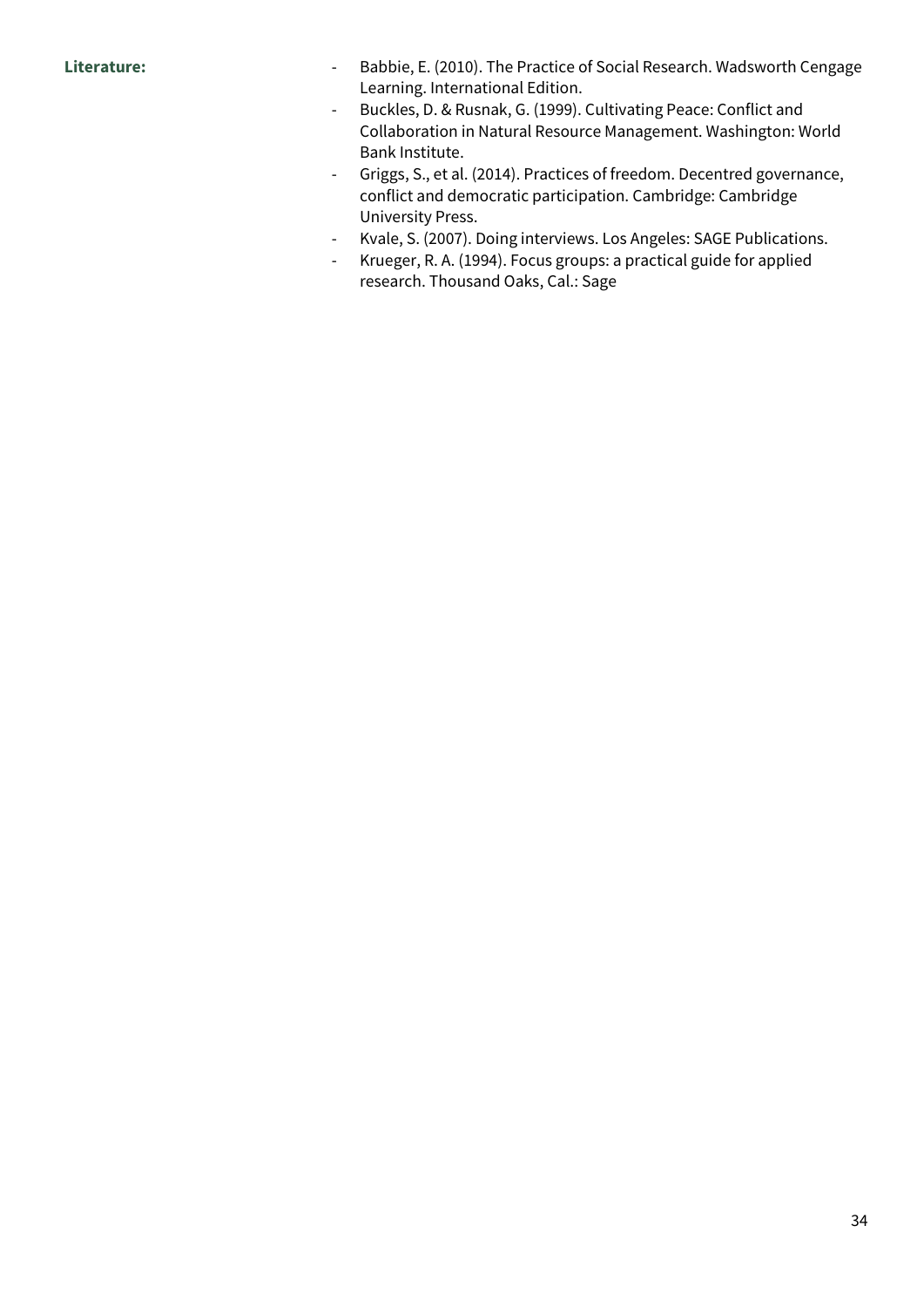## **M Socio-technical system transformation**

| Semester:                  | 2                                                                                                                                                                                                                                                                                                                                                                                                                                                                                                   |
|----------------------------|-----------------------------------------------------------------------------------------------------------------------------------------------------------------------------------------------------------------------------------------------------------------------------------------------------------------------------------------------------------------------------------------------------------------------------------------------------------------------------------------------------|
| <b>Module coordinator:</b> | Prof. Dr. Heike Walk (heike.walk@hnee.de)                                                                                                                                                                                                                                                                                                                                                                                                                                                           |
| <b>Status:</b>             | Mandatory                                                                                                                                                                                                                                                                                                                                                                                                                                                                                           |
| Goal:                      | Students are enabled to practically apply theories and concepts of<br>transformation and gain a comprehensive understanding of-, and insights into,<br>different innovation types as part of broader transformation strategies. They<br>learn about actors, strategies and governance of transformation processes. As<br>such, students gain a wide spectrum of conceptual and practice knowledge<br>ranging from socio-technical system transformation up to cooperative forms of<br>organisation. |
| <b>Examination form</b>    | Oral report (100%) (single exam)                                                                                                                                                                                                                                                                                                                                                                                                                                                                    |
| <b>ECTS-Credits:</b>       | 6                                                                                                                                                                                                                                                                                                                                                                                                                                                                                                   |
| SWH:                       | 4                                                                                                                                                                                                                                                                                                                                                                                                                                                                                                   |

#### **Module Component Transformation governance 1**

| Semester:                | $\overline{2}$                                                    |
|--------------------------|-------------------------------------------------------------------|
| <b>Coordinator:</b>      | Prof. Dr. Heike Walk                                              |
| Lecturer:                | Prof. Dr. Heike Walk, Prof. Dr. Benjamin Nölting                  |
| <b>ECTS-Credits:</b>     | 3                                                                 |
| SWH:                     | $\mathfrak{D}$                                                    |
| <b>Workload:</b>         | 75 h / Semester                                                   |
| <b>Teaching form</b>     | Lecture (10 h), Seminar (10 h), Project (10 h), Self-study (45 h) |
| <b>Max. study places</b> | 25                                                                |
| Language:                | English                                                           |
| <b>Module type</b>       | blocked                                                           |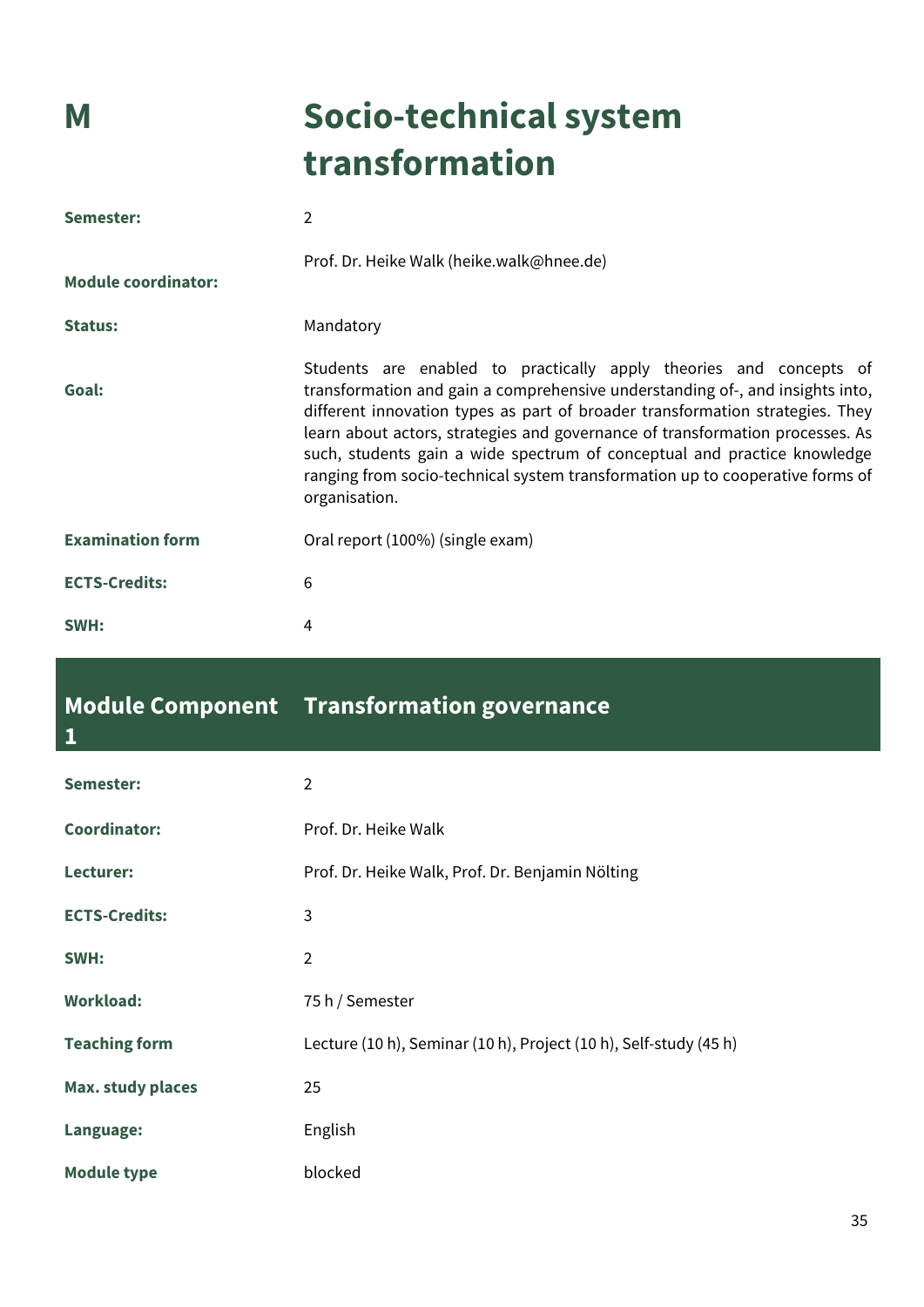| <b>Entry requirements</b><br>Goal:                                      | Students become acquainted with theories and concepts of transformation.<br>They learn about actors, strategies and governance of transformation processes.<br>Of special interest are civil society organizations and social movements.<br>Students learn what a social movement is and about their part in transforming<br>societies and stimulating rapid periods of cultural evolution. Students are<br>enabled to reflect upon the role of civic, private and public sector institutions in<br>transformation processes towards sustainable development.                                                                                                                                                                                                                                                                                                                                                                                                                                                                                                                                                                                                                                                                                                                                                                                                                                                                                                                          |
|-------------------------------------------------------------------------|----------------------------------------------------------------------------------------------------------------------------------------------------------------------------------------------------------------------------------------------------------------------------------------------------------------------------------------------------------------------------------------------------------------------------------------------------------------------------------------------------------------------------------------------------------------------------------------------------------------------------------------------------------------------------------------------------------------------------------------------------------------------------------------------------------------------------------------------------------------------------------------------------------------------------------------------------------------------------------------------------------------------------------------------------------------------------------------------------------------------------------------------------------------------------------------------------------------------------------------------------------------------------------------------------------------------------------------------------------------------------------------------------------------------------------------------------------------------------------------|
| <b>Content:</b>                                                         | Students learn about different concepts and models of transformation and apply<br>them to case studies of UNESCO Biosphere Reserves:<br>A social contract for sustainability<br>Transformation theories and approaches<br>$\overline{\phantom{a}}$<br>Multi-level perspective<br>$\overline{\phantom{a}}$<br><b>Transition management</b><br>$\overline{\phantom{a}}$<br>Coping with dilemmas of resource-oriented management                                                                                                                                                                                                                                                                                                                                                                                                                                                                                                                                                                                                                                                                                                                                                                                                                                                                                                                                                                                                                                                          |
|                                                                         | Students learn about the role of social movements and about their part in<br>transforming societies and stimulating rapid periods of cultural evolution.<br>Reflection about civic, private and public sector institutions<br>$\overline{\phantom{a}}$<br>Examples of social movements<br>$\overline{\phantom{a}}$<br>Main characteristics<br>Cooperatives and civil society organizations                                                                                                                                                                                                                                                                                                                                                                                                                                                                                                                                                                                                                                                                                                                                                                                                                                                                                                                                                                                                                                                                                             |
| <b>Recommended related</b><br>elective modules :<br><b>Competences:</b> | Transformation and Innovation I + II<br>Technical competence (30%), Methodological competence (20%), Social<br>competence (30%), Personal competence (20%)                                                                                                                                                                                                                                                                                                                                                                                                                                                                                                                                                                                                                                                                                                                                                                                                                                                                                                                                                                                                                                                                                                                                                                                                                                                                                                                             |
| Literature:                                                             | Beck, G. and Kropp, C. 2012. Die Gesellschaft wird innovativ - und die<br>$\overline{\phantom{a}}$<br>Wissenschaft von ihr? Zur Einleitung. In Gesellschaft innovativ. Wer sind<br>die Akteure?, eds. G. Beck and C. Kropp, pp. 11-28, Wiesbaden, VS<br>Verlag.<br>Borrás, S. and J. Edler. 2012. "The Governance of Change in<br>Sociotechnical and Innovation Systems: Some Pillars for Theory-<br>Building." Pp. 1-2 in Governance of Innovation and Socio-Technical<br>Systems in Europe: New Trends, New Challenges conference.<br>Brand, Ulrich (2016). "Transformation" as a New Critical Orthodoxy. The<br>$\overline{\phantom{a}}$<br>Strategic Use of the Term "Transformation" Does Not Prevent Multiple<br>Crises. In: GAIA 25/1(2016): 23-27<br>Braun-Thürmann, H. 2005. Innovation, Bielefeld: transcript.<br>$\overline{\phantom{a}}$<br>Della Porta, Donatella (ed.). 2014. Methodological practices in social<br>movement research. Oxford: Oxford University Press<br>Edquist, C. (ed.) 1997. Systems of Innovation - Technologies, Institutions<br>and Organizations. London, Washington: Pinter Publishers/Cassell<br>Academic.<br>Fagerberg, J. and Verspagen, B. 2009. Innovation studies - the emerging<br>structure of a new scientific field. Research Policy 38, pp. 218-233<br>Geels, F.W. 2002. Technological transitions as evolutionary<br>reconfiguration processes - A multi-level perspective and a case-study.<br>Research Policy 31, pp. 1257-1274. |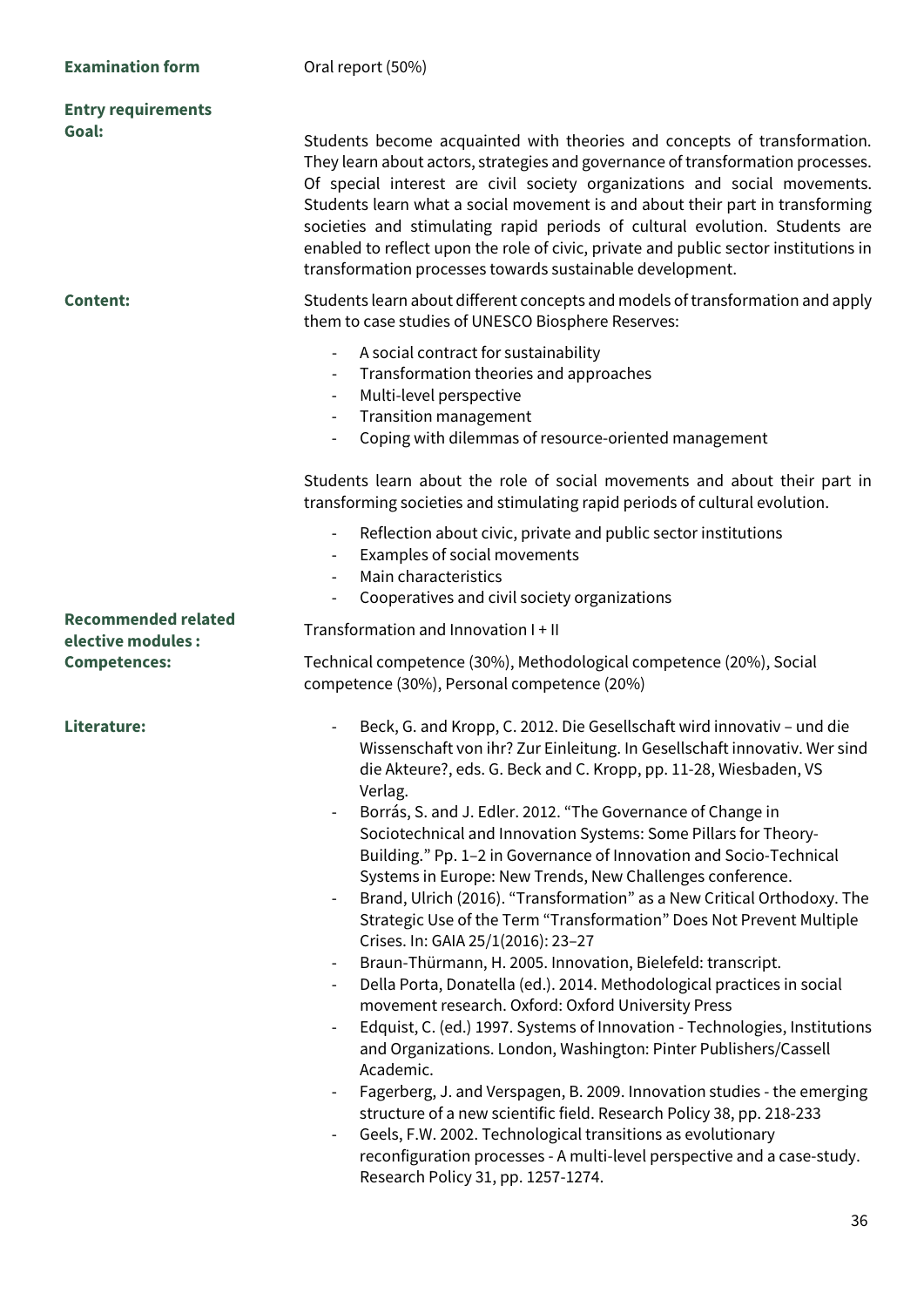|                              | Geels, F.W. 2004. From sectoral systems of innovation to socio-technical<br>systems. Insights about dynamics and change from sociology and<br>institutional theory . Research Policy 33 (6-7), pp. 897-920. |
|------------------------------|-------------------------------------------------------------------------------------------------------------------------------------------------------------------------------------------------------------|
|                              | Geels, Frank W. (2011). The multi-level perspective on sustainability<br>transitions: Responses to seven criticisms. In: Environmental Innovation<br>and Societal Transitions 1 (2011), p. 24-40.           |
|                              | Grin, John; Rotmans, Jan; Schot, Johan (2010). Transitions to<br>Sustainable Development. New Direction in the Study of Long Term                                                                           |
|                              | Transformative Change. New York, London: Routledge.                                                                                                                                                         |
| $\overline{\phantom{a}}$     | Kemp, R., Rip, A., Schot, J.P. 2001. Constructing Transition Paths                                                                                                                                          |
|                              | Through the Management of Niches. In Path Dependence and Creation,                                                                                                                                          |
|                              | eds. R. Garud, P. Karnøe, pp. 269-299, Mahwah, NJ/ London: Lawrence<br>Erlbaum.                                                                                                                             |
| $\overline{\phantom{a}}$     | Loorbach, Derk (2007). Transition Management. New mode of                                                                                                                                                   |
|                              | governance for sustainable development. Utrecht: International Books.                                                                                                                                       |
|                              | Loorbach, Deerk (2010). Transition management for sustainable                                                                                                                                               |
|                              | development: A prescriptive, complexity-based governance framework.                                                                                                                                         |
|                              | In: Governance 23(1): 161-183.                                                                                                                                                                              |
| ۰                            | Müller-Christ, Georg (2011). Sustainable Management. Coping with the                                                                                                                                        |
|                              | dilemmas of resource-oriented management. Heidelberg etc.: Springer.                                                                                                                                        |
| $\qquad \qquad -$            | Partzsch, Lena (2015). Kein Wandel ohne Macht -                                                                                                                                                             |
|                              | Nachhaltigkeitsforschung braucht ein mehrdimensionales                                                                                                                                                      |
|                              | Machtverständnis. In: GAIA 24/1(2015): 48 - 56                                                                                                                                                              |
| $\qquad \qquad \blacksquare$ | Rammert, W. (2007). Technik - Handeln - Wissen. Zu einer                                                                                                                                                    |
|                              | pragmatischen Technik- und Sozialtheorie. Wiesbaden: Verlag für<br>Sozialwissenschaften, pp. 47-64.                                                                                                         |
| -                            | Rotmans, J., Kemp, R., Asselt, M.V. 2001. More evolution than                                                                                                                                               |
|                              | revolution: Transition management in public policy. Foresight 3 (01),                                                                                                                                       |
|                              | pp. 15-31.                                                                                                                                                                                                  |
|                              | Schneidewind, Uwe; Augenstein, Karoline (2016). Three Schools of                                                                                                                                            |
|                              | Transformation Thinking. In: GAIA 25 (2/2016), S. 88-93.                                                                                                                                                    |
|                              | Van de Ven, A.H., Polley, D.E., Garud, R., Venkataraman, S. (1999). The<br>innovation journey. Oxford: Oxford University Press.                                                                             |
|                              | Voß, Jan Peter; Newig, Jens; Kastens, Britta; Monstadt, Jochen; Nölting,                                                                                                                                    |
|                              | Benjamin (2007): Steering For Sustainable Development: A Typology Of                                                                                                                                        |
|                              | Problems And Strategies With Respect To Ambivalence, Uncertainty                                                                                                                                            |
|                              | And Distributed Power. Journal Of Environmental Policy & Planning,                                                                                                                                          |
|                              | 2007 (Volume 9, Issue 3 & 4), S. 193-212.                                                                                                                                                                   |
|                              | WBGU (German Advisory Council on Global Change) (2011). World in<br>Transition A social contract for sustainability Flagship Penort Reglin:                                                                 |

Transition – A social contract for sustainability. Flagship Report. Berlin: WBGU Secretariat.

#### **Module Component Innovation types, patterns and processes**

| $\overline{2}$       |                        |
|----------------------|------------------------|
| Semester:            | 2                      |
| <b>Coordinator:</b>  | Prof. Dr. Carsten Mann |
| Lecturer:            | Prof. Dr. Carsten Mann |
| <b>ECTS-Credits:</b> | 3                      |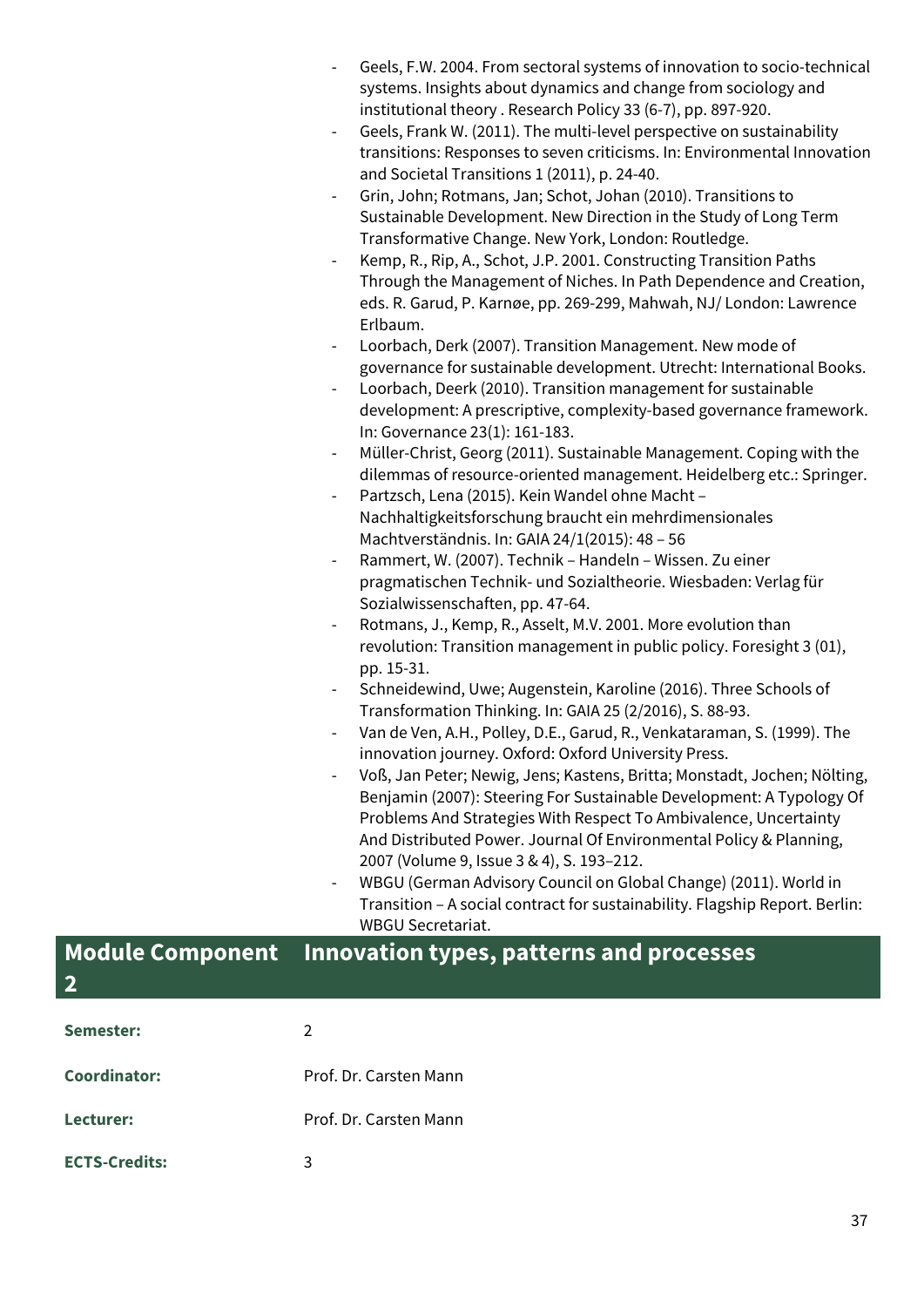| SWH:                                             | $\overline{2}$                                                                                                                                                                                                                                                                                                                                                                                                                                                                                                                                                                                                                                           |
|--------------------------------------------------|----------------------------------------------------------------------------------------------------------------------------------------------------------------------------------------------------------------------------------------------------------------------------------------------------------------------------------------------------------------------------------------------------------------------------------------------------------------------------------------------------------------------------------------------------------------------------------------------------------------------------------------------------------|
| <b>Workload:</b>                                 | 75 h / Semester                                                                                                                                                                                                                                                                                                                                                                                                                                                                                                                                                                                                                                          |
| <b>Teaching form</b>                             | Lecture (10 h), Seminar (10 h), Project (10 h), Self-study (45 h)                                                                                                                                                                                                                                                                                                                                                                                                                                                                                                                                                                                        |
| <b>Max. study places</b>                         | 25                                                                                                                                                                                                                                                                                                                                                                                                                                                                                                                                                                                                                                                       |
| Language:                                        | English                                                                                                                                                                                                                                                                                                                                                                                                                                                                                                                                                                                                                                                  |
| <b>Module type</b>                               | blocked                                                                                                                                                                                                                                                                                                                                                                                                                                                                                                                                                                                                                                                  |
| <b>Examination form</b>                          | Oral report (50%)                                                                                                                                                                                                                                                                                                                                                                                                                                                                                                                                                                                                                                        |
| <b>Entry requirements</b><br>Goal:               | Students gain a comprehensive understanding of-, and insights into, different<br>innovation types as part of broader transformation strategies. Guided by a socio-<br>ecological-technical system-based innovation understanding, they are able to<br>differentiate between technology innovations, social innovations, governance<br>and policy innovations as well as innovative forms of organisations related to<br>natural resources provision and use. As such students gain a wide spectrum of<br>conceptual and practice knowledge ranging from technical-production<br>processes such as for bioenergy up to cooperative forms of organisation. |
| <b>Content:</b>                                  | Central themes/topics of this module component are:<br>Introduction to concepts and criteria of innovation systems and patterns<br>of change;<br>Introduction to concepts of different innovation types, -patterns and<br>innovation journeys;<br>Insights into different approaches for innovation testing, assessment,<br>management, and transfer;<br>Elaboration of ideas of responsible innovation;<br>Presentations and experience of examples of innovation types and                                                                                                                                                                             |
| <b>Recommended related</b><br>elective modules : | assessment methods<br>Transformation and Innovation I + II                                                                                                                                                                                                                                                                                                                                                                                                                                                                                                                                                                                               |
| <b>Competences:</b>                              | Technical competence (40%), Methodological competence (20%), Social<br>competence (20%), Personal competence (20%)                                                                                                                                                                                                                                                                                                                                                                                                                                                                                                                                       |
| Literature:                                      | Borrás, S. and J. Edler. 2012. "The Governance of Change in<br>Sociotechnical and Innovation Systems: Some Pillars for Theory-<br>Building." Pp. 1-2 in Governance of Innovation and Socio-Technical<br>Systems in Europe: New Trends, New Challenges conference.<br>Braun-Thürmann, H. 2005. Innovation, Bielefeld: transcript.<br>Edquist, C. (ed.) 1997. Systems of Innovation - Technologies, Institutions<br>and Organizations. London, Washington: Pinter Publishers/Cassell<br>Academic.<br>Fagerberg, J. and Verspagen, B. 2009. Innovation studies - the emerging<br>structure of a new scientific field. Research Policy 38, pp. 218-233       |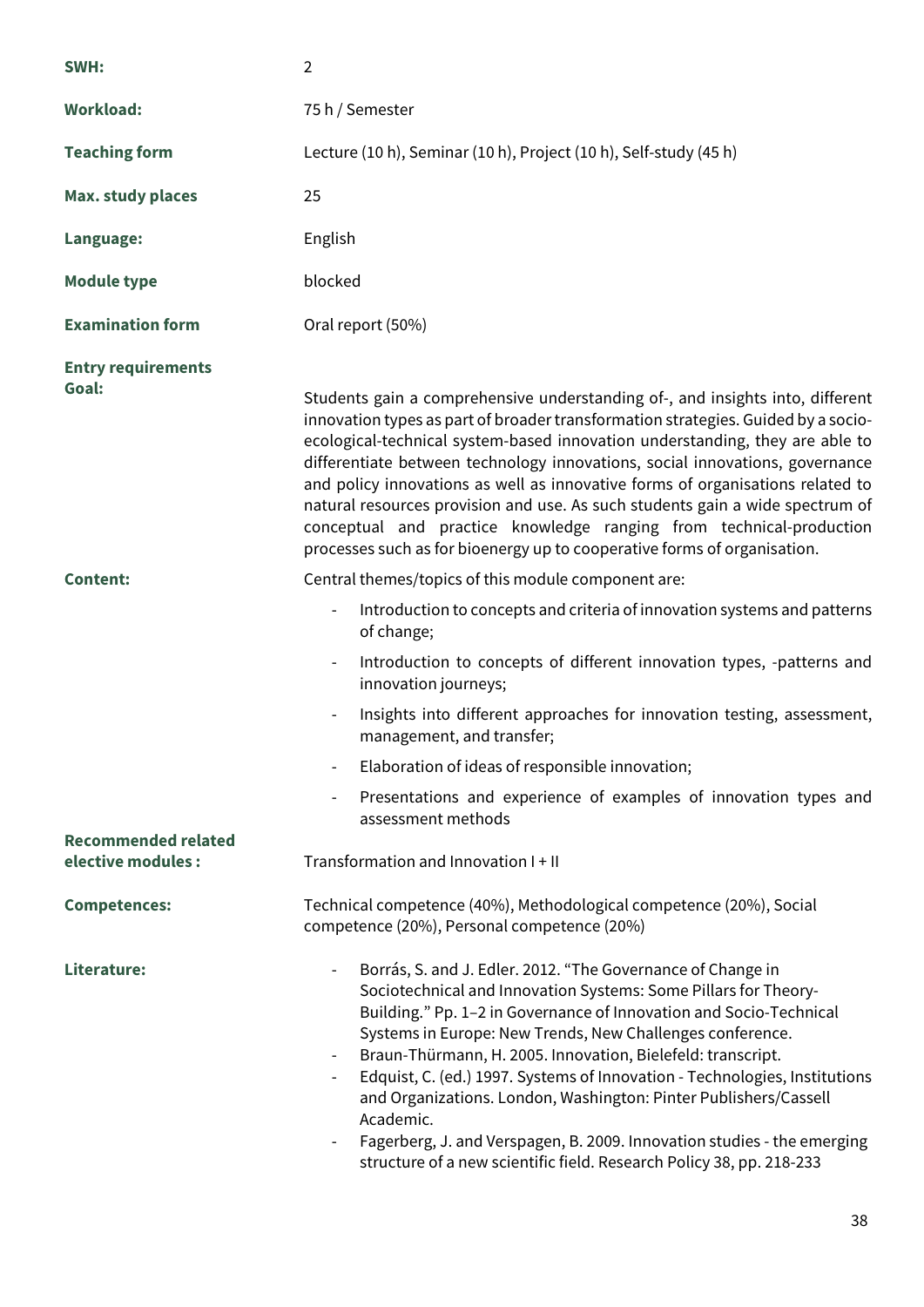- Geels, F.W. 2002. Technological transitions as evolutionary reconfiguration processes - A multi-level perspective and a case-study. Research Policy 31, pp. 1257-1274.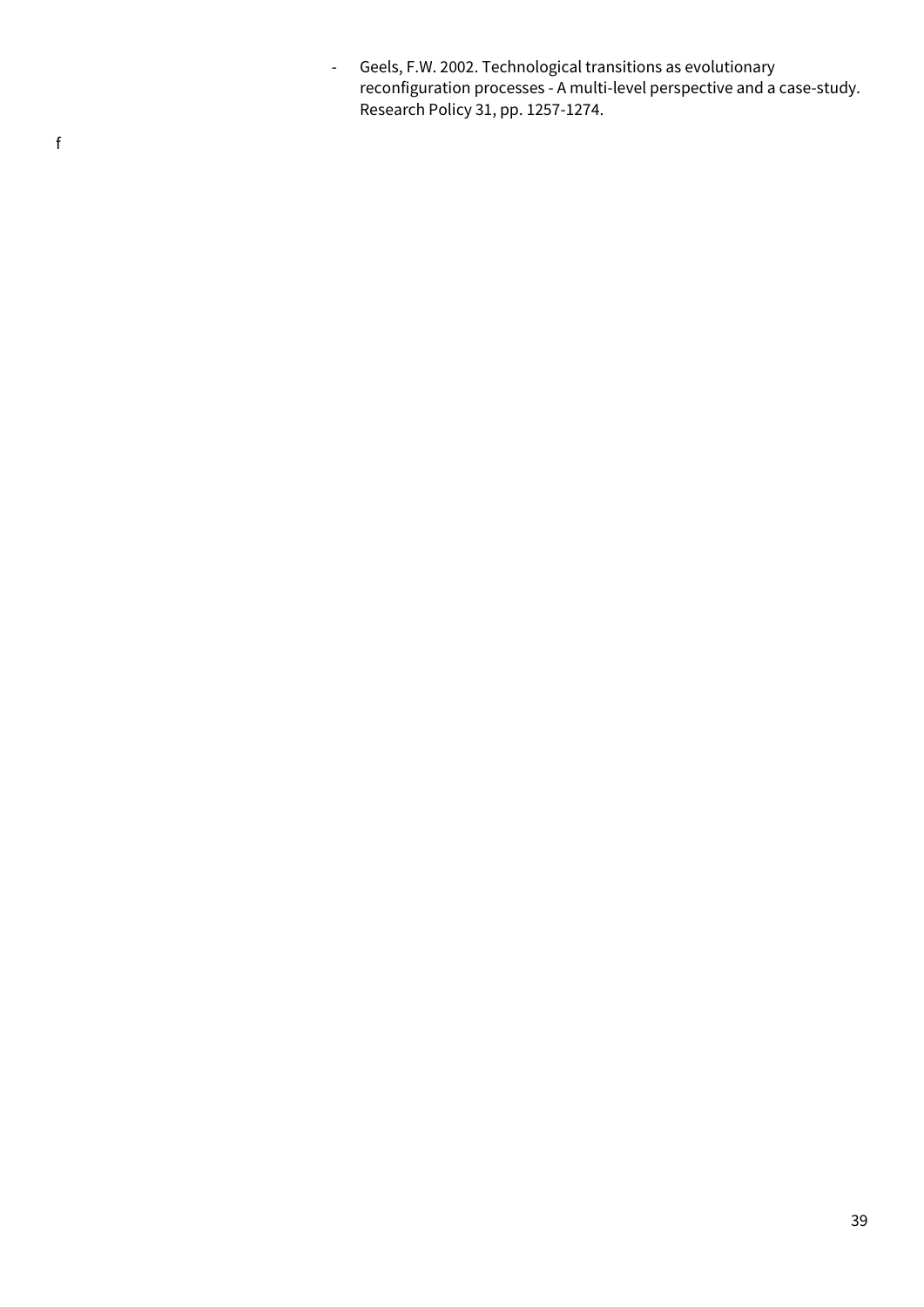## **E Water-** and Nutrientmanagement<sup>I</sup>

| Semester:                  | 2                                                                                                                                                                                                                                                                                                           |
|----------------------------|-------------------------------------------------------------------------------------------------------------------------------------------------------------------------------------------------------------------------------------------------------------------------------------------------------------|
| <b>Module coordinator:</b> | Prof. Dr. Jens Schröder (jens.schröder@hnee.de)                                                                                                                                                                                                                                                             |
| <b>Status:</b>             | Elective                                                                                                                                                                                                                                                                                                    |
| Goal:                      | Students gain a comprehensive understanding of the fundamentals and the<br>relevance for society of water and nutrient sustainability in forest ecosystems,<br>leading to applicable knowledge on the opportunities of forest management to<br>actively support the delivery of various ecosystem services. |
| <b>Examination form</b>    | Project Presentation (100%) (single exam)                                                                                                                                                                                                                                                                   |
| <b>ECTS-Credits:</b>       | 6                                                                                                                                                                                                                                                                                                           |
| SWH:                       | 4                                                                                                                                                                                                                                                                                                           |

#### **Module Component Water Management 1**

| Semester:                          | $\overline{2}$                                                                                                                                                    |
|------------------------------------|-------------------------------------------------------------------------------------------------------------------------------------------------------------------|
| <b>Coordinator:</b>                | Prof. Dr. Jens Schröder                                                                                                                                           |
| Lecturer:                          | Prof. Dr. Jens Schröder et al.                                                                                                                                    |
| <b>ECTS-Credits:</b>               | 3                                                                                                                                                                 |
| SWH:                               | $\overline{2}$                                                                                                                                                    |
| <b>Workload:</b>                   | 75 h / Semester                                                                                                                                                   |
| <b>Teaching form</b>               | Lecture (10 h), Seminar (10 h), Project (10 h), Self-study (45 h)                                                                                                 |
| <b>Max. study places</b>           | 25                                                                                                                                                                |
| Language:                          | English                                                                                                                                                           |
| <b>Module type</b>                 | blocked                                                                                                                                                           |
| <b>Examination form</b>            | Project Presentation (50%)                                                                                                                                        |
| <b>Entry requirements</b><br>Goal: | Students are able to explore the close interrelations between forests and water.<br>They can build on insights from forest site classification systems as well as |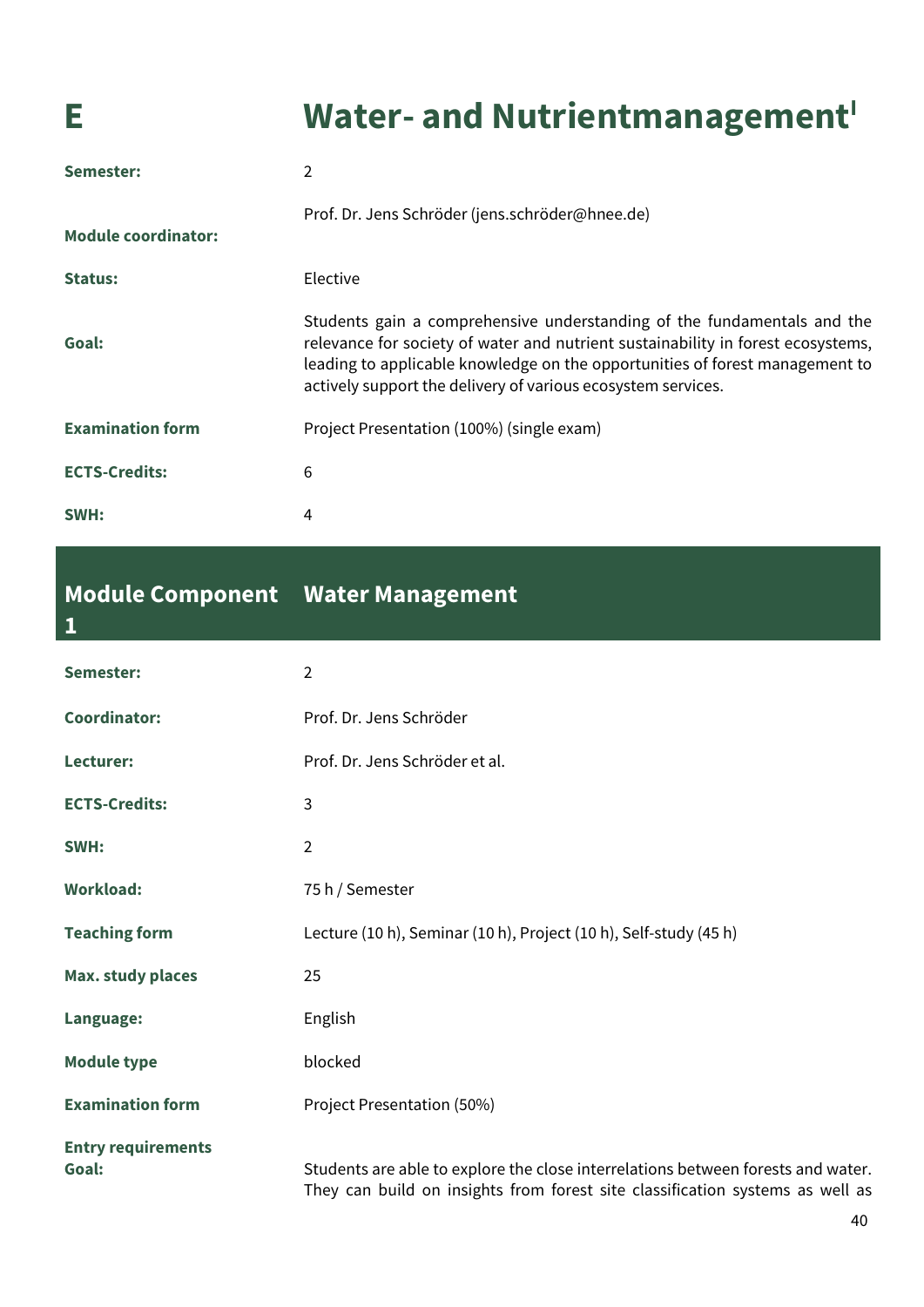|                            | forestry-related hydrological-meteorological findings, and understand the<br>relevancy of forest management for water regulation in the light of global change<br>problems. They can examine and debate the particular role of forests and its<br>water regulation and adaptation abilities, its influence on water and heat<br>systems, buffer functions and risks. The fundamental importance of water<br>availability for ecosystem services will be highlighted together with management<br>options for forests supporting their adaptive capacity. Students can recognise<br>various context conditions, institutional frameworks and social demands for the<br>use of water resources and elaborate sustainable water management strategies. |
|----------------------------|----------------------------------------------------------------------------------------------------------------------------------------------------------------------------------------------------------------------------------------------------------------------------------------------------------------------------------------------------------------------------------------------------------------------------------------------------------------------------------------------------------------------------------------------------------------------------------------------------------------------------------------------------------------------------------------------------------------------------------------------------|
| <b>Content:</b>            | The module will cover the two sub-topics in a closely connected approach. The<br>scientific basis will be revisited and expanded, and the opportunities and<br>challenges for forest management in a wider context of societal needs under<br>different conditions will be explored Main focal points comprise                                                                                                                                                                                                                                                                                                                                                                                                                                     |
| <b>Recommended related</b> | Differences between managed forests and natural forests in terms of<br>water and nutrient cycles<br>Relevance of forest management for water regulation in the light of local<br>to global change problems<br>Water and nutrients as key elements in maintaining sustainability of<br>forest land use and of provision of other services<br>Reflection of forest and other land-use history as constraints of future<br>strategies Context conditions and the role of social and political<br>frameworks<br>Opportunities of decision support via models and scenario studies<br>Adaptation and resilience as central concepts of forest management for<br>water and nutrients sustainability                                                      |
| elective modules :         |                                                                                                                                                                                                                                                                                                                                                                                                                                                                                                                                                                                                                                                                                                                                                    |
| <b>Competences:</b>        | Technical competence (40%), Methodological competence (40%), Social<br>competence (10%), Personal competence (10%)                                                                                                                                                                                                                                                                                                                                                                                                                                                                                                                                                                                                                                 |
| Literature:                | Buckles, D. & Rusnak, G. (1999). Cultivating Peace: Conflict and<br>Collaboration in Natural Resource Management. Washington: World<br>Bank Institute.<br>Fujimori, T. (2001). Ecological and Silvicultural Strategies for<br>$\overline{\phantom{a}}$<br>Sustainable Forest Management. Elsevier, Amsterdam, New York,<br>Tokyo.<br>Kimmins, J. P. (2003). Forest Ecology. Third Edition; Prentice Hall,<br>Oxford<br>Pretzsch, H. (2009). Forest dynamics, growth and yield: From<br>measurement to model. Springer Verlag, Berlin.<br>vanDijk, A. I:; Keenan, R. J. (eds.) (2007). Planted Forests and Water.<br>Forest Ecology and Management 251 (Special Issue), 128 pp.                                                                     |

**Module Component Nutrient Management**

**Semester:** 2

**2**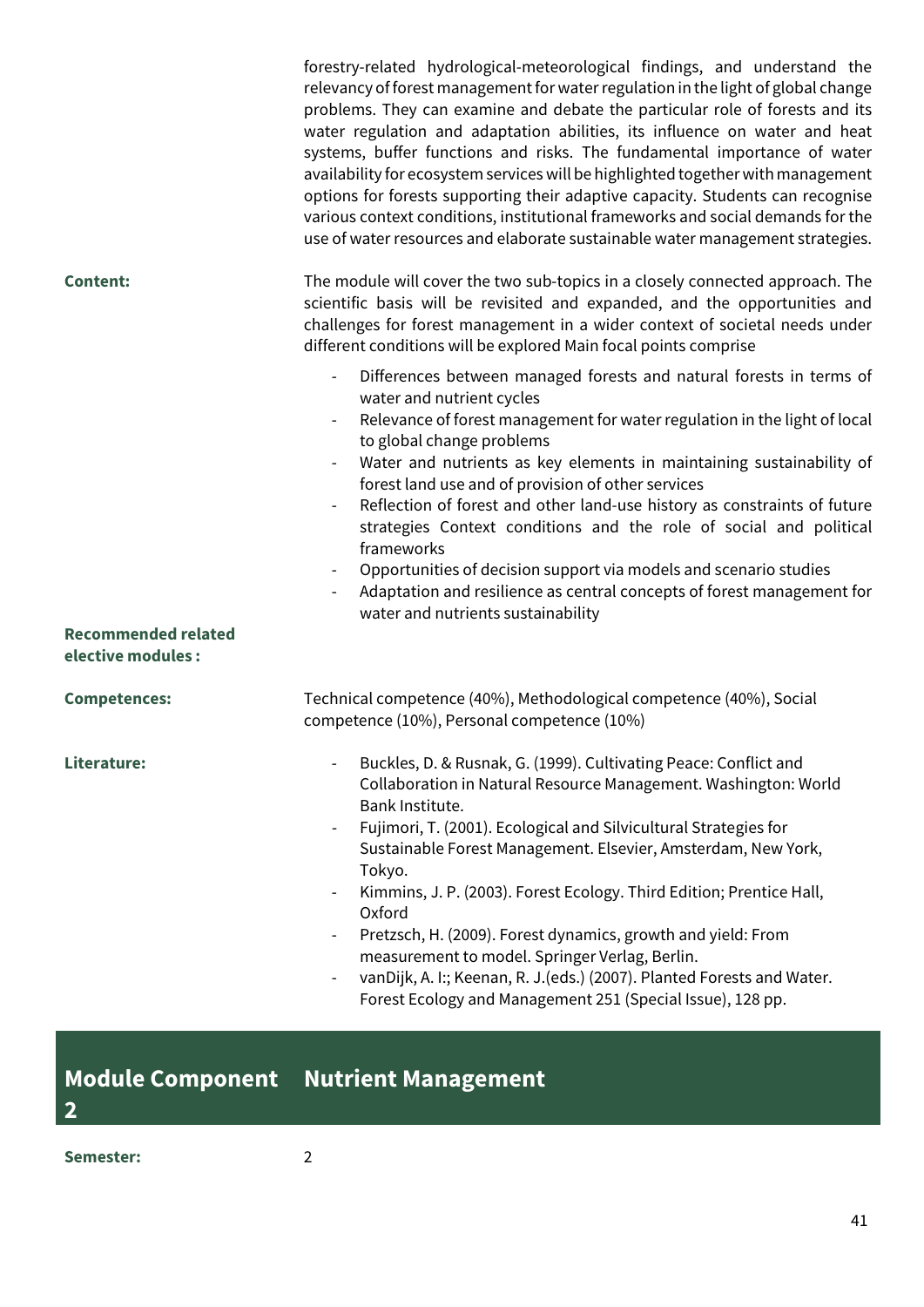| <b>Coordinator:</b>                | Prof. Dr. Jens Schröder                                                                                                                                                                                                                                                                                                                                                                                                                                                                                                                                                                                                                                                                       |
|------------------------------------|-----------------------------------------------------------------------------------------------------------------------------------------------------------------------------------------------------------------------------------------------------------------------------------------------------------------------------------------------------------------------------------------------------------------------------------------------------------------------------------------------------------------------------------------------------------------------------------------------------------------------------------------------------------------------------------------------|
| Lecturer:                          | Prof. Dr. Jens Schröder et al.                                                                                                                                                                                                                                                                                                                                                                                                                                                                                                                                                                                                                                                                |
| <b>ECTS-Credits:</b>               | 3                                                                                                                                                                                                                                                                                                                                                                                                                                                                                                                                                                                                                                                                                             |
| SWH:                               | $\overline{2}$                                                                                                                                                                                                                                                                                                                                                                                                                                                                                                                                                                                                                                                                                |
| <b>Workload:</b>                   | 75 h / Semester                                                                                                                                                                                                                                                                                                                                                                                                                                                                                                                                                                                                                                                                               |
| <b>Teaching form</b>               | Lecture (10 h), Seminar (10 h), Project (10 h), Self-study (45 h)                                                                                                                                                                                                                                                                                                                                                                                                                                                                                                                                                                                                                             |
| <b>Max. study places</b>           | 25                                                                                                                                                                                                                                                                                                                                                                                                                                                                                                                                                                                                                                                                                            |
| Language:                          | English                                                                                                                                                                                                                                                                                                                                                                                                                                                                                                                                                                                                                                                                                       |
| <b>Module type</b>                 | blocked                                                                                                                                                                                                                                                                                                                                                                                                                                                                                                                                                                                                                                                                                       |
| <b>Examination form</b>            | Project Presentation (50%)                                                                                                                                                                                                                                                                                                                                                                                                                                                                                                                                                                                                                                                                    |
| <b>Entry requirements</b><br>Goal: | Students get to know relevant nutrient cycles, their importance for functioning<br>forest ecosystems stability, robustness and resilience, and possibilities of<br>influencing them as part of forest and water management strategies.                                                                                                                                                                                                                                                                                                                                                                                                                                                        |
| <b>Content:</b>                    | The module will cover the two sub-topics in a closely connected approach. The<br>scientific basis will be revisited and expanded, and the opportunities and<br>challenges for forest management in a wider context of societal needs under<br>different conditions will be explored Main focal points comprise                                                                                                                                                                                                                                                                                                                                                                                |
| <b>Recommended related</b>         | Differences between managed forests and natural forests in terms of<br>water and nutrient cycles<br>Relevance of forest management for water regulation in the light of local<br>to global change problems<br>Water and nutrients as key elements in maintaining sustainability of<br>forest land use and of provision of other services<br>Reflection of forest and other land-use history as constraints of future<br>strategies Context conditions and the role of social and political<br>frameworks<br>Opportunities of decision support via models and scenario studies<br>Adaptation and resilience as central concepts of forest management for<br>water and nutrients sustainability |
| elective modules :                 |                                                                                                                                                                                                                                                                                                                                                                                                                                                                                                                                                                                                                                                                                               |
| <b>Competences:</b>                | Technical competence (50%), Methodological competence (20%), Social<br>competence (10%), Personal competence (20%)                                                                                                                                                                                                                                                                                                                                                                                                                                                                                                                                                                            |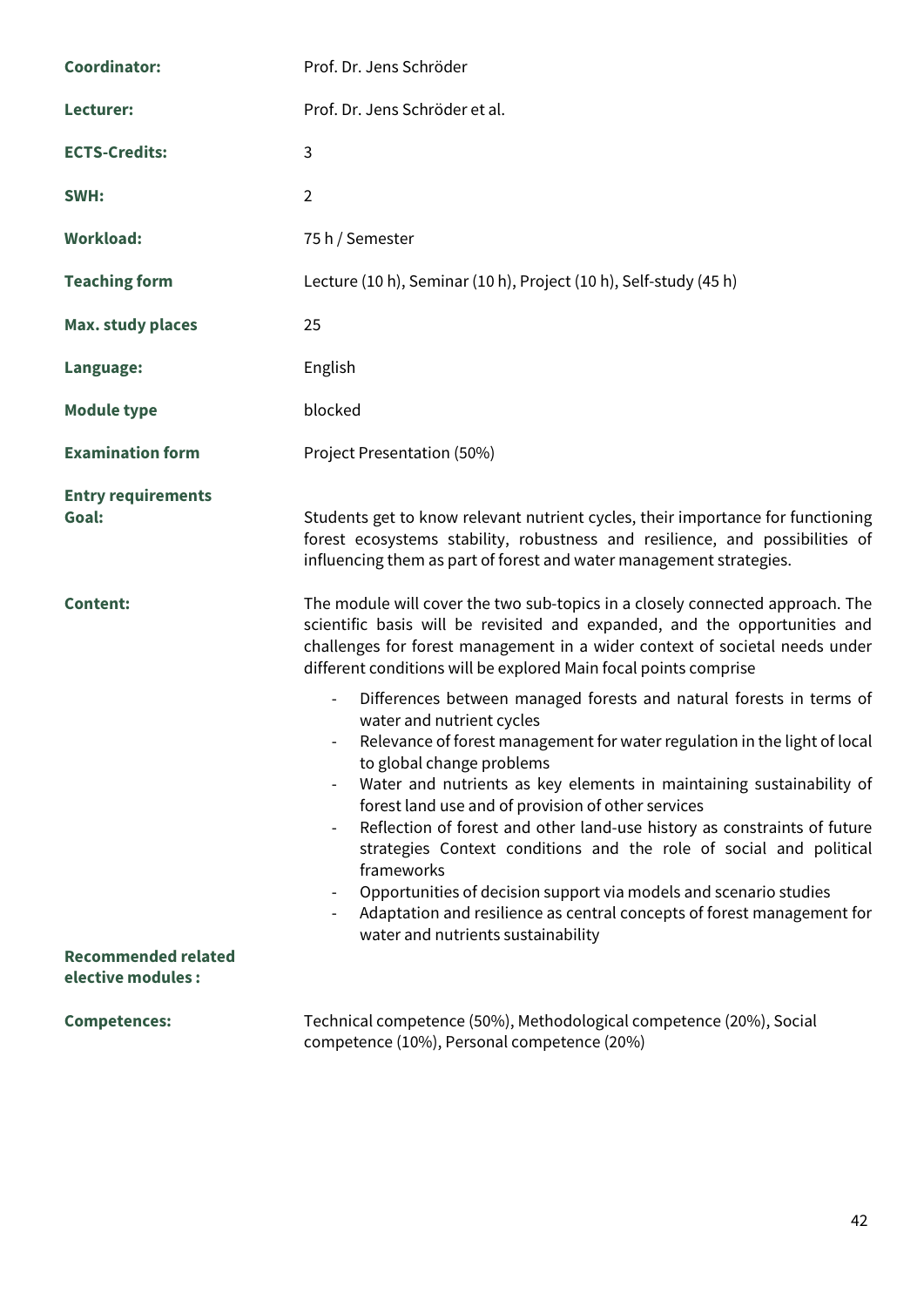- Literature: **Interature:** Fig. 2001 Bolte, A. et al. (2009). Adaptive forest management in central Europe: Climate change impacts, strategies and integrative concept. Scandinavian Journal of Forest Research 24 (6): 473-482, doi: 10.1080/02827580903418224
	- Lamprecht, H. (1989). Silviculture in the Tropics. Paul Parey, Hamburg & Berlin.
	- Kimmins, J. P. (2003). Forest Ecology. Third Edition; Prentice Hall, Oxford
	- Role of tree size in moist tropical forest carbon cycling and water deficit responses. New Phytologist, doi: 10.1111/nph.14633.Pretzsch, H. (2009). Forest dynamics, growth and yield: From measurement to model. Springer Verlag, Berlin.
	- vanDijk, A. I:; Keenan, R. J.(eds.) (2007). Planted Forests and Water. Forest Ecology and Management 251 (Special Issue), 128 pp.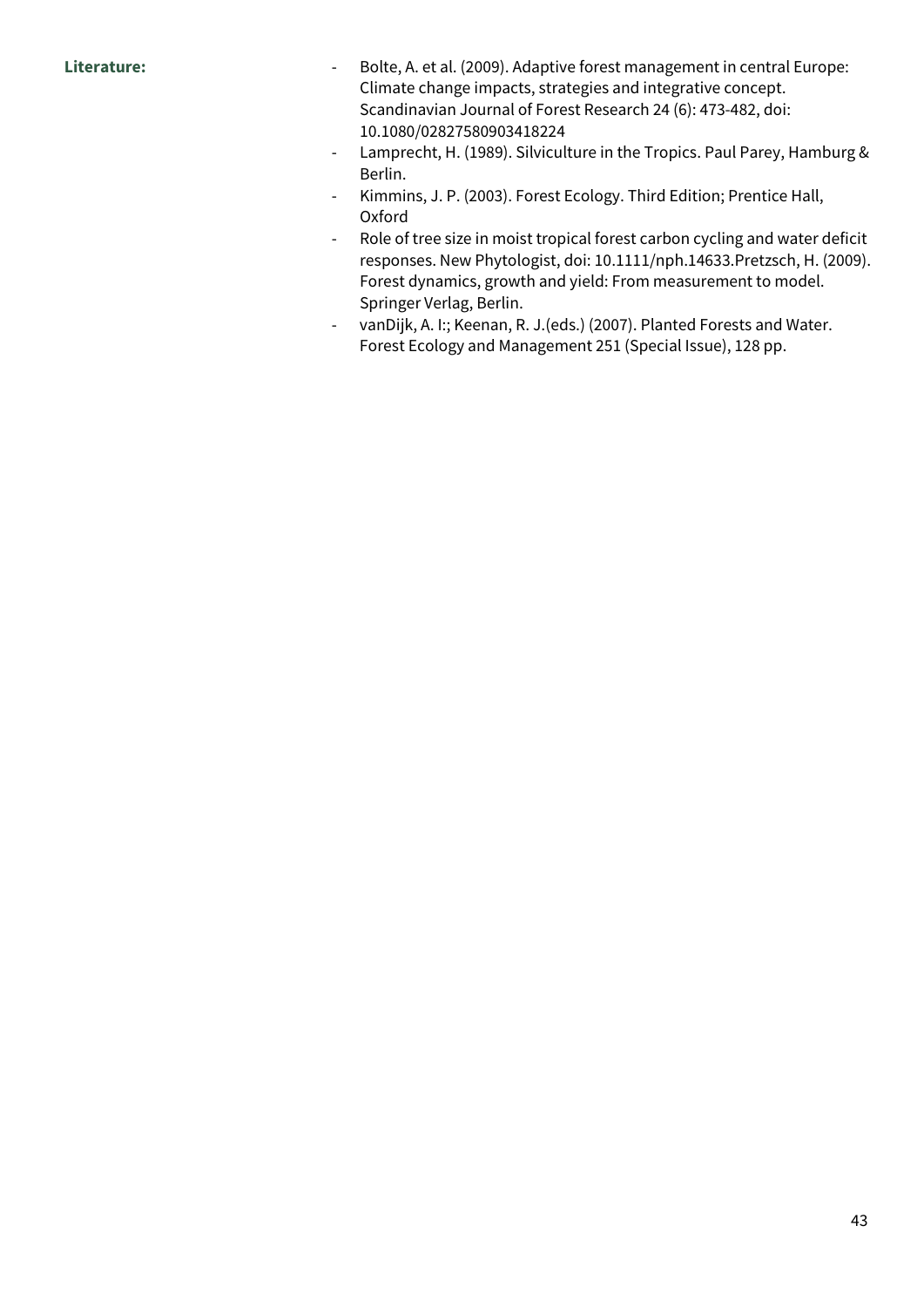**1**

## **E Transformation Pioneers II**

| Semester:                  | 2                                                                                                                                                                                                                                                                                                                                             |
|----------------------------|-----------------------------------------------------------------------------------------------------------------------------------------------------------------------------------------------------------------------------------------------------------------------------------------------------------------------------------------------|
| <b>Module coordinator:</b> | Prof. Dr. Heike Walk (heike.walk@hnee.de)                                                                                                                                                                                                                                                                                                     |
| <b>Status:</b>             | Elective                                                                                                                                                                                                                                                                                                                                      |
| Goal:                      | Students are able to apply competences in interdisciplinary scientific work and<br>self-management in order to plan their own transformation project of moderate<br>scope. The orientation of the project corresponds to the goals of the study<br>programme and leads to an entrepreneurship that supports sustainability<br>transformation. |
| <b>Examination form</b>    | Project report (100 %)                                                                                                                                                                                                                                                                                                                        |
| <b>ECTS-Credits:</b>       | 6                                                                                                                                                                                                                                                                                                                                             |
| SWH:                       | 4                                                                                                                                                                                                                                                                                                                                             |

#### **Module Component Transformation Pioneers**

| Semester:                 | $\overline{2}$                                                |
|---------------------------|---------------------------------------------------------------|
| <b>Coordinator:</b>       | Prof. Dr. Heike Walk                                          |
| Lecturer:                 | Prof. Dr. Heike Walk                                          |
| <b>ECTS-Credits:</b>      | 6                                                             |
| SWH:                      | 4                                                             |
| <b>Workload:</b>          | 150 h / Semester                                              |
| <b>Teaching form</b>      | Lecture (10h), Seminar (20h), Project (30h), Self-study (90h) |
| <b>Max. study places</b>  | 25                                                            |
| Language:                 | English                                                       |
| <b>Module type</b>        | blocked                                                       |
| <b>Examination form</b>   | Project report (100 %)                                        |
| <b>Entry requirements</b> |                                                               |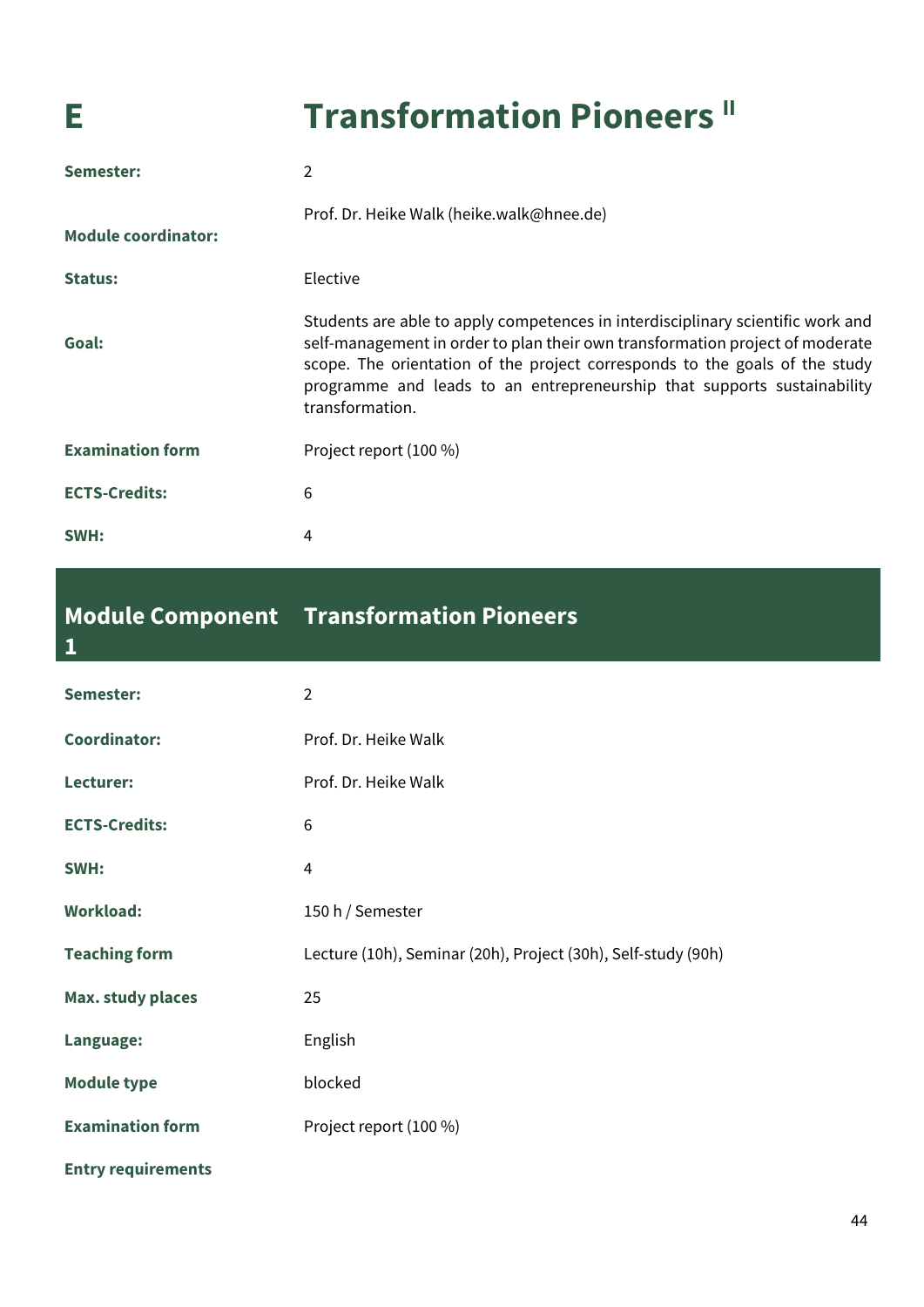| Goal:                                            | Students are able to apply competences in interdisciplinary scientific work and<br>self-management in order to plan their own transformation project of moderate<br>scope. The orientation of the project corresponds to the goals of the study<br>programme and leads to an entrepreneurship that supports sustainability<br>transformation.                                                                                                                                                                                                                                                                                                                              |
|--------------------------------------------------|----------------------------------------------------------------------------------------------------------------------------------------------------------------------------------------------------------------------------------------------------------------------------------------------------------------------------------------------------------------------------------------------------------------------------------------------------------------------------------------------------------------------------------------------------------------------------------------------------------------------------------------------------------------------------|
| <b>Content:</b>                                  | The module component deals with all relevant aspects of planning a project:<br>defining aims and target groups; developing the strategy; planning the<br>implementation of the project in terms of tasks, costs, team and time; and<br>developing a fundraising strategy.<br>We will reflect on the things we are concerned about with regards to the way<br>our society is organized. We will gather these topics and talk about the obvious<br>key aspects of an unsustainable growth.<br>We look at the role of social movements in modern societies and assess why they<br>are important for certain phases. Based on this, we plan our own transformation<br>project. |
| <b>Recommended related</b><br>elective modules : |                                                                                                                                                                                                                                                                                                                                                                                                                                                                                                                                                                                                                                                                            |
| <b>Competences:</b>                              | Technical competence (30%), Methodological competence (30%), Social<br>competence (20%), Personnel competence (20%)                                                                                                                                                                                                                                                                                                                                                                                                                                                                                                                                                        |
| Literature:                                      | German Advisory Council on Global Change (WBGU), 2011: World in Transition -<br>A Social Contract for Sustainability                                                                                                                                                                                                                                                                                                                                                                                                                                                                                                                                                       |
|                                                  | German Advisory Council on Global Change (WBGU), 2014: Climate Protection<br>as a World Citizen Movement, Berlin                                                                                                                                                                                                                                                                                                                                                                                                                                                                                                                                                           |
|                                                  | Hamann, A., Zea-Schmidt, C., Leinfelder, R. (eds.) 2014: The Great<br>Transformation. Climate - Can We Beat the Heat? Berlin                                                                                                                                                                                                                                                                                                                                                                                                                                                                                                                                               |
|                                                  | Mc Call, B./von den Dool, J., 2013: Hosting Transformation" - Pioneers of<br>Change, Melk, Donau, Austria                                                                                                                                                                                                                                                                                                                                                                                                                                                                                                                                                                  |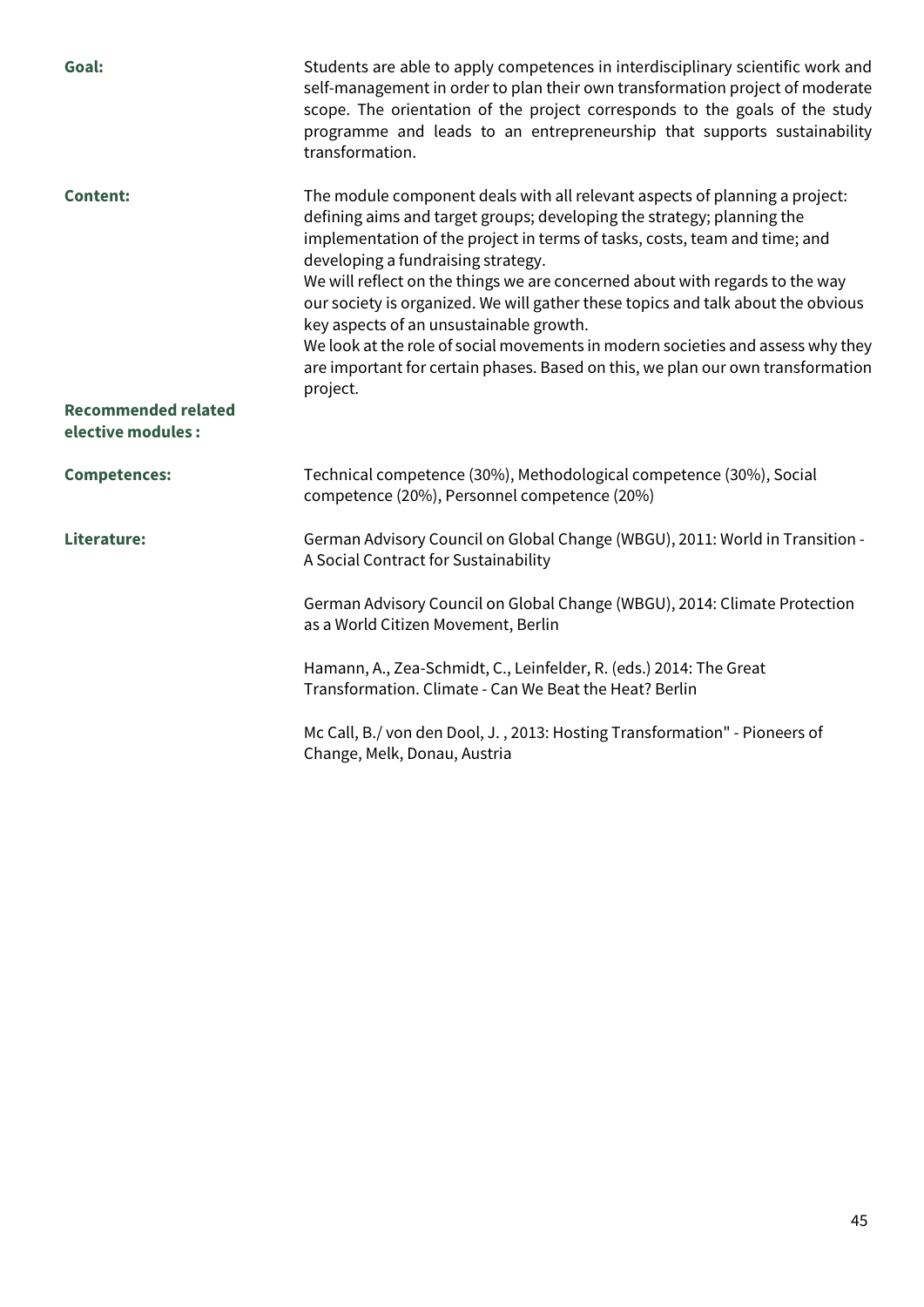**1**

## **M Project management and communication**

| Semester:                  | 3                                                                                                                                                                                                                                                                                                                                                                                 |
|----------------------------|-----------------------------------------------------------------------------------------------------------------------------------------------------------------------------------------------------------------------------------------------------------------------------------------------------------------------------------------------------------------------------------|
| <b>Module coordinator:</b> | Prof. Dr. Carsten Mann (carsten.mann@hnee.de)                                                                                                                                                                                                                                                                                                                                     |
| <b>Status:</b>             | Mandatory                                                                                                                                                                                                                                                                                                                                                                         |
| Goal:                      | This module enables students to plan and successfully carry out their own<br>transformation project. It introduces the conceptual foundation, necessary<br>management tools as well as the communication and dissemination strategies<br>to students providing them with a set of means for successfully carrying out and<br>communicating their project in the 3rd FST semester. |
| <b>Examination form</b>    | Project report (100 %) (single exam)                                                                                                                                                                                                                                                                                                                                              |
| <b>ECTS-Credits:</b>       | 6                                                                                                                                                                                                                                                                                                                                                                                 |
| SWH:                       | 4                                                                                                                                                                                                                                                                                                                                                                                 |

### **Module Component Project design and management**

| Semester:                | 3                                              |
|--------------------------|------------------------------------------------|
| <b>Coordinator:</b>      | Prof. Dr. Carsten Mann et al.                  |
| Lecturer:                | Prof. Dr. Carsten Mann et al.                  |
| <b>ECTS-Credits:</b>     | 3                                              |
| SWH:                     | $\overline{2}$                                 |
| <b>Workload:</b>         | 75 h / Semester                                |
| <b>Teaching form</b>     | Seminar (15h), project (15h), Self-study (45h) |
| <b>Max. study places</b> | 25                                             |
| Language:                | English                                        |
| <b>Module type</b>       | blocked                                        |
| <b>Examination form</b>  | Project report (50 %) (part of exam)           |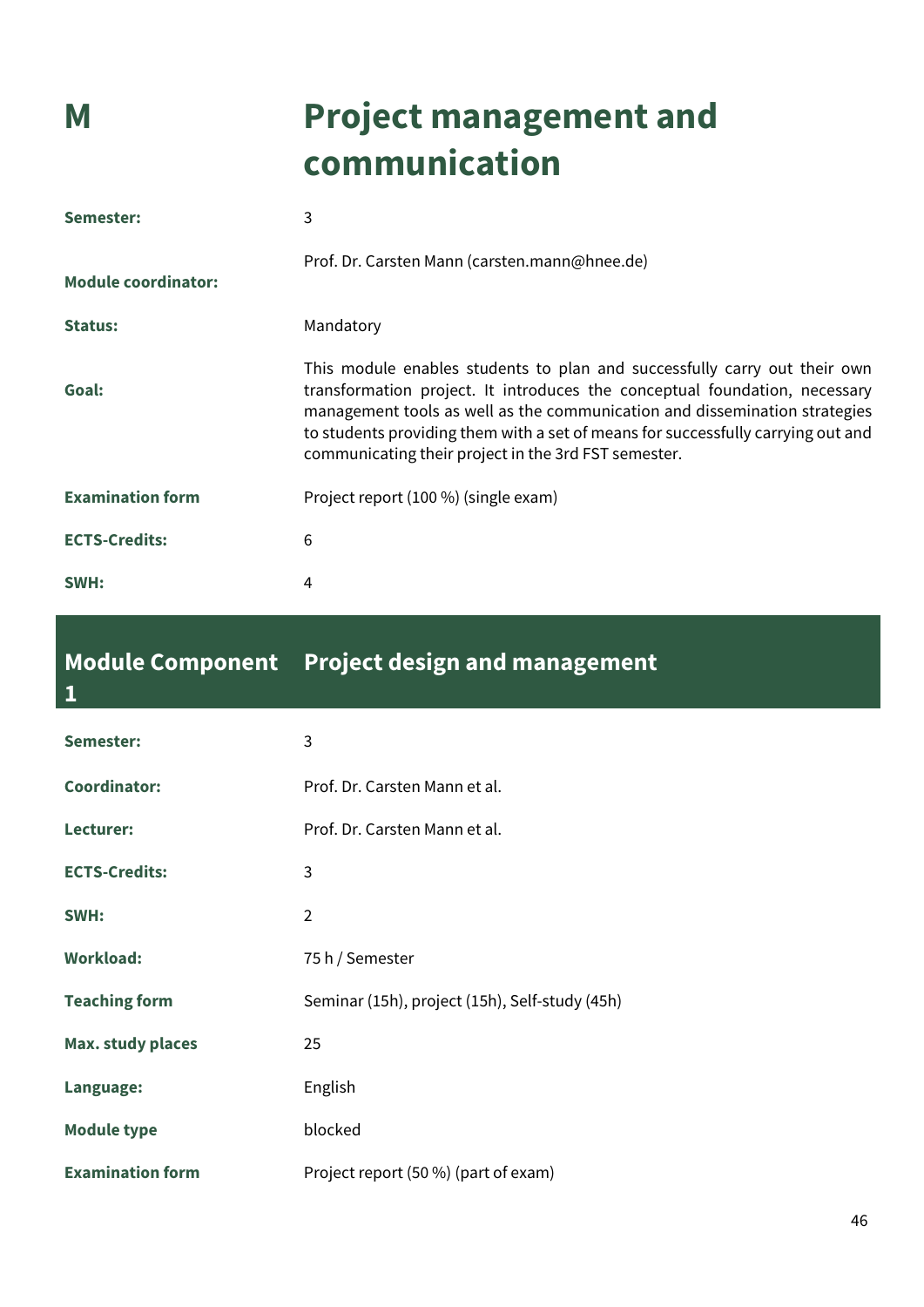| <b>Entry requirements</b>                        |                                                                                                                                                                                                                                                                                                                                                                                                                                                                                                                   |
|--------------------------------------------------|-------------------------------------------------------------------------------------------------------------------------------------------------------------------------------------------------------------------------------------------------------------------------------------------------------------------------------------------------------------------------------------------------------------------------------------------------------------------------------------------------------------------|
| Goal:                                            | The module component helps students to plan their own transformation project<br>of moderate size related to the study program's content. It takes them step by<br>step from the first idea to a detailed project concept. Students acquire further<br>skills in interdisciplinary scientific work and self-management.                                                                                                                                                                                            |
| <b>Content:</b>                                  | The module component deals with all relevant aspects of planning a project:<br>defining aims and target groups; developing the strategy; planning the<br>implementation of the project in terms of tasks, costs, team and time; and<br>developing a fundraising strategy.                                                                                                                                                                                                                                         |
|                                                  | We will reflect on the things we are concerned about with regards to the way our<br>society is organized. We will gather these topics and talk about the obvious key<br>aspects of an unsustainable growth.                                                                                                                                                                                                                                                                                                       |
|                                                  | We look at the role of social movements in modern societies and assess why they<br>are important for certain phases. Based on this, we plan our own transformation<br>project.                                                                                                                                                                                                                                                                                                                                    |
| <b>Recommended related</b><br>elective modules : |                                                                                                                                                                                                                                                                                                                                                                                                                                                                                                                   |
| <b>Competences:</b>                              | Technical competence (30%), Methodological competence (50%), Social<br>competence (20%), Personal competence (30%)                                                                                                                                                                                                                                                                                                                                                                                                |
| Literature:                                      | German Advisory Council on Global Change (WBGU), 2011: World in Transition -<br>A Social Contract for Sustainability<br>German Advisory Council on Global Change (WBGU), 2014: Climate Protection<br>as a World Citizen Movement, Berlin<br>Hamann, A., Zea-Schmidt, C., Leinfelder, R. (eds.) 2014: The Great<br>$\overline{\phantom{a}}$<br>Transformation. Climate - Can We Beat the Heat? Berlin<br>Mc Call, B./von den Dool, J., 2013: Hosting Transformation" - Pioneers of<br>Change, Melk, Donau, Austria |

### **Module Component Communication and dissemination**

**2**

| Semester:                | 3                                              |
|--------------------------|------------------------------------------------|
| <b>Coordinator:</b>      | Prof. Dr. Carsten Mann                         |
| Lecturer:                | Prof. Dr. Carsten Mann                         |
| <b>ECTS-Credits:</b>     | 3                                              |
| SWH:                     | $\overline{2}$                                 |
| <b>Workload:</b>         | 75 h / Semester                                |
| <b>Teaching form</b>     | Seminar (15h), project (15h), Self-study (45h) |
| <b>Max. study places</b> | 25                                             |
| Language:                | English                                        |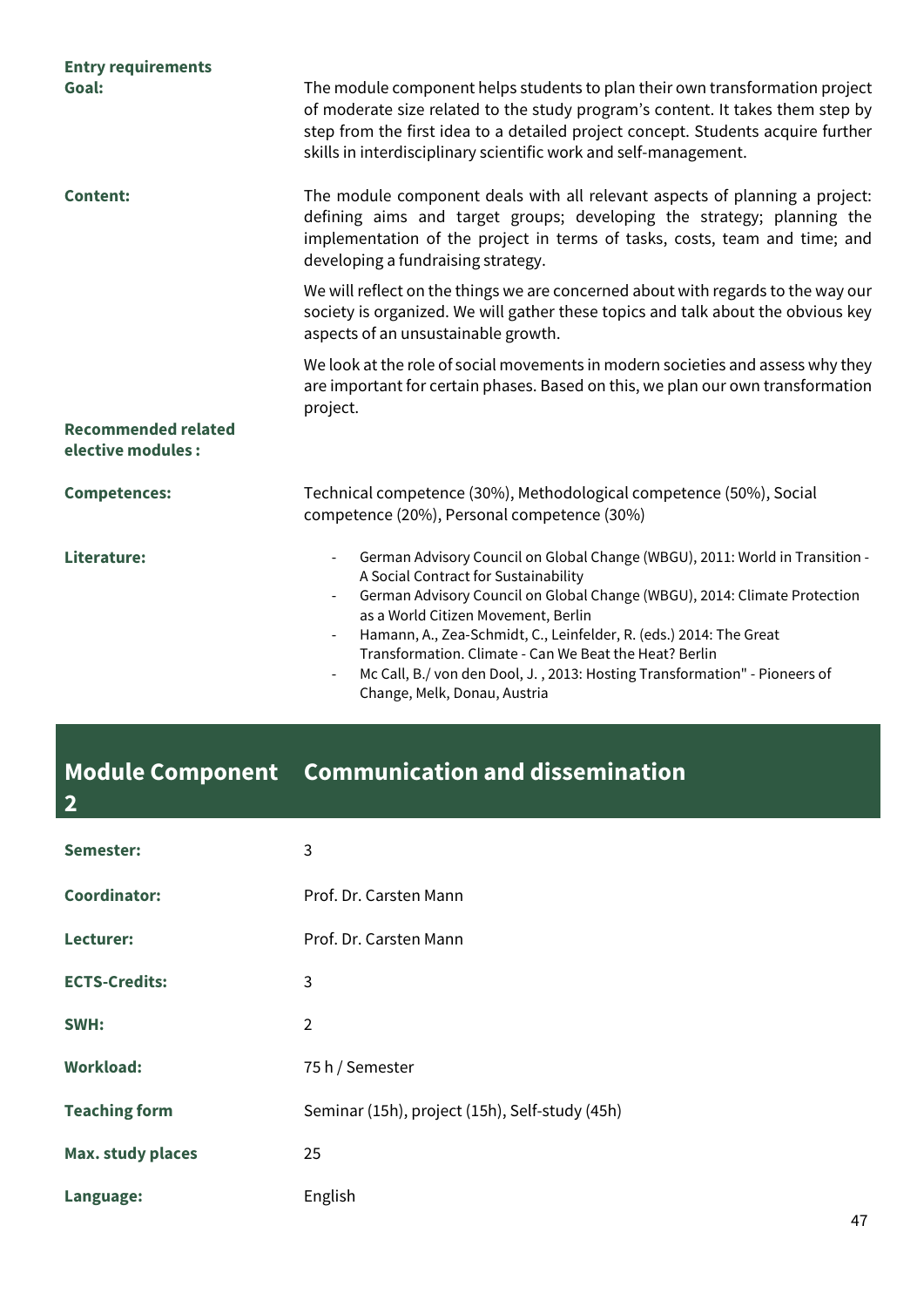| <b>Module type</b>                               | blocked                                                                                                                                                                                                                      |
|--------------------------------------------------|------------------------------------------------------------------------------------------------------------------------------------------------------------------------------------------------------------------------------|
| <b>Examination form</b>                          | Project report (50 %) (part of exam)                                                                                                                                                                                         |
| <b>Entry requirements</b><br>Goal:               | Students get to know strategies for scientific communication, moderation and<br>marketing. They are able to communicate results to expert and lay audience and<br>get to know a range of dissemination strategies and media. |
| <b>Content:</b>                                  | The module component deals with:<br>Objectives and fundamentals for science Communication and Public<br>Engagement                                                                                                           |
|                                                  | Identifying the target audience<br>$\overline{\phantom{a}}$                                                                                                                                                                  |
|                                                  | Social media channels for science communication and dissemination and<br>$\overline{\phantom{0}}$<br>debate                                                                                                                  |
|                                                  | Challenges in science communication<br>-                                                                                                                                                                                     |
|                                                  | An orientation for successful science communication<br>$\overline{\phantom{0}}$                                                                                                                                              |
|                                                  | Students will present their project in a five-minute slot. Each presentation is<br>$\overline{\phantom{0}}$<br>followed by group discussion analysing the effective and ineffective points.                                  |
| <b>Recommended related</b><br>elective modules : |                                                                                                                                                                                                                              |
| <b>Competences:</b>                              | Technical competence (30%), Methodological competence (50%), media<br>competences (20) Social                                                                                                                                |
| Literature:                                      | Literature will be announced at the beginning of the course.                                                                                                                                                                 |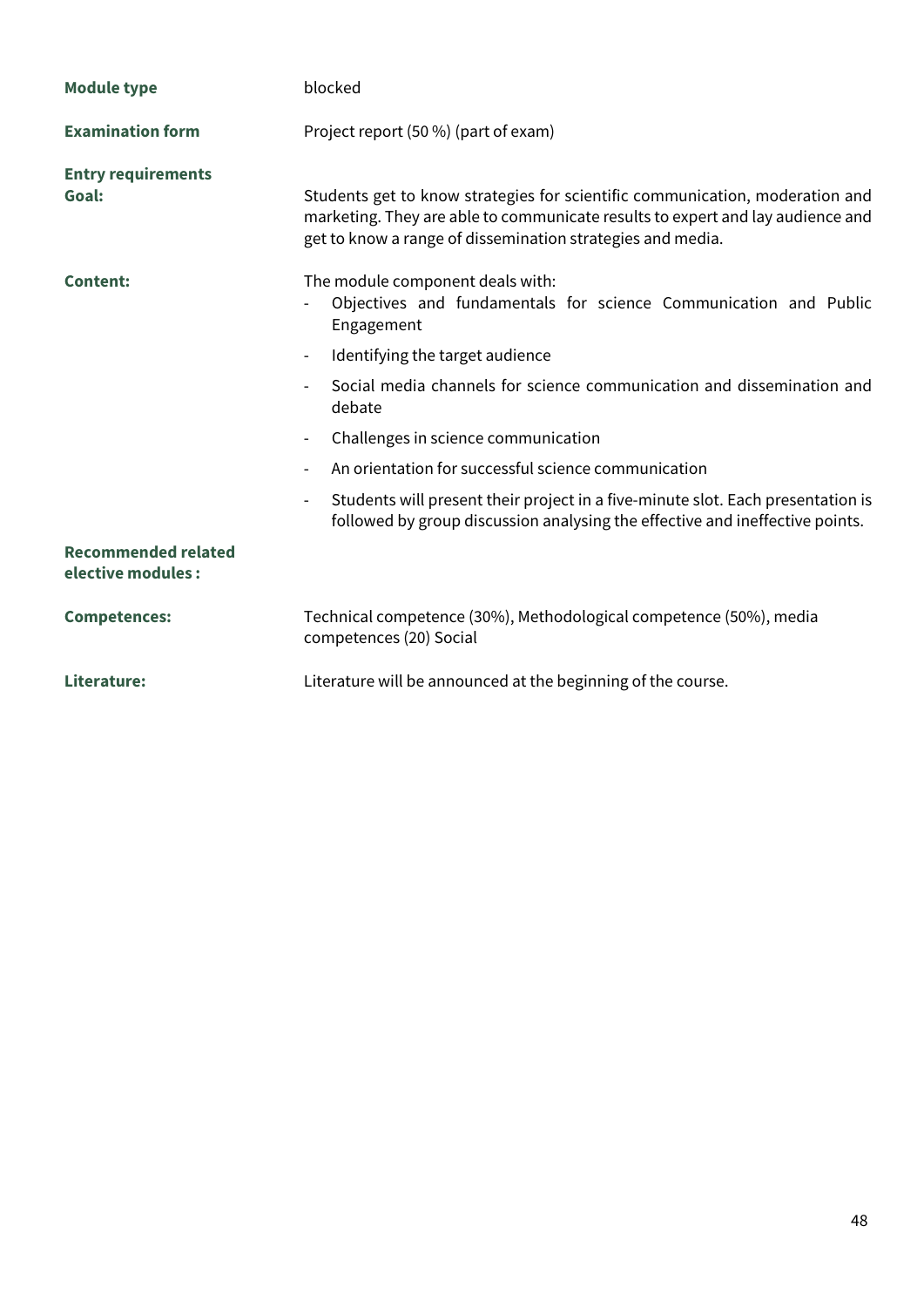## **M Research Project**

| Semester:                  | 3                                                                                                                                                                                                                                                                            |
|----------------------------|------------------------------------------------------------------------------------------------------------------------------------------------------------------------------------------------------------------------------------------------------------------------------|
| <b>Module coordinator:</b> | Prof. Dr. Carsten Mann (carsten.mann@hnee.de)                                                                                                                                                                                                                                |
| Status:                    | Mandatory                                                                                                                                                                                                                                                                    |
| Goal:                      | The students accomplish a research project of moderate size related to the study<br>programme's content. With the selected thematic orientation of the project,<br>students can fullfill, in addition to the two complementary elective modules,<br>their study orientation. |
| <b>Examination form</b>    | Project report (100%): Exam not graded (evaluated as "passed" / "not passed")                                                                                                                                                                                                |
| <b>ECTS-Credits:</b>       | 24                                                                                                                                                                                                                                                                           |
| SWH:                       | 20                                                                                                                                                                                                                                                                           |

### **Module Component Research Project**

| $\overline{\mathbf{1}}$            |                                                                                                                                                                 |
|------------------------------------|-----------------------------------------------------------------------------------------------------------------------------------------------------------------|
| Semester:                          | 3                                                                                                                                                               |
| <b>Coordinator:</b>                | Prof. Dr. Carsten Mann                                                                                                                                          |
| Lecturer:                          | Prof. Dr. Carsten Mann, Prof. Dr. Tobias Cremer et al.                                                                                                          |
| <b>ECTS-Credits:</b>               | 24                                                                                                                                                              |
| SWH:                               | 20                                                                                                                                                              |
| <b>Workload:</b>                   | 600 h / Semester                                                                                                                                                |
| <b>Teaching form</b>               | Project (300 h), Self-study (300 h)                                                                                                                             |
| <b>Max. study places</b>           | 25                                                                                                                                                              |
| Language:                          | English                                                                                                                                                         |
| <b>Module type</b>                 | blocked                                                                                                                                                         |
| <b>Examination form</b>            | Project report (100 %) (not graded)                                                                                                                             |
| <b>Entry requirements</b><br>Goal: | The students accomplish a research project of moderate size related to the study<br>programme's content. With the selected thematic orientation of the project, |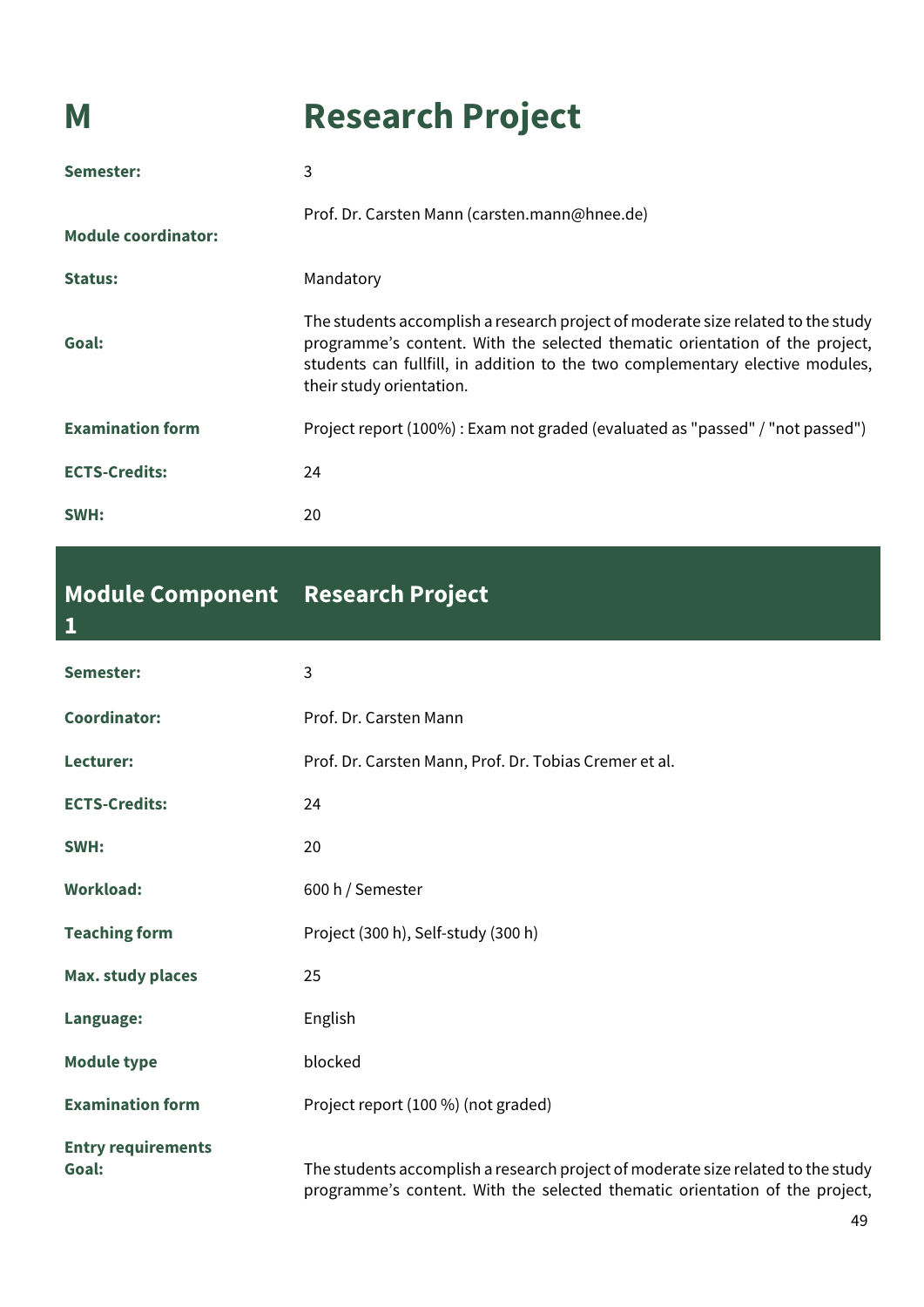|                                                  | students can full fill, in addition to the two complementary elective modules,<br>their study orientation.                                                                                                                                                                    |
|--------------------------------------------------|-------------------------------------------------------------------------------------------------------------------------------------------------------------------------------------------------------------------------------------------------------------------------------|
| <b>Content:</b>                                  | The students accomplish a research project of moderate size related to the study<br>programme's content. With the selected thematic orientation of the project,<br>students can full fill, in addition to the two complementary elective modules,<br>their study orientation. |
| <b>Recommended related</b><br>elective modules : |                                                                                                                                                                                                                                                                               |
| <b>Competences:</b>                              | Technical competence (25%), Methodological competence (25%), Social<br>competence (20%), Personal competence (30%)                                                                                                                                                            |
| Literature:                                      |                                                                                                                                                                                                                                                                               |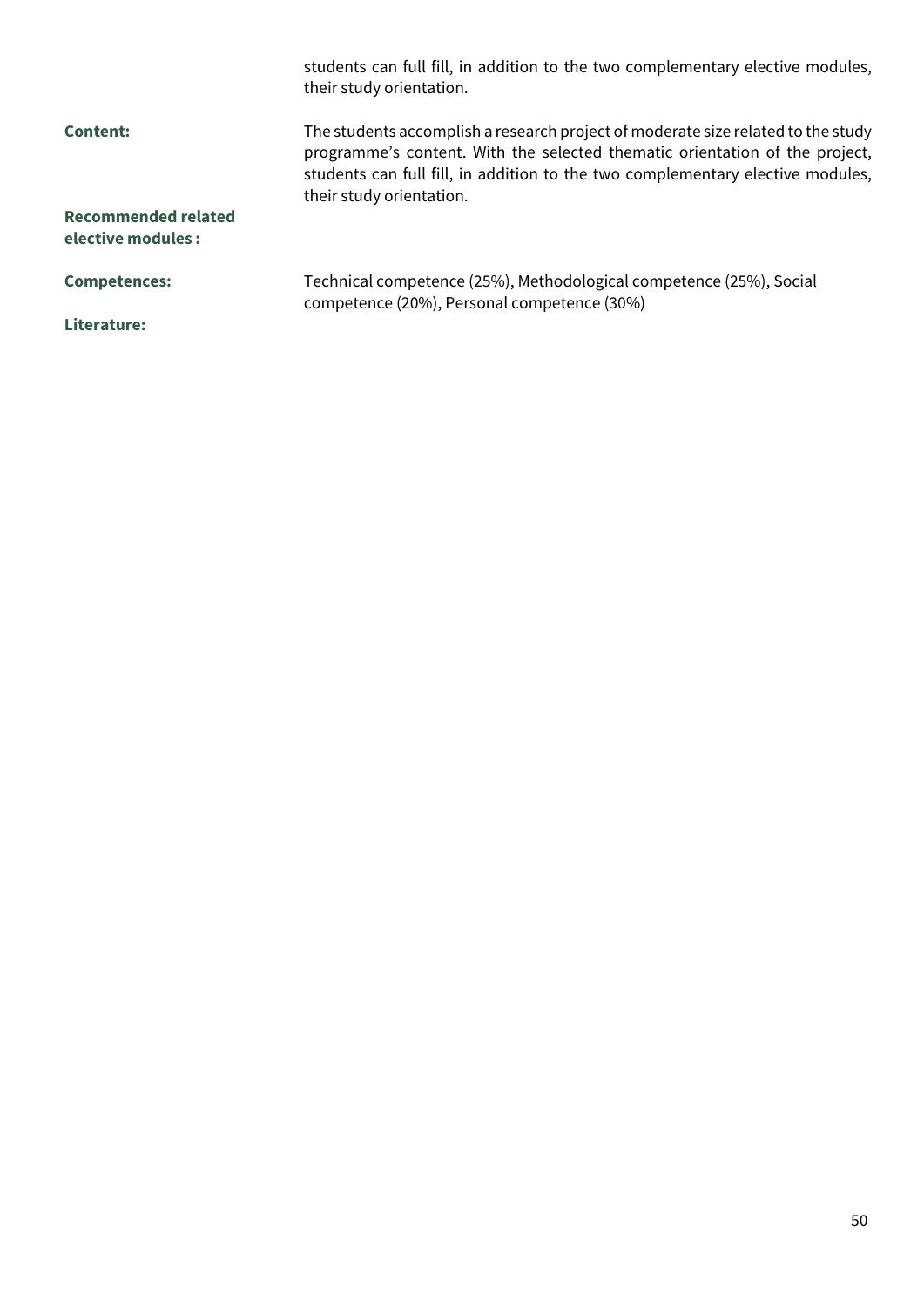**1**

## **M Master thesis colloquium**

| Semester:                  | 4                                                                                                                                                                                                                                                                                          |
|----------------------------|--------------------------------------------------------------------------------------------------------------------------------------------------------------------------------------------------------------------------------------------------------------------------------------------|
| <b>Module coordinator:</b> | Prof. Dr. Carsten Mann (carsten.mann@hnee.de)                                                                                                                                                                                                                                              |
| <b>Status:</b>             | Mandatory                                                                                                                                                                                                                                                                                  |
| Goal:                      | Students learn and improve their abilities to discuss and present their Master<br>thesis topics, their thesis design, their conceptual orientation, the expected<br>results and challenges in small groups and in plenum for generating thematic,<br>methodological and didactic feedback. |
| <b>Examination form</b>    | Project presentation (100%)                                                                                                                                                                                                                                                                |
| <b>ECTS-Credits:</b>       | 4                                                                                                                                                                                                                                                                                          |
| SWH:                       | 2                                                                                                                                                                                                                                                                                          |

### **Module Component Master thesis colloquium**

| Semester:                 | $\overline{4}$                    |
|---------------------------|-----------------------------------|
| <b>Coordinator:</b>       | Prof. Dr. Carsten Mann            |
| Lecturer:                 | Prof. Dr. Carsten Mann et al.     |
| <b>ECTS-Credits:</b>      | $\overline{4}$                    |
| SWH:                      | $\overline{2}$                    |
| <b>Workload:</b>          | 100 h / Semester                  |
| <b>Teaching form</b>      | Seminar (30 h), Self-study (70 h) |
| <b>Max. study places</b>  | 25                                |
| Language:                 | English                           |
| <b>Module type</b>        | blocked                           |
| <b>Examination form</b>   | Project presentation (100%)       |
| <b>Entry requirements</b> |                                   |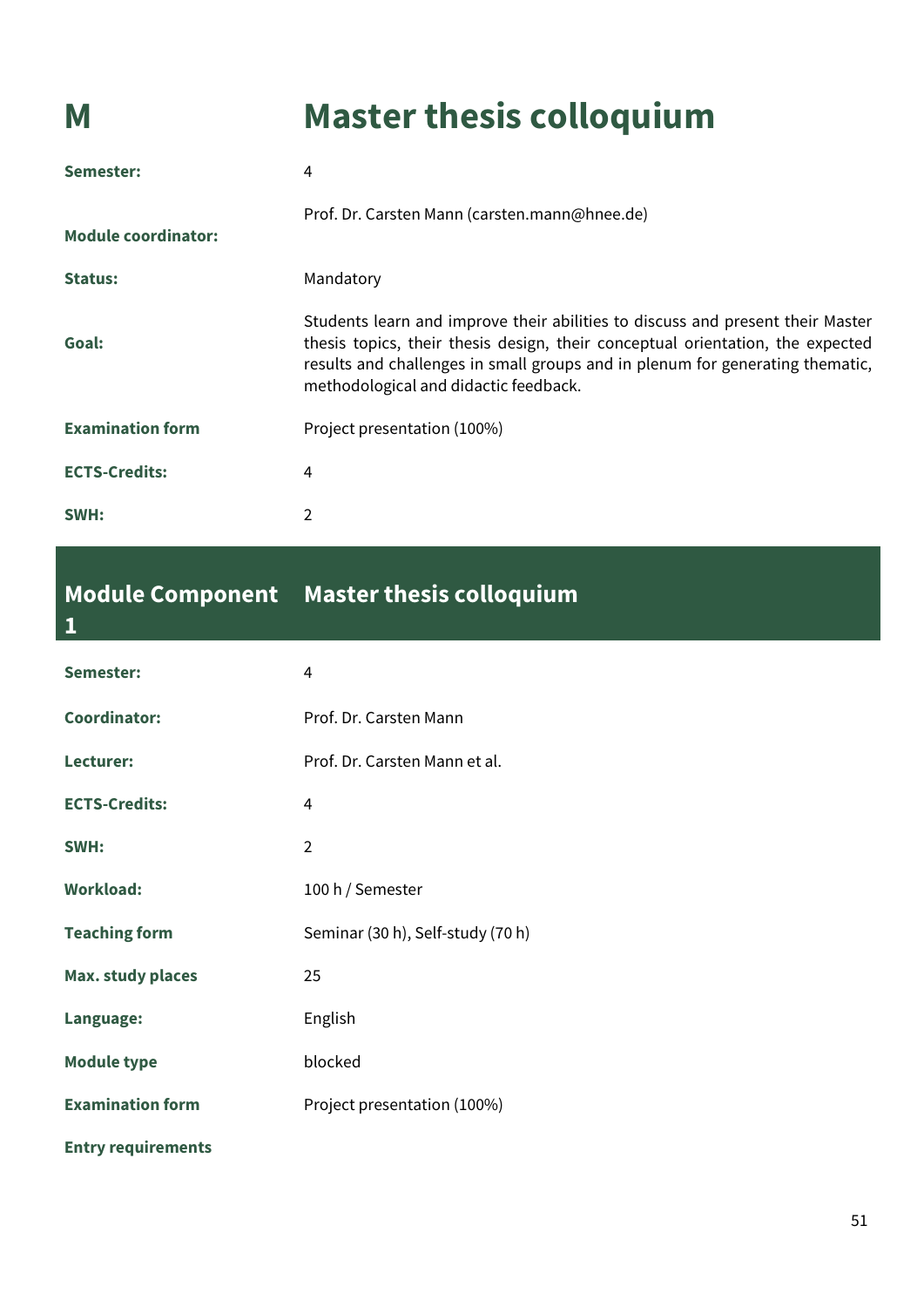| Goal:                                     | Students have to discuss and present their Master thesis topics, thesis design,<br>conceptual orientation and expected results and challenges (in small groups and<br>in plenum). |
|-------------------------------------------|-----------------------------------------------------------------------------------------------------------------------------------------------------------------------------------|
| <b>Content:</b>                           | Students have to discuss and present their Master thesis topics, thesis design,<br>conceptual orientation and expected results and challenges (in small groups and<br>in plenum). |
| Recommended related<br>elective modules : |                                                                                                                                                                                   |
| <b>Competences:</b>                       | Technical competence (20%), Methodological competence (40%), Social<br>competence (10%), Personal competence (30%)                                                                |
| Literature:                               |                                                                                                                                                                                   |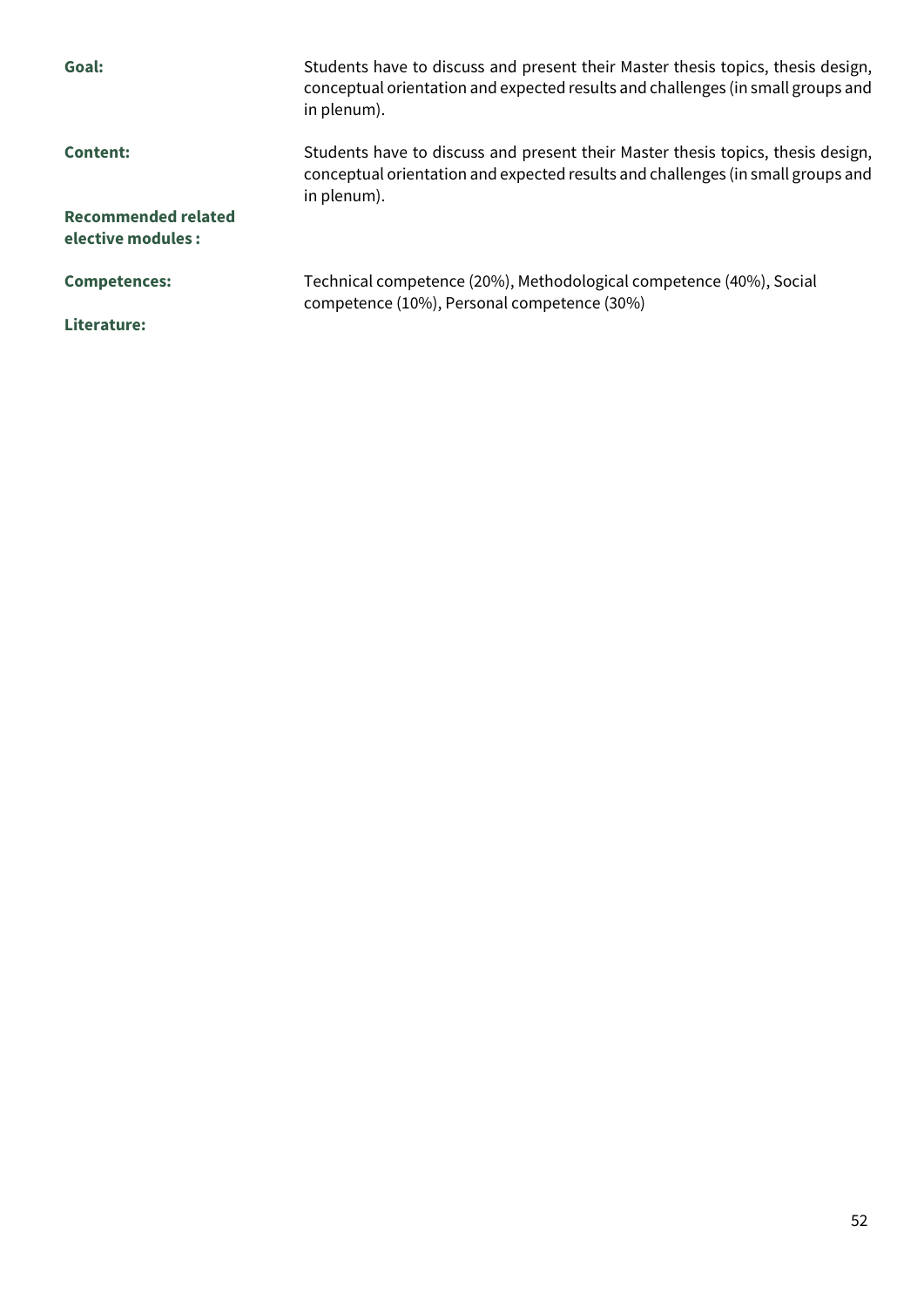**1**

## **M Master thesis and defence**

| Semester:                  | 4                                                                                                                                                                                                                                                                   |
|----------------------------|---------------------------------------------------------------------------------------------------------------------------------------------------------------------------------------------------------------------------------------------------------------------|
| <b>Module coordinator:</b> | Prof. Dr. Carsten Mann (carsten.mann@hnee.de)                                                                                                                                                                                                                       |
| Status:                    | Mandatory                                                                                                                                                                                                                                                           |
| Goal:                      | Students obtain own research results while solving and discussing a scientific<br>problem. Students present the research results of their master thesis and are<br>able to defend its underlying assumptions, methodologies, and robustness of the<br>key findings. |
| <b>Examination form</b>    | Project report (70%), Project presentation (30%)                                                                                                                                                                                                                    |
| <b>ECTS-Credits:</b>       | 26                                                                                                                                                                                                                                                                  |
| SWH:                       | 20                                                                                                                                                                                                                                                                  |

### **Module Component Master thesis and defence**

| Semester:                                     | $\overline{4}$                                                                                                                                                  |
|-----------------------------------------------|-----------------------------------------------------------------------------------------------------------------------------------------------------------------|
| <b>Coordinator:</b>                           | Prof. Dr. Carsten Mann                                                                                                                                          |
| Lecturer:                                     | Prof. Dr. Carsten Mann et al.                                                                                                                                   |
| <b>ECTS-Credits:</b>                          | 26                                                                                                                                                              |
| SWH:                                          | 20                                                                                                                                                              |
| <b>Workload:</b>                              | 650 h / Semester                                                                                                                                                |
| <b>Teaching form</b>                          | Project (350 h), Self-study (300 h)                                                                                                                             |
| <b>Max. study places</b>                      | 25                                                                                                                                                              |
| Language:                                     | English/German (tbd)                                                                                                                                            |
| <b>Module type</b><br><b>Examination form</b> | <b>Blocked</b><br>Project presentation (100%)                                                                                                                   |
| <b>Entry requirements</b><br>Goal:            | Students obtain own research results while solving and discussing a scientific<br>problem. Students present the research results of their master thesis and are |